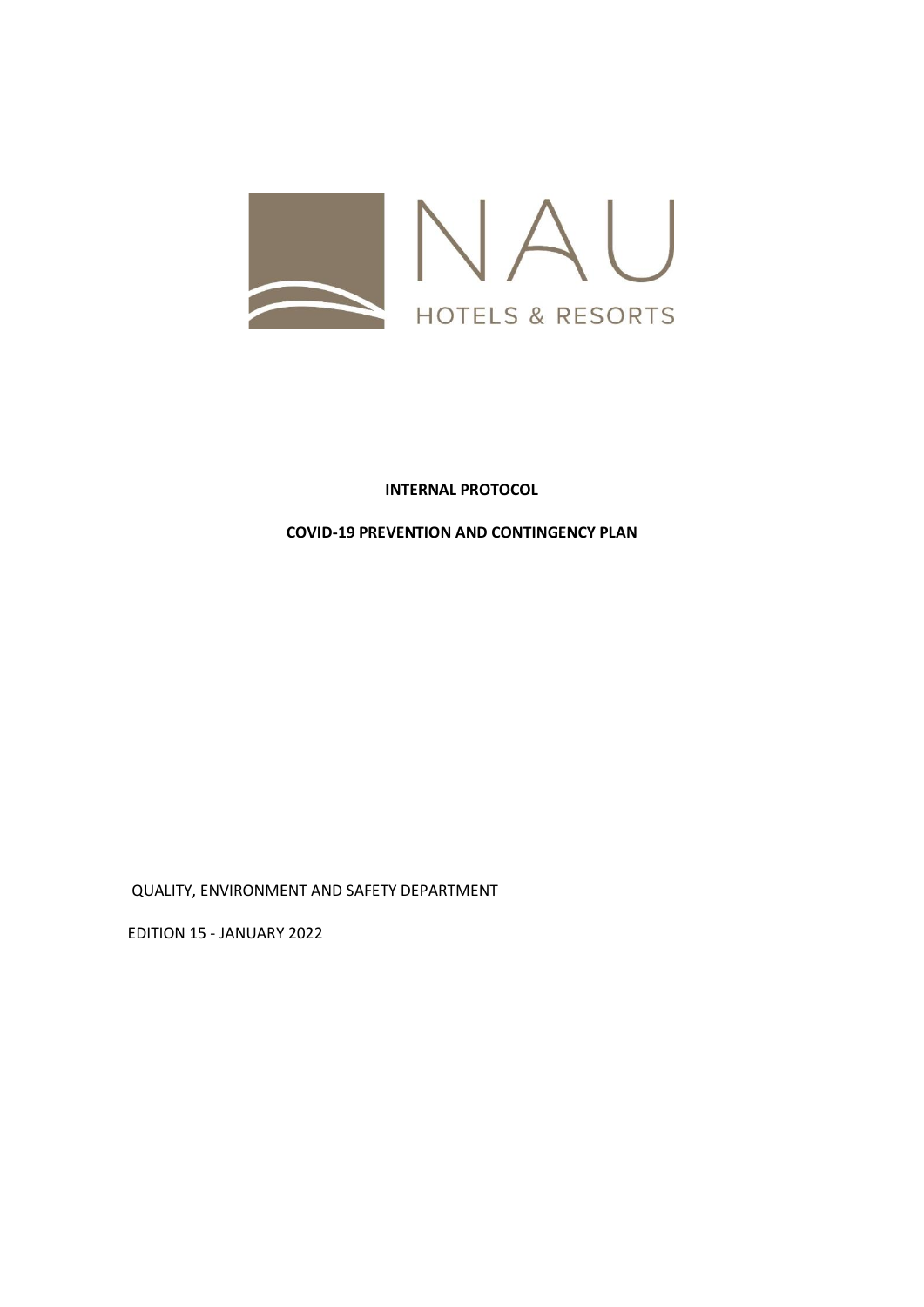

# TABLE OF CONTENTS

| 1.4 - GENERAL RULES OF STAFF ACCESS AND CIRCULATION IN THE WORKPLACE5 |  |
|-----------------------------------------------------------------------|--|
|                                                                       |  |
|                                                                       |  |
|                                                                       |  |
|                                                                       |  |
|                                                                       |  |
| 1.10 - VENDING MACHINES, COFFEE MACHINES AND WATER DISPENSERS 12      |  |
|                                                                       |  |
|                                                                       |  |
|                                                                       |  |
|                                                                       |  |
|                                                                       |  |
|                                                                       |  |
|                                                                       |  |
|                                                                       |  |
|                                                                       |  |
|                                                                       |  |
|                                                                       |  |
|                                                                       |  |
|                                                                       |  |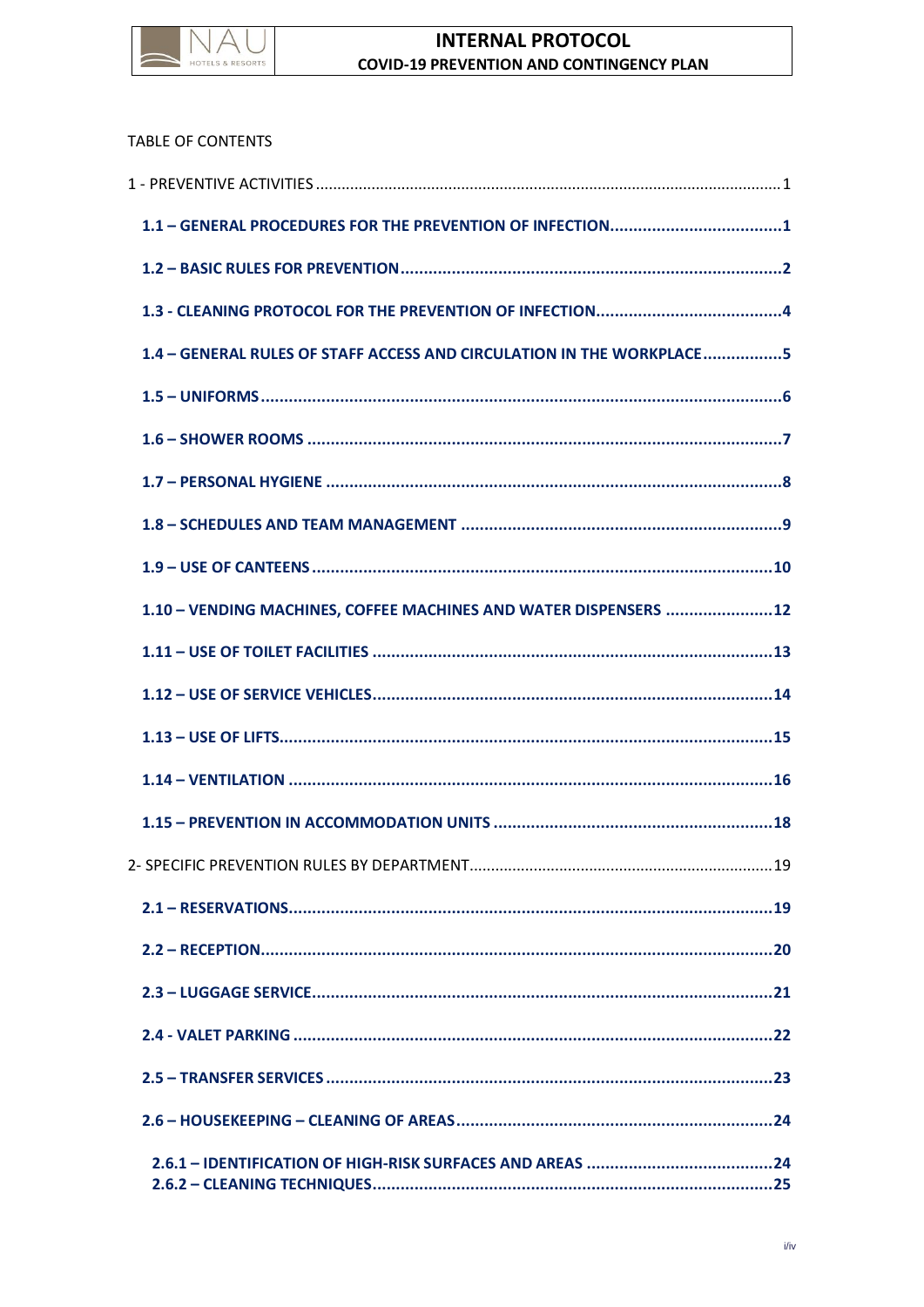

# **INTERNAL PROTOCOL COVID-19 PREVENTION AND CONTINGENCY PLAN**

| 2.6.6 - USE OF PERSONAL PROTECTIVE EQUIPMENT BY CLEANING STAFF 27              |  |
|--------------------------------------------------------------------------------|--|
|                                                                                |  |
|                                                                                |  |
|                                                                                |  |
| 2.6.10 - CLEANING AND DISINFECTING SURFACES WHICH CONTAIN BLOOD OR OTHER       |  |
|                                                                                |  |
|                                                                                |  |
|                                                                                |  |
| 2.7.1 - PROTECTION OF EMPLOYEES RESPONSIBLE FOR MAINTAINING CLIENT             |  |
|                                                                                |  |
| 2.7.2 - CHANGING LINEN IN THE ROOMS AND CLEANING AND DISINFECTING THE PREMISES |  |
|                                                                                |  |
|                                                                                |  |
|                                                                                |  |
|                                                                                |  |
|                                                                                |  |
|                                                                                |  |
|                                                                                |  |
|                                                                                |  |
|                                                                                |  |
|                                                                                |  |
|                                                                                |  |
|                                                                                |  |
|                                                                                |  |
|                                                                                |  |
|                                                                                |  |
|                                                                                |  |
|                                                                                |  |
|                                                                                |  |
|                                                                                |  |
|                                                                                |  |
|                                                                                |  |
|                                                                                |  |
|                                                                                |  |
|                                                                                |  |
|                                                                                |  |
|                                                                                |  |
|                                                                                |  |
|                                                                                |  |
|                                                                                |  |
|                                                                                |  |
|                                                                                |  |
|                                                                                |  |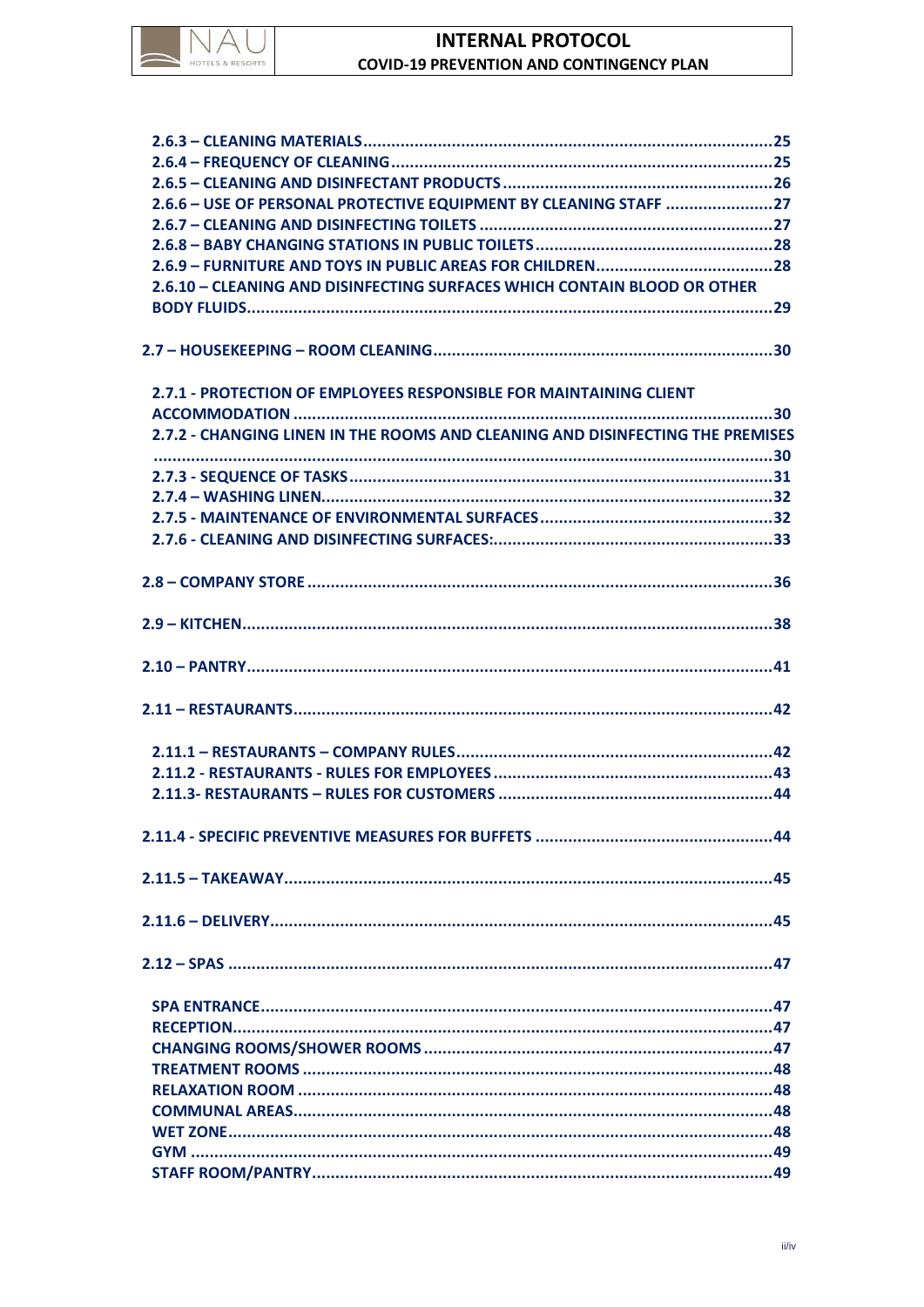

# **INTERNAL PROTOCOL COVID-19 PREVENTION AND CONTINGENCY PLAN**

| SPA AND SERVICE OPERATION - GENERAL RECOMMENDATIONS 49                        |  |
|-------------------------------------------------------------------------------|--|
|                                                                               |  |
|                                                                               |  |
|                                                                               |  |
|                                                                               |  |
|                                                                               |  |
|                                                                               |  |
|                                                                               |  |
|                                                                               |  |
|                                                                               |  |
|                                                                               |  |
|                                                                               |  |
|                                                                               |  |
|                                                                               |  |
|                                                                               |  |
| 2.15.1 - OPERATION OF CLUB HOUSES/GOLD SHOPS/RESTAURANTS/BARS/BUGGY           |  |
|                                                                               |  |
|                                                                               |  |
|                                                                               |  |
|                                                                               |  |
|                                                                               |  |
|                                                                               |  |
|                                                                               |  |
|                                                                               |  |
| 3.2 - PROCEDURE IN THE EVENT OF SUSPECTED INFECTION OF EMPLOYEES 62           |  |
| 3.3 - PROCEDURE IN THE EVENT OF SUSPECTED INFECTION OF CUSTOMERS 63           |  |
|                                                                               |  |
|                                                                               |  |
|                                                                               |  |
|                                                                               |  |
| 3.8 - PERSONAL PROTECTIVE EQUIPMENT (PPE) FOR USE IN THE CASE OF CONTACT WITH |  |
|                                                                               |  |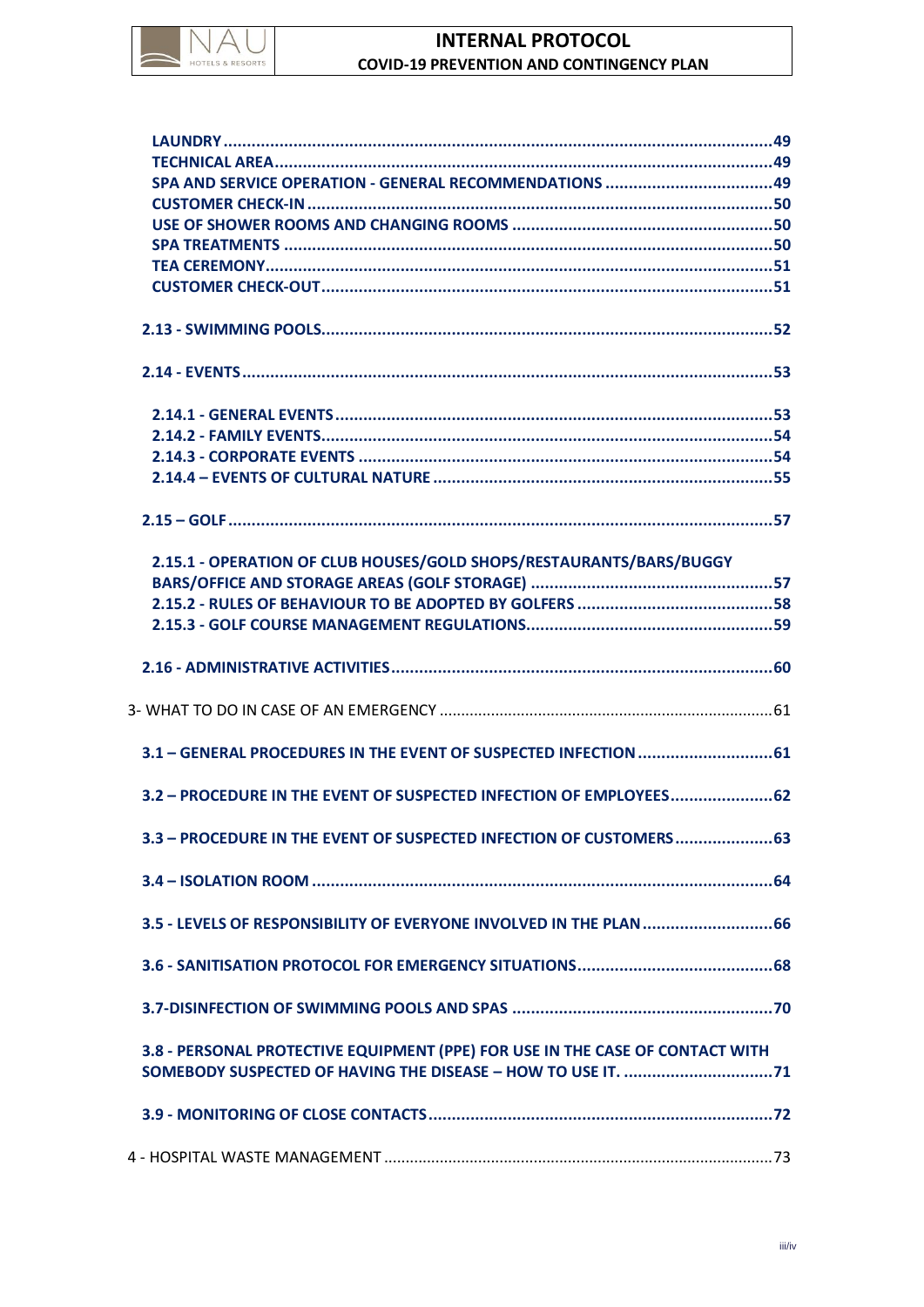

# **INTERNAL PROTOCOL COVID-19 PREVENTION AND CONTINGENCY PLAN**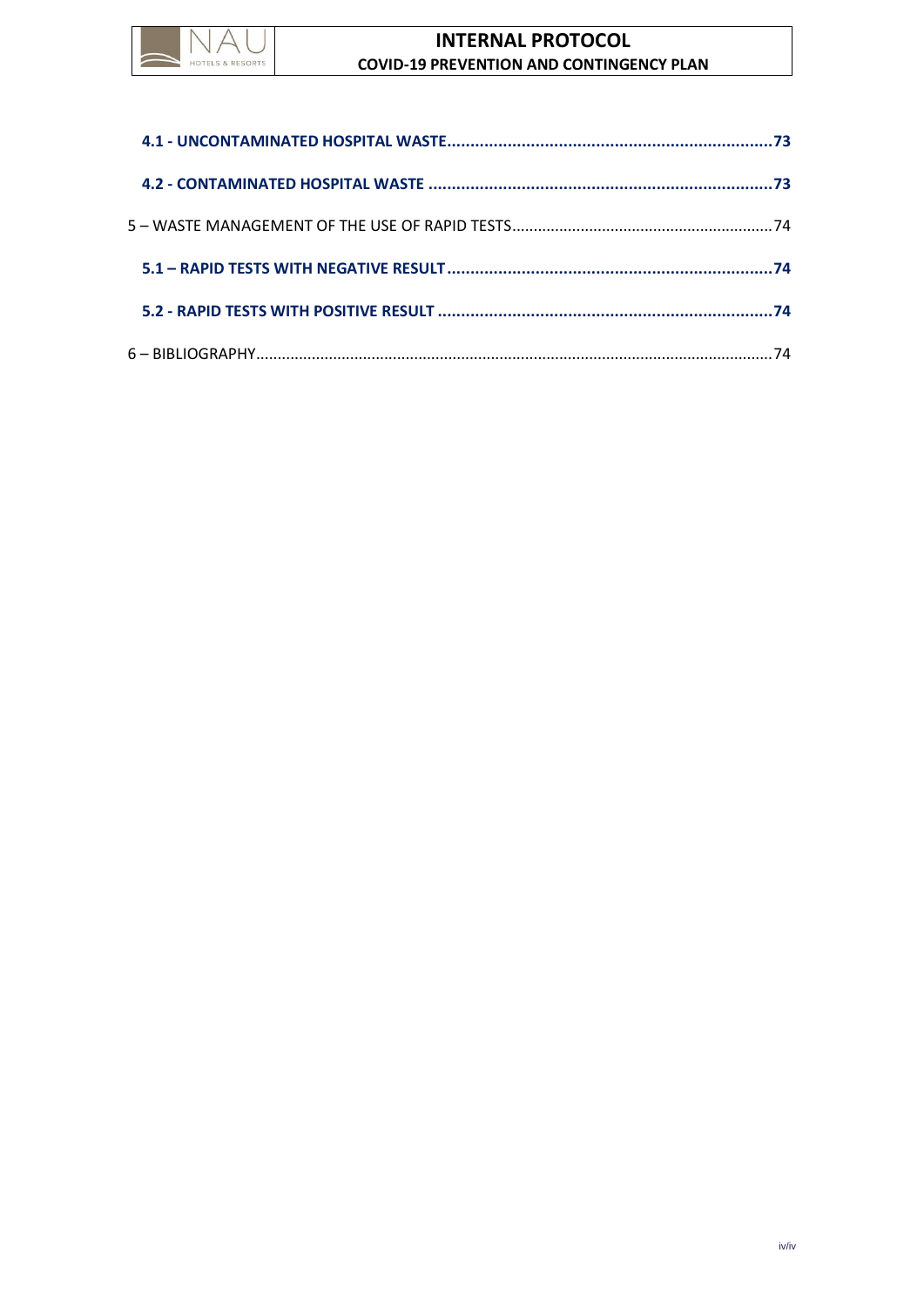

#### <span id="page-5-0"></span>**1 - PREVENTIVE ACTIVITIES**

The NAU Hotels & Resorts Group has implemented an **Internal Protocol** of action, which includes a Prevention Plan and a COVID-19 Emergency Contingency Plan.

This Internal Protocol adheres to the guidelines established in current legislation in directives from the authorities, in particular the DGS [Portuguese General Directorate of Health] and in the manuals of good practice created by tourism, hotel and restaurant sector associations.

This Internal Protocol also includes the preventive Health and Safety good practice measures taken at the initiative of the NAU group in its various activities.

#### <span id="page-5-1"></span>**1.1 – General Procedures for the Prevention of Infection**

- Intensify hygiene measures with increased use of disinfectants in all common areas of the hotel and regular disinfection of the surfaces in common areas (lift buttons, door handles, staircase handrails);
- A mask must be worn inside the buildings;
- Create isolation rooms all units of the NAU Group have established Isolation Rooms, for either clients or employees, which are identified below;
- Face-to-face meetings only where strictly necessary;
- Wherever possible, communicate with suppliers and employees by email or mobile phone;
- Keep areas well-ventilated.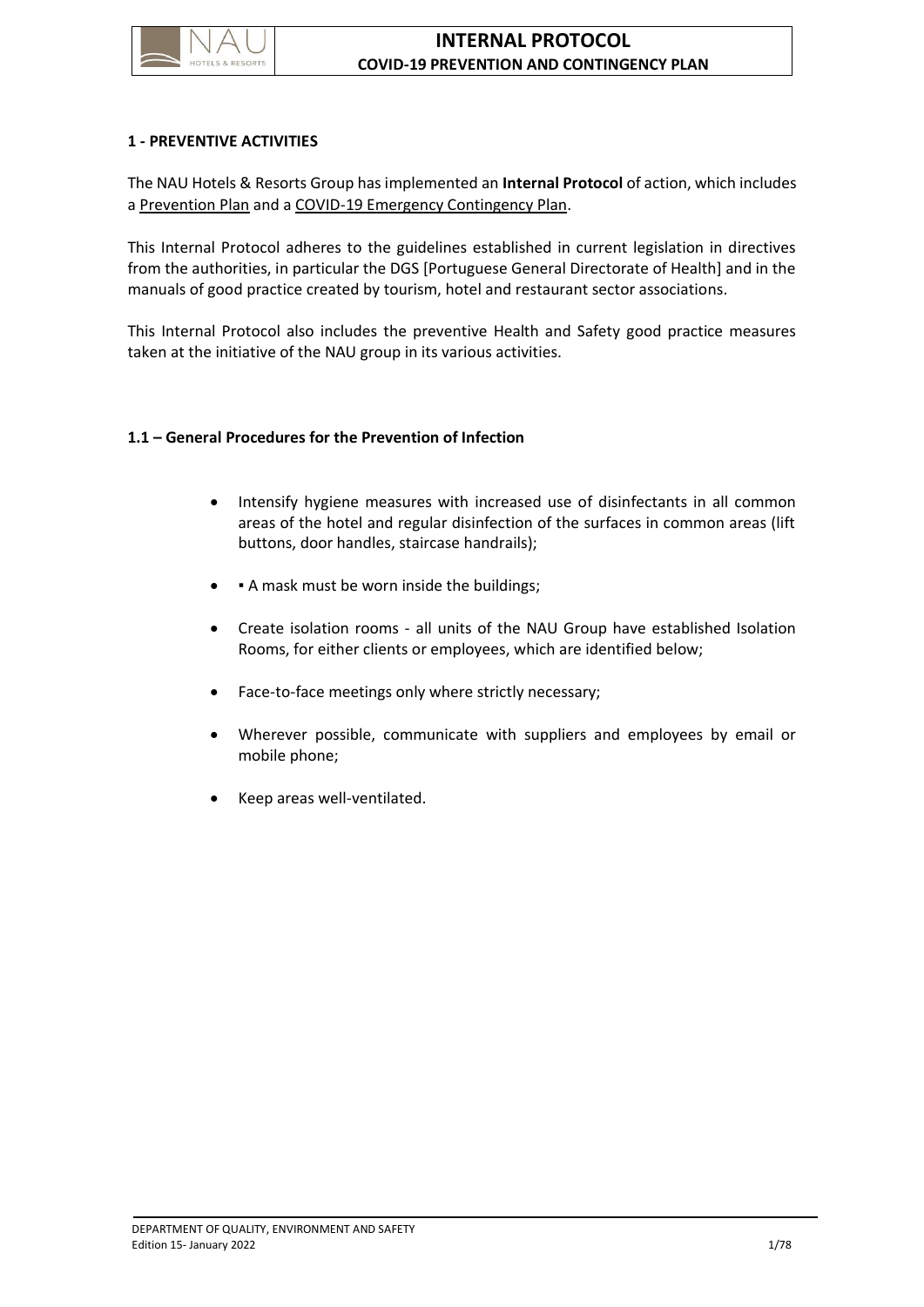

### <span id="page-6-0"></span>**1.2 – Basic Rules for Prevention**

• Avoid close contact with people who have symptoms of respiratory illness;

Adopt good respiratory etiquette: cover nose and mouth when sneezing or coughing (with a tissue or your arm, never with your hands; dispose of the paper tissue in the bin afterwards);

- Don't share food, utensils, cups and towels;
- Avoid touching your eyes, nose or mouth with dirty hands;
- **Handwashing**
	- Wash hands frequently with soap and water or use an alcohol-based solution;
- The handwashing procedure must last for at least 20 seconds;
- If you have just washed your hands, do not use them to touch the door handle directly; use your elbow or a paper towel to open the door;
- Wash your hands every time you blow your nose, sneeze or cough;
- Handwashing must always take precedence over the wearing of gloves.
- The handwashing process should follow the stages below: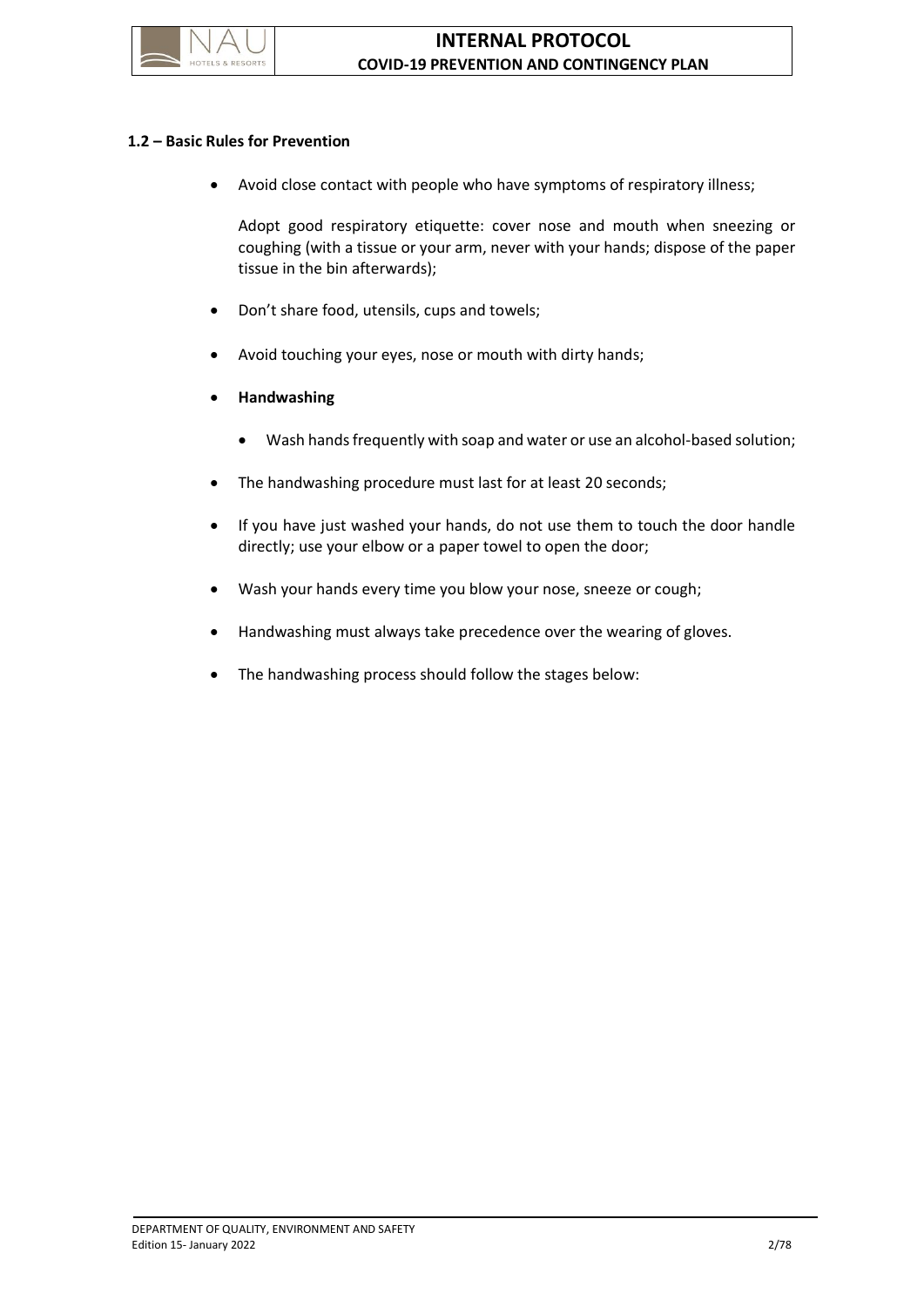

# **INTERNAL PROTOCOL COVID-19 PREVENTION AND CONTINGENCY PLAN**



Wet hands with water



Rub back of each hand with palm of other hand with fingers interlaced



Rub each tumb clasped in opposite hand using a rotational movement



Dry thoroughly with a single-use towel



Apply enough soap to cover all hand surface



Rub palm to palm with fingers interlaced



Rub tips of fingers in opposite palm in a circular motion





Rub hands palm to palm



Rub with back of fingers to opposing palms with fingers interlaced



**Rinse hands** with water



Hand washing should take 15-30 seconds

When you have washed your hands, you can then disinfect them.

Disinfectant will not be effective if you do not clean your hands first. Cleaning is essential.

The products to use when cleaning and disinfecting hands are the following:

|                           | <b>Product name</b> | Amount |
|---------------------------|---------------------|--------|
| <b>HANDWASHING</b>        | Epicare 5C          | Pure   |
|                           | Spirigel Complete   |        |
| <b>DISINFECTING HANDS</b> | <b>Epicare DES</b>  | Pure   |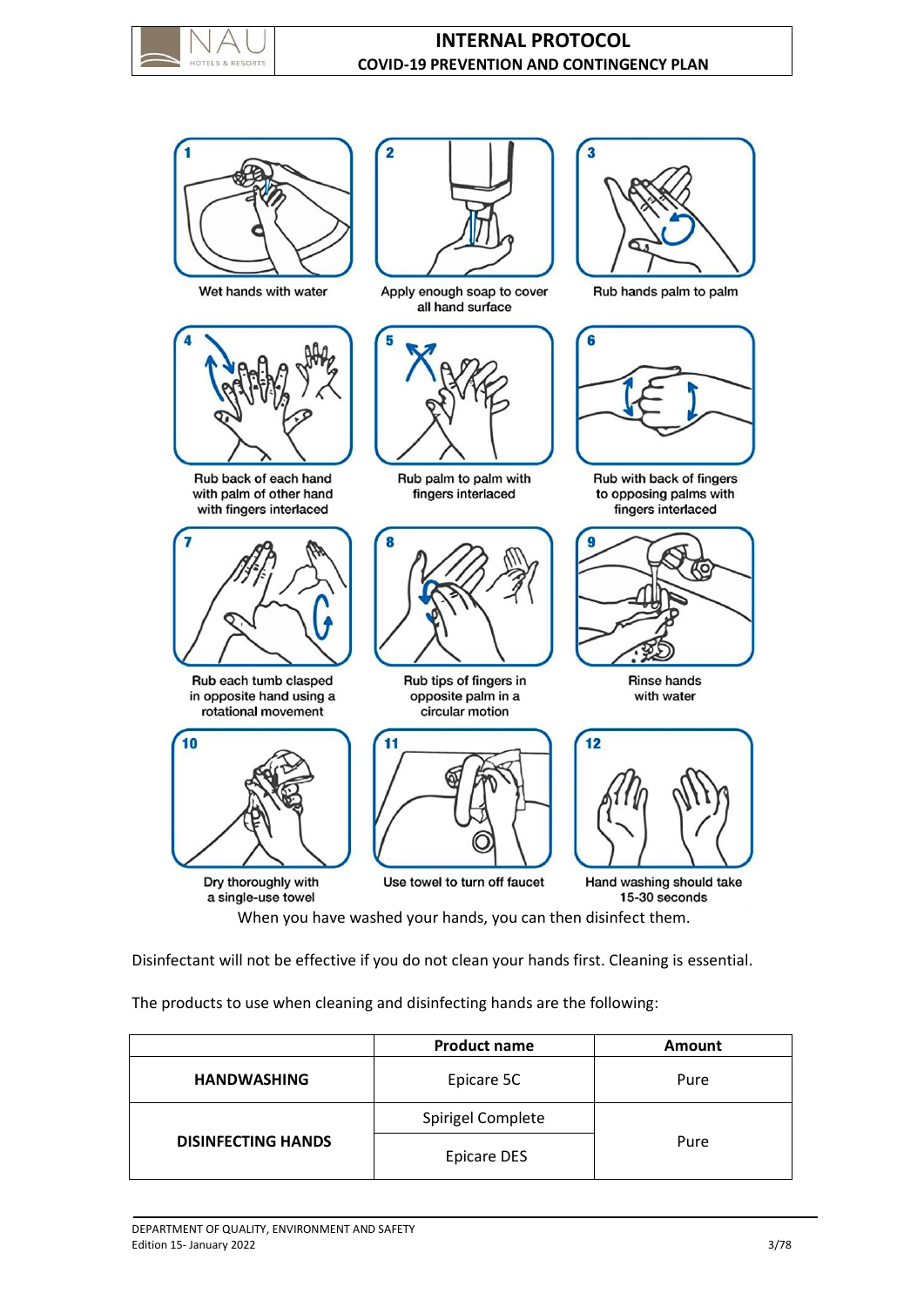

# <span id="page-8-0"></span>**1.3 - Cleaning Protocol for the Prevention of Infection**

The table below summarises the cleaning protocol for the prevention of infection.

|                                    | <b>HOTELS &amp; RESORTS</b>         |                            | Daily on bathrooms and bedreems | Daily on bathrooms and public areas | Drice a day on hard floors | Daily on kitchens | Daily on washable tables | Daily on lift buttons | Daily on door handles | Daily at reception desks and others | Daily onbedside tables, switches<br>and tv remote control | tanda washed every 2 hours | Washed hands after each task | Food and drink area |
|------------------------------------|-------------------------------------|----------------------------|---------------------------------|-------------------------------------|----------------------------|-------------------|--------------------------|-----------------------|-----------------------|-------------------------------------|-----------------------------------------------------------|----------------------------|------------------------------|---------------------|
| <b>HOUSEKEEPING</b><br>& CAFETERIA | DIESIN CL                           | 心里                         |                                 |                                     | X                          |                   |                          |                       |                       |                                     |                                                           |                            |                              |                     |
| HOUSEKEEPING                       | OASIS PRO 20 PREMIUM                | 畐                          | X                               | x                                   |                            |                   | x                        |                       |                       |                                     |                                                           |                            |                              |                     |
| CAFETERIA                          | KITCHEN PRO DES                     | $\overline{\phantom{a}}$   |                                 |                                     |                            | x                 |                          |                       |                       |                                     |                                                           |                            |                              |                     |
| <b>HOUSEKEEPING</b>                | SIRAFAN SPEED (PURO)                | $\mathcal{L} = \mathbb{R}$ |                                 |                                     |                            |                   |                          | x                     | x                     | X                                   | X                                                         |                            |                              | x                   |
| ALL WORKERS                        | EPICARE DES<br>(Hand disinfection)  | ś                          |                                 |                                     |                            |                   |                          |                       |                       |                                     |                                                           | X                          | X                            |                     |
| ALL WORKERS                        | EPICARE 5C<br>(Hand washing)        | ģκ                         |                                 |                                     |                            |                   |                          |                       |                       |                                     |                                                           | X                          | x                            |                     |
| <b>GUESTS</b>                      | SPIRIGEL COMPLETE<br>(Hand washing) | â                          |                                 |                                     |                            |                   |                          |                       |                       |                                     |                                                           | x                          |                              |                     |

If there is a need for intensified prevention, bathrooms should be cleaned with Oasis Pro 20 Premium.

Sirafan Speed, which is an alcohol-based disinfectant, is the product to be used on surfaces such as lift buttons, door handles, handrails, buffet areas etc. in common public areas (restaurants, bars, reception, kids club, lobbies, lifts). The use of this product is essential for efficacy of prevention, as it reduces the risk of contagion from touching contaminated surfaces.

Diesin and Kitchen Pro Des will continue to be used by when washing the Pantry.

Epicare 5C is the product indicated for handwashing. After washing, employees will have Epicare Des available to them for the disinfection of their hands.

Customers will have Spirigel Complete available to them in public areas (receptions, restaurants) for the disinfection of their hands.

Please note that Epicare Des and Spirigel Complete are identical in terms of their efficacy.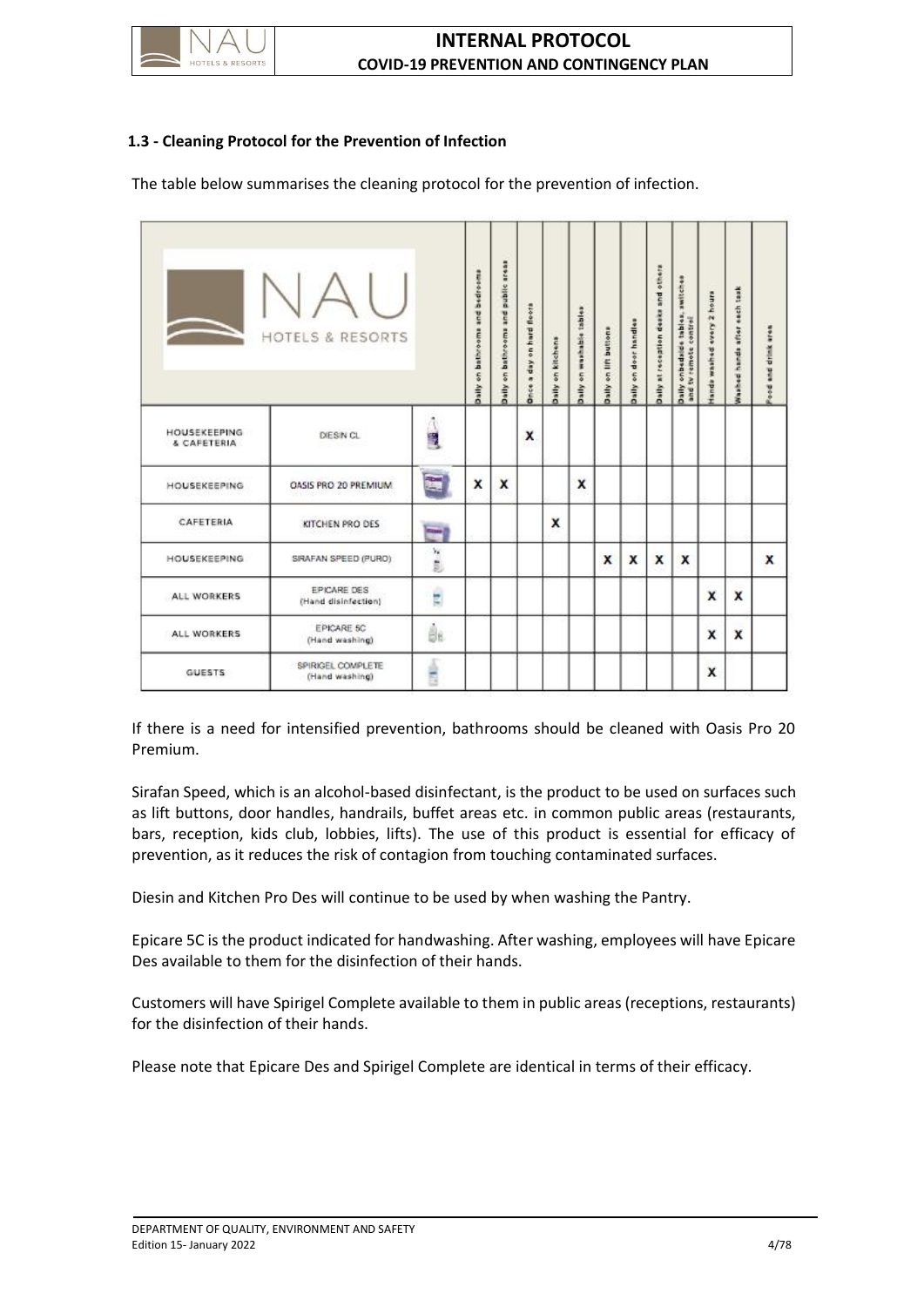

# <span id="page-9-0"></span>**1.4 – General Rules of Staff Access and Circulation in the Workplace**

Access and circulation measures have been adopted in order to ensure safety; these include the following:

▪ Employees must disinfect their hands every time they enter the premises from outside, using the alcoholic solution dispenser located at the Service Door.

▪ In order to avoid employees sharing pens, the following measures have been taken at the Signing-in Point:

- As a rule, each employee brings his or her own pen to sign, thereby eliminating the risk of infection at this point;

- As an exception to this rule, if someone does not have their own pen, they will have to use one which is provided at the entrance, and disinfect it immediately after they have used it. Security staff will ensure that the pen is disinfected

▪ All employees will have their temperature checked daily; no record will be kept of this. In the event that an employee is found to have a temperature which indicates a fever, (≥38ºC), the Hotel Manager must be contacted and the employee must be referred to the health services, as established in Chapter 3 – What to do in case of an emergency

 $\bullet$  A minimum of one alcohol-based gel or alcohol solution dispenser must be provided per 100 m<sup>2</sup>;

▪ A mask must be worn inside the building;

▪ Greetings involving physical contact are prohibited;

▪ Wherever possible, keep internal doors open in order to minimise contact with handles and promote the free flow of natural ventilation through the premises;

▪ Rules of good respiratory etiquette issued by the General Directorate of Health are to be displayed in a visible location, and employees encouraged to comply with these rules;

▪ Avoid large gatherings of people, ensuring social distancing of at least 2 metres at all times;

▪ Movement should be limited as much as possible; contact should ideally be made over the phone, with employees only making face-to-face contact where absolutely necessary;

▪ Employees are prohibited from smoking in groups. The 2-metre distancing must be respected at all times.

▪ Until instructed otherwise, employees must not use the workplace address to receive personal deliveries from outside;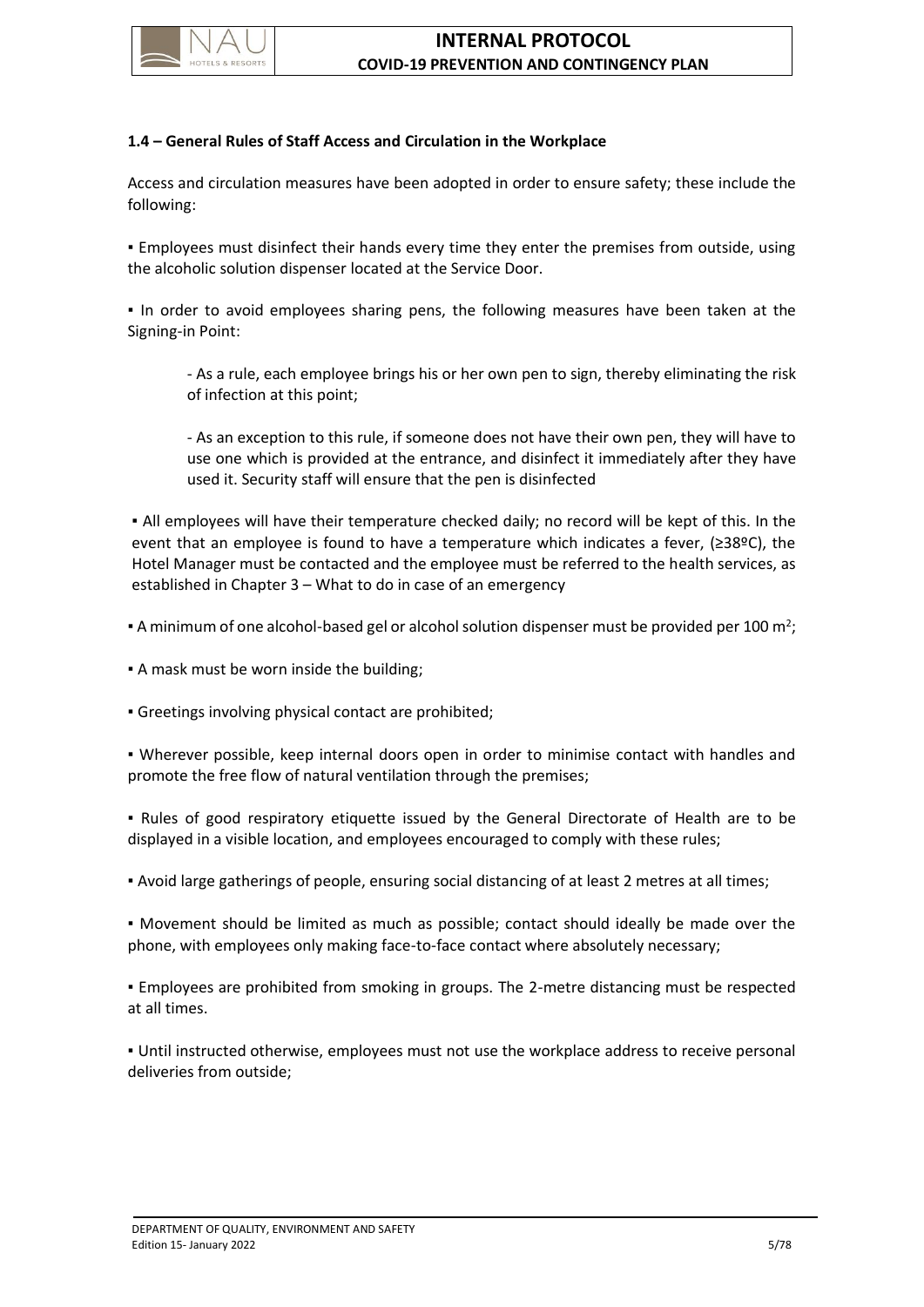

# <span id="page-10-0"></span>**1.5 – Uniforms**

Employees who wear uniforms must not enter the units with their uniform already on.

Uniforms may only be put on once they are inside the premises.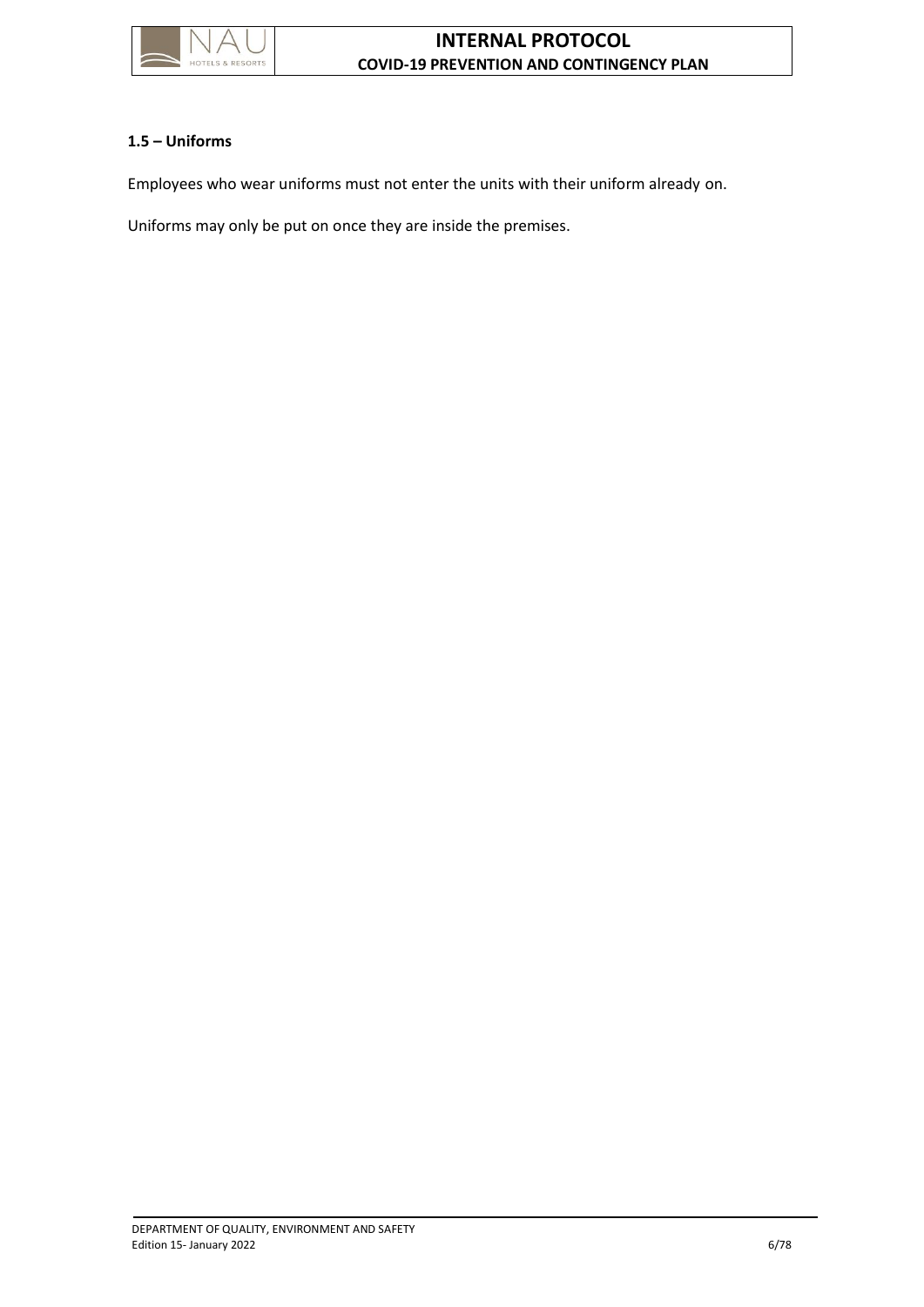

#### <span id="page-11-0"></span>**1.6 – Shower Rooms**

In view of the current infection risk, the use of communal shower areas to wash or shave, either before or after work, is discouraged. The only exception to this rule is where there are trainee staff sleeping in bunk beds.

Employees should arrive at the workplace having already showered, and should only use the shower rooms for the purposes of changing into their uniforms.

Lockers available for the use of staff members have been reallocated and restricted in such a way as to ensure social distancing.

A maximum number of employees who can be in each shower room at any one time has been established.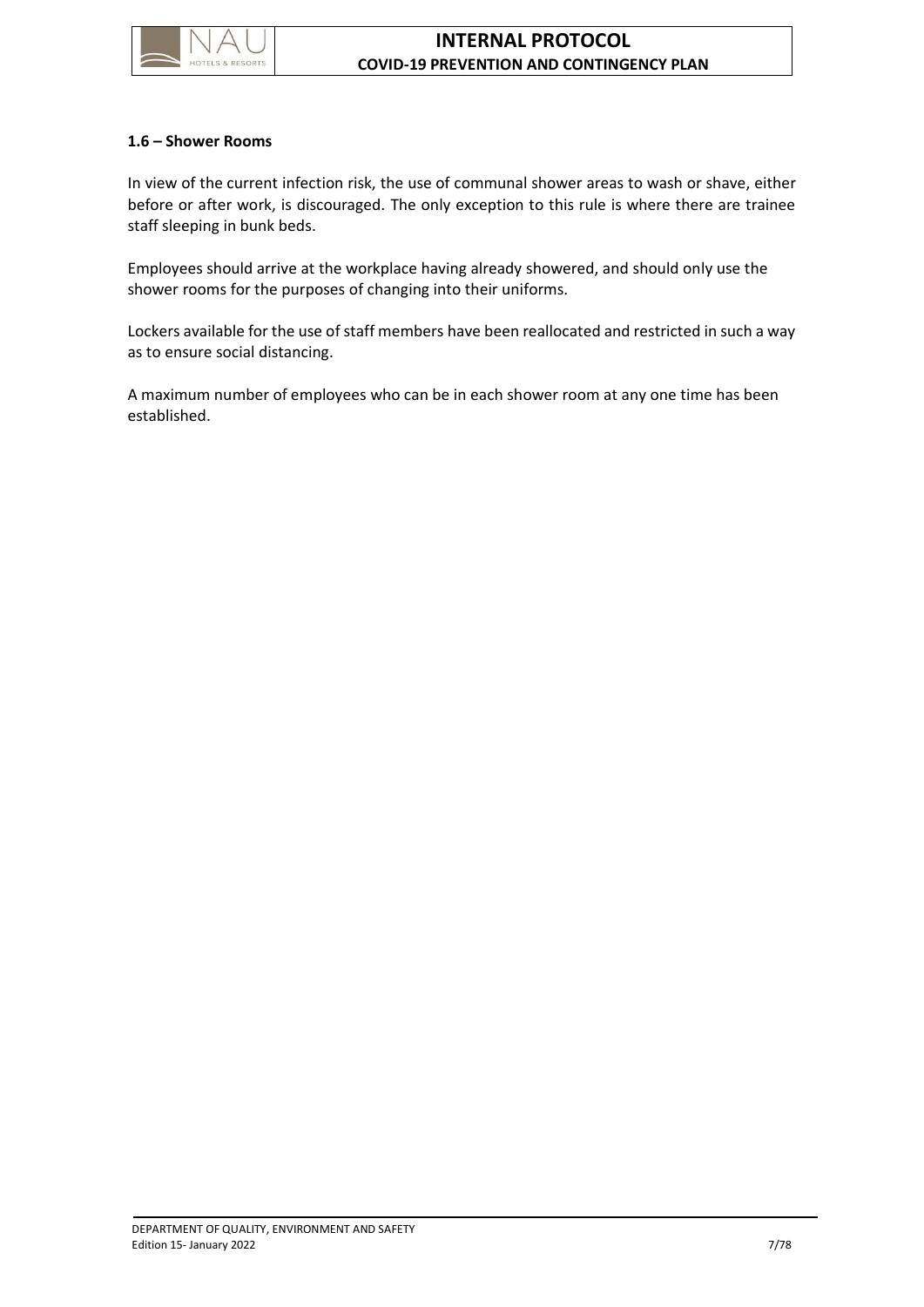

## <span id="page-12-0"></span>**1.7 – Personal Hygiene**

All employees must comply with the following rules on personal hygiene:

- Personal jewellery must not be worn;
- Beards must be short and neat;

- Long hair must be tied back. Staff members working in the Kitchen and Pantry areas must wear caps;

- Nails must be kept short and clean.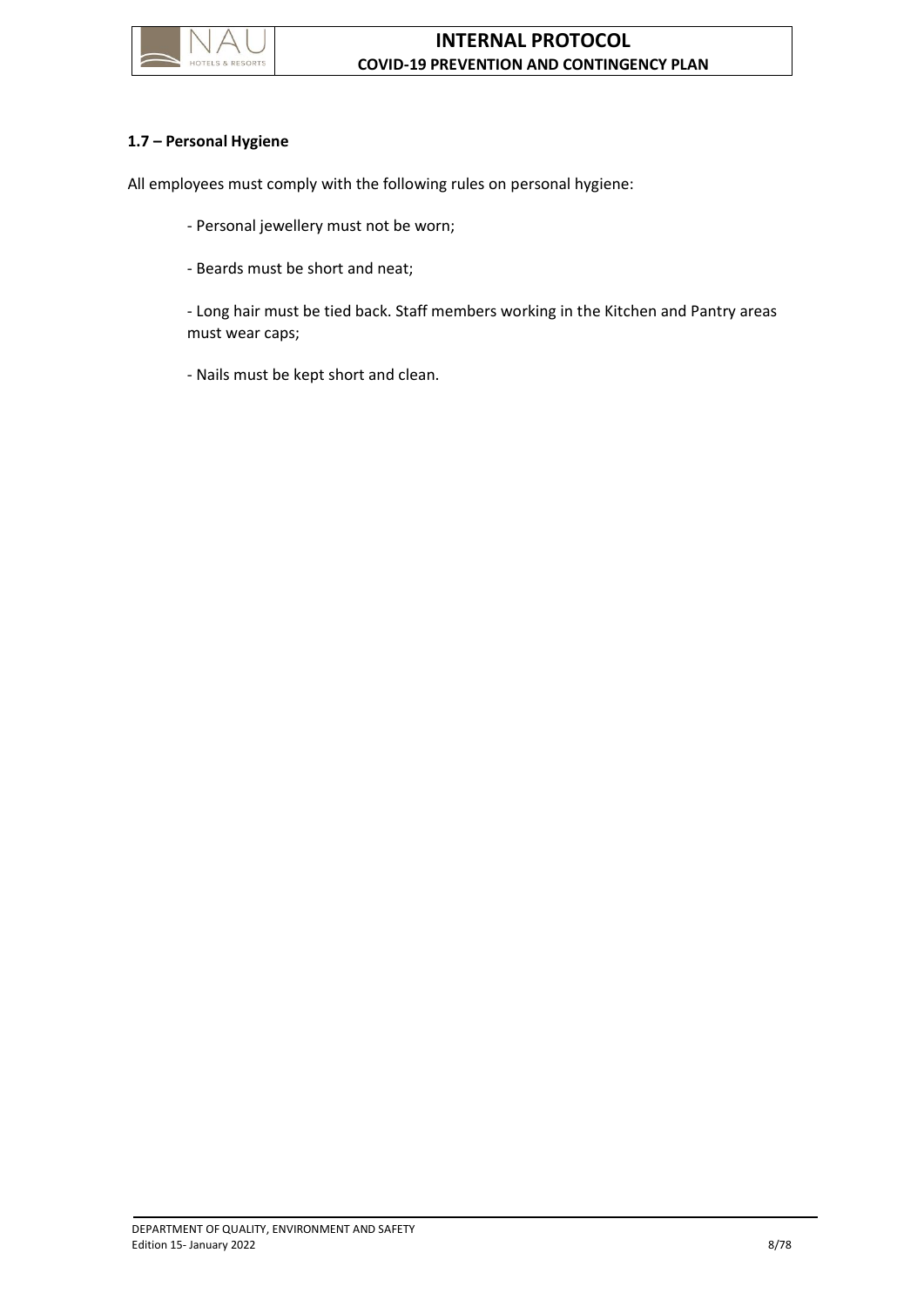

#### <span id="page-13-0"></span>**1.8 – Schedules and Team Management**

Work schedules should, wherever possible, be differentiated through staff rotation or to staggered schedules or mirror teams, in order to reduce the number of people working at the same time within the establishment.

Wherever possible, employees should work from home, insofar as their role permits.

Ideally, all meetings should take place via videocall or telephone.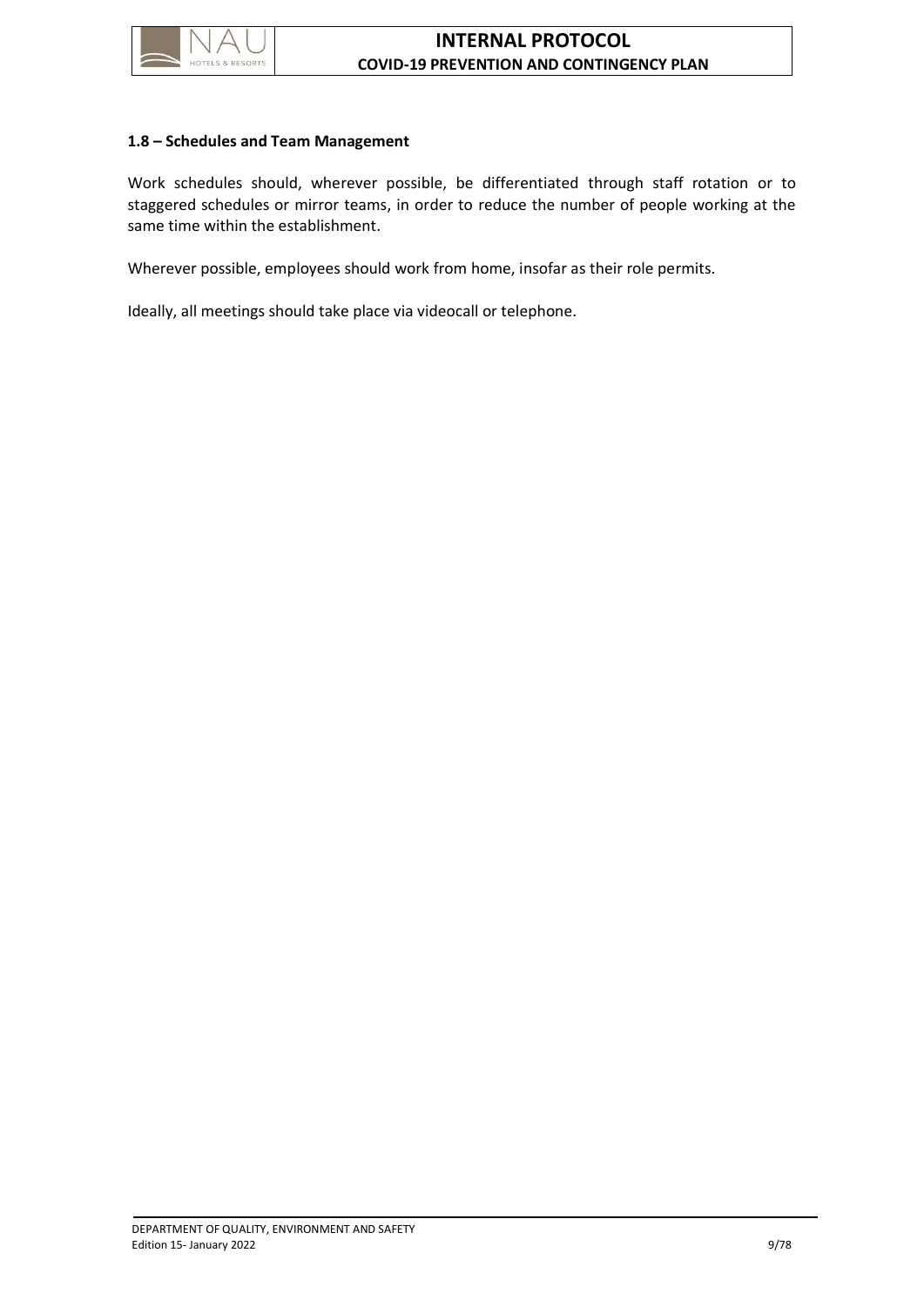

### <span id="page-14-0"></span>**1.9 – Use of Canteens**

Hands must always be washed and disinfected using a touchless alcohol solution dispenser upon entering and leaving the canteen.

Social distancing of 2 metres must be maintained at all times when employees are taking breaks in the canteen.

Canteens may only be used at up to 50% capacity, and employees should only remain for the minimum time needed to eat their meal.

In order to ensure that canteen occupancy is correctly managed, without exceeding maximum levels of occupation as stated above, spaces will have to be reserved in advance; the details of this will be decided by all unit management teams, in order to ensure that the canteen can operate smoothly.

Canteen opening hours will be extended so that employees can use them in smaller concentrations at any given time.

Canteen use should be organised as follows, with due adaptation where necessary:



During staff mealtimes, there will be a permanent Kitchen employee ensuring that food is constantly plated and ready to serve. Serving implements will be replaced more frequently than usual.

Social distancing must be maintained while employees are queuing for food, with marks placed on the floor to this end.

Employees should not place their hands on the serving areas or any other contact areas.

During mealtimes, a Pantry employee will be permanently engaged to ensure that all necessary sanitisation measures are being carried out on a regular basis: serving areas, cutlery and crockery dispensers, the handles of windows, microwaves and fridges, using the appropriate cleaning product.

At the end of each sitting and before the next sitting begins, this Pantry employee must clean each chair and table used with the appropriate sanitising product, which should be always available and used in the correct amounts.

In order to avoid contact, cutlery and napkins will be individually wrapped prior to meal times by the employee responsible. These will then be handed directly to each canteen user by the Service employee.

Glasses will be kept upside down on trays which will enable them to be picked up one at a time, such as the baskets which are used in the dishwasher or similar items which allow for minimal contact.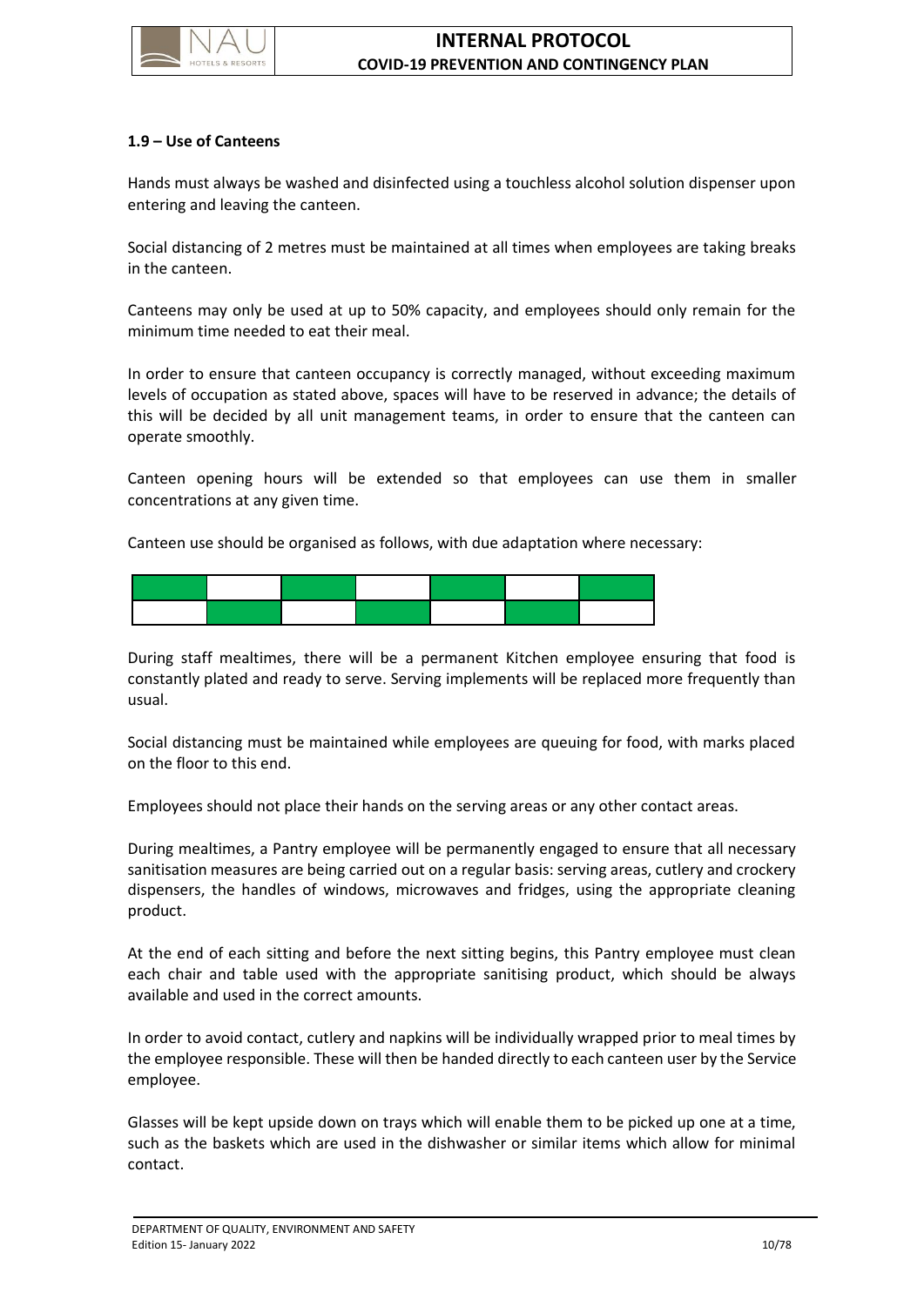

All packages brought in from outside must be properly sanitised before being placed there, and should be removed immediately and kept in an appropriate place for their subsequent use and new disinfecting.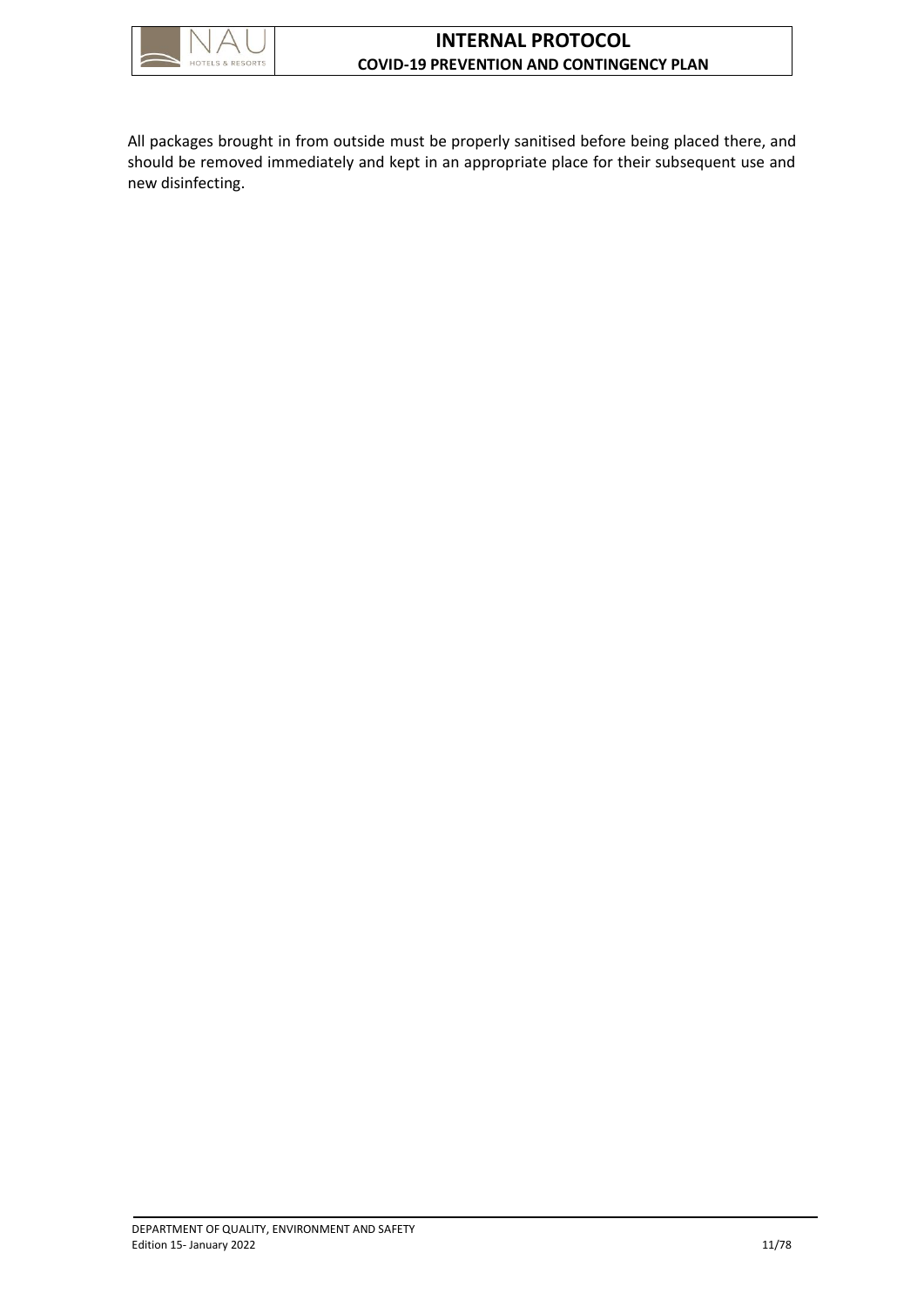

#### <span id="page-16-0"></span>**1.10 – Vending Machines, Coffee Machines and Water Dispensers**

Vending machines, coffee machines and water dispensers are used frequently by many employees, and as such they are infection risk sites.

Therefore, the following preventive measures should be taken:

- Wash hands correctly and/or disinfect hands before and after using automatic vending machines, and before and after eating food products (wash with soap and water for at least 20 seconds).

- Use a paper towel or similar item when operating the machine; this should be thrown in the rubbish bin afterwards.

- Adopt good respiratory etiquette (cough into your forearm/arm or into a paper towel) and avoid touching your nose, eyes or mouth while using the machine.

- Comply with social distancing rules, maintaining a distance of at least 2 metres (in the queue while you are waiting to use the machine or while consuming food products).

- Do not buy items from the vending machines for other people to consume. There should be no sharing of food.

- Move away from the machine before consuming the food products obtained in order to avoid groups forming.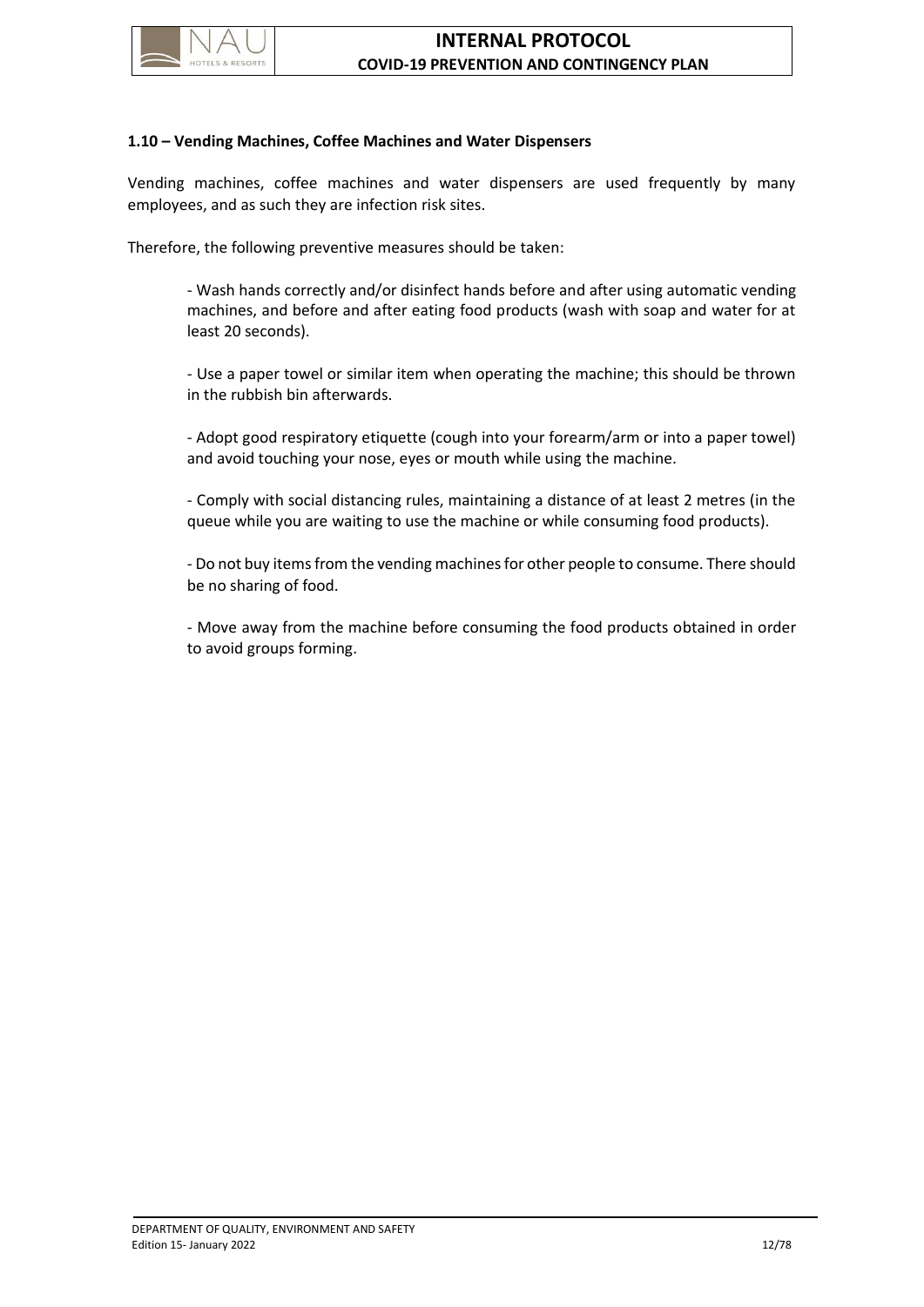

### <span id="page-17-0"></span>**1.11 – Use of Toilet Facilities**

All toilet facilities are equipped with the appropriate detergent products for washing, and paper towels for drying the hands.

All toilet facilities display the leaflet from the General Directorate of Health, showing the correct way to wash hands.

It is recommended that toilet lids are closed before flushing in order to minimise the release of small droplets and droplet residue into the air.

Ventilation systems in toilet facilities are kept permanently switched on to ensure that a negative pressure is created.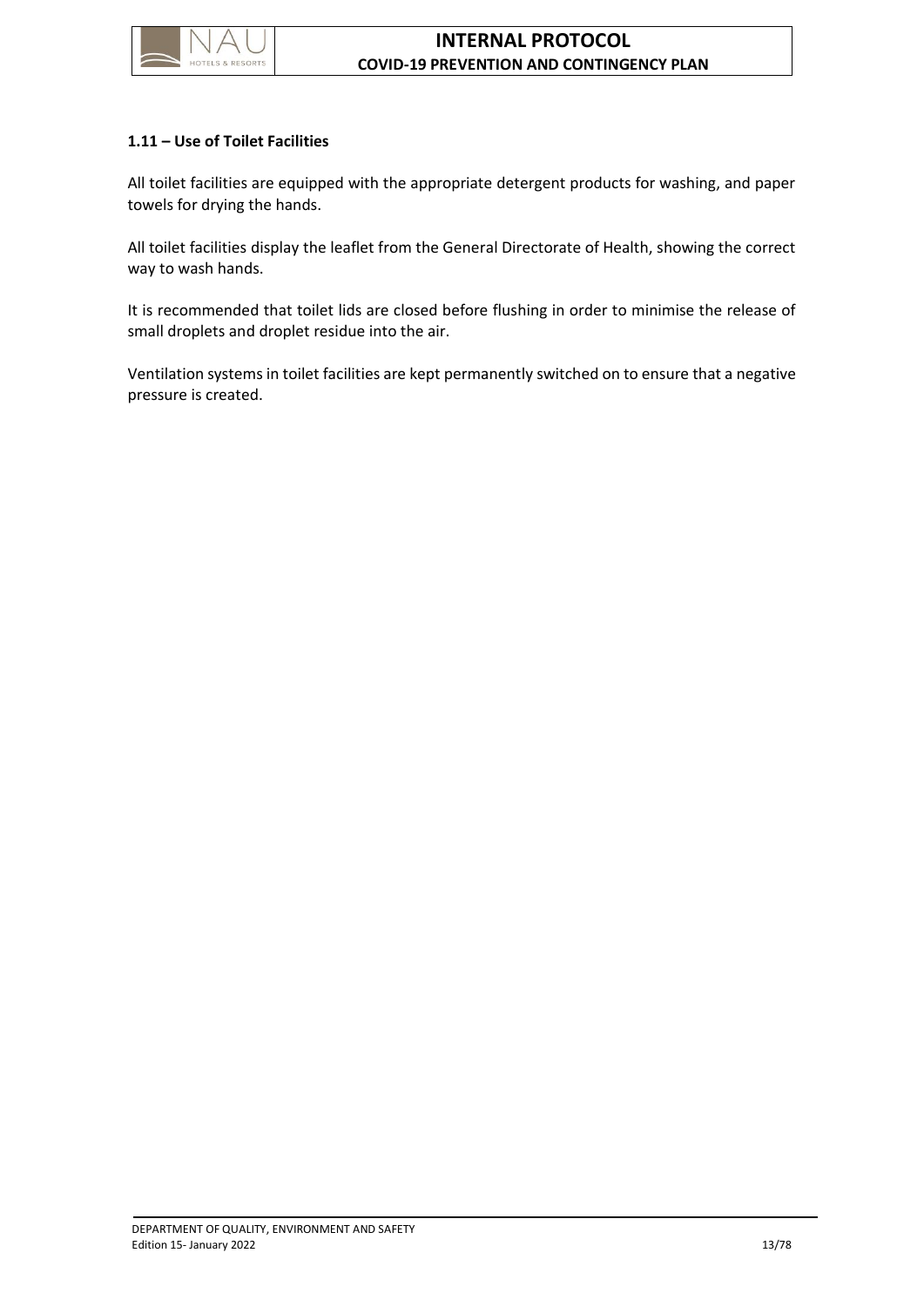

# <span id="page-18-0"></span>**1.12 – Use of Service Vehicles**

It should be recommended that the internal air of vehicles be changed.

All occupants of the vehicle must wash and disinfect their hands before getting in;

All occupants of the vehicle must wear masks, except where the driver is travelling alone.

They should also avoid touching any part of the inside of the car unless strictly necessary;

Vehicles being used by the company must be disinfected with alcohol wipes after each use and before getting out of the vehicle, with special attention to the following contact points and any other area which may have been touched:

- Steering wheel;
- Steering wheel knobs;
- Gearstick;
- Hand brake;
- Radio;
- Dashboard;
- Interior and exterior door handles;
- Seatbelt;
- Rear view mirror.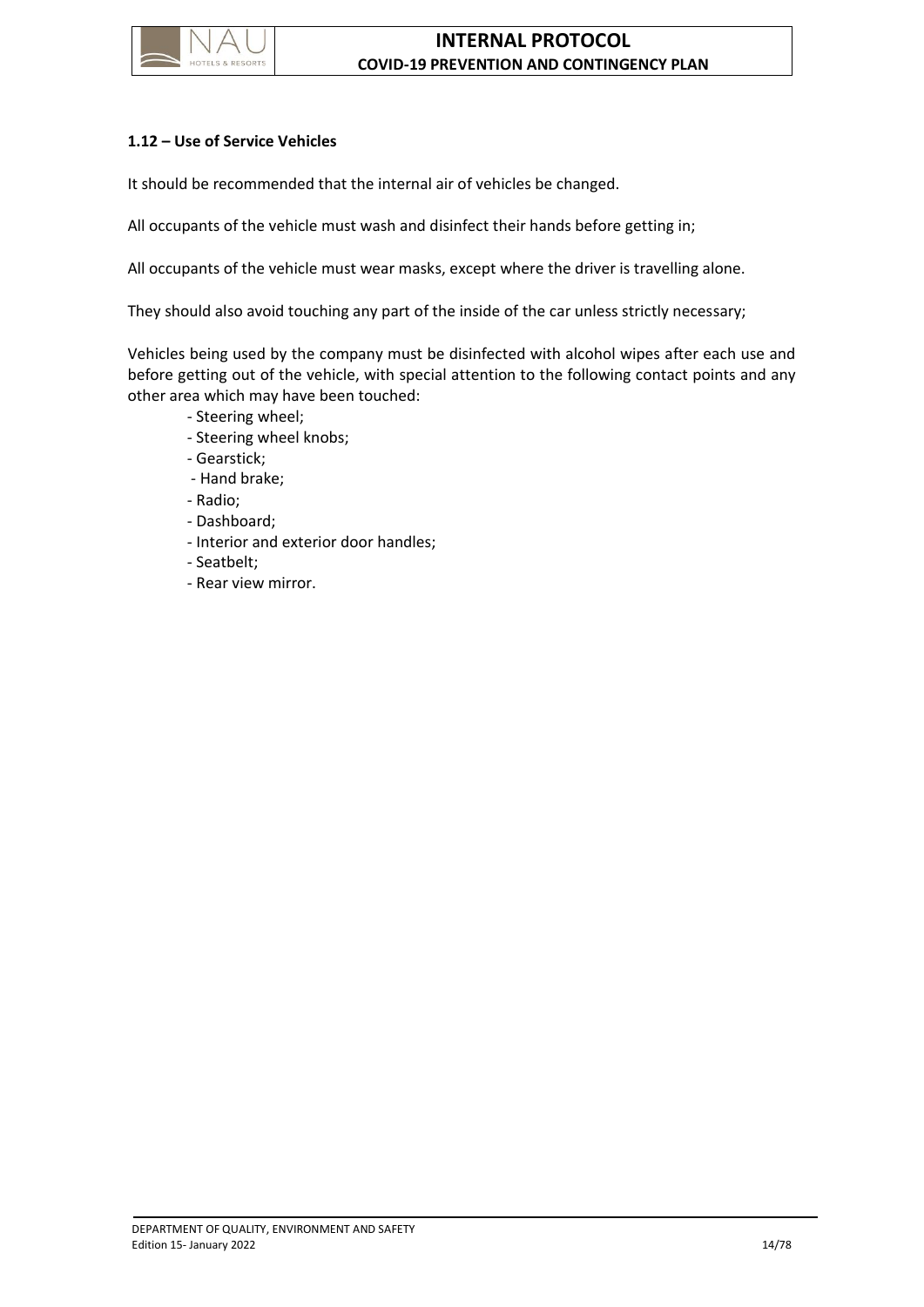

# <span id="page-19-0"></span>**1.13 – Use of Lifts**

As they are closed spaces, lifts are areas of risk.

There are alcohol gel dispensers in all lift lobbies, both customer and service, on each floor.

The use of lifts is conditional upon the capacity of each individual lift. These temporary maximum capacities are identified in each unit, by means of appropriate signage in the area.

Service lifts may only be used when employees are required to transport products or materials necessary for the functioning of the establishment.

Employees should not use lifts other than in these circumstances, including when entering and leaving work, and must use the stairs instead.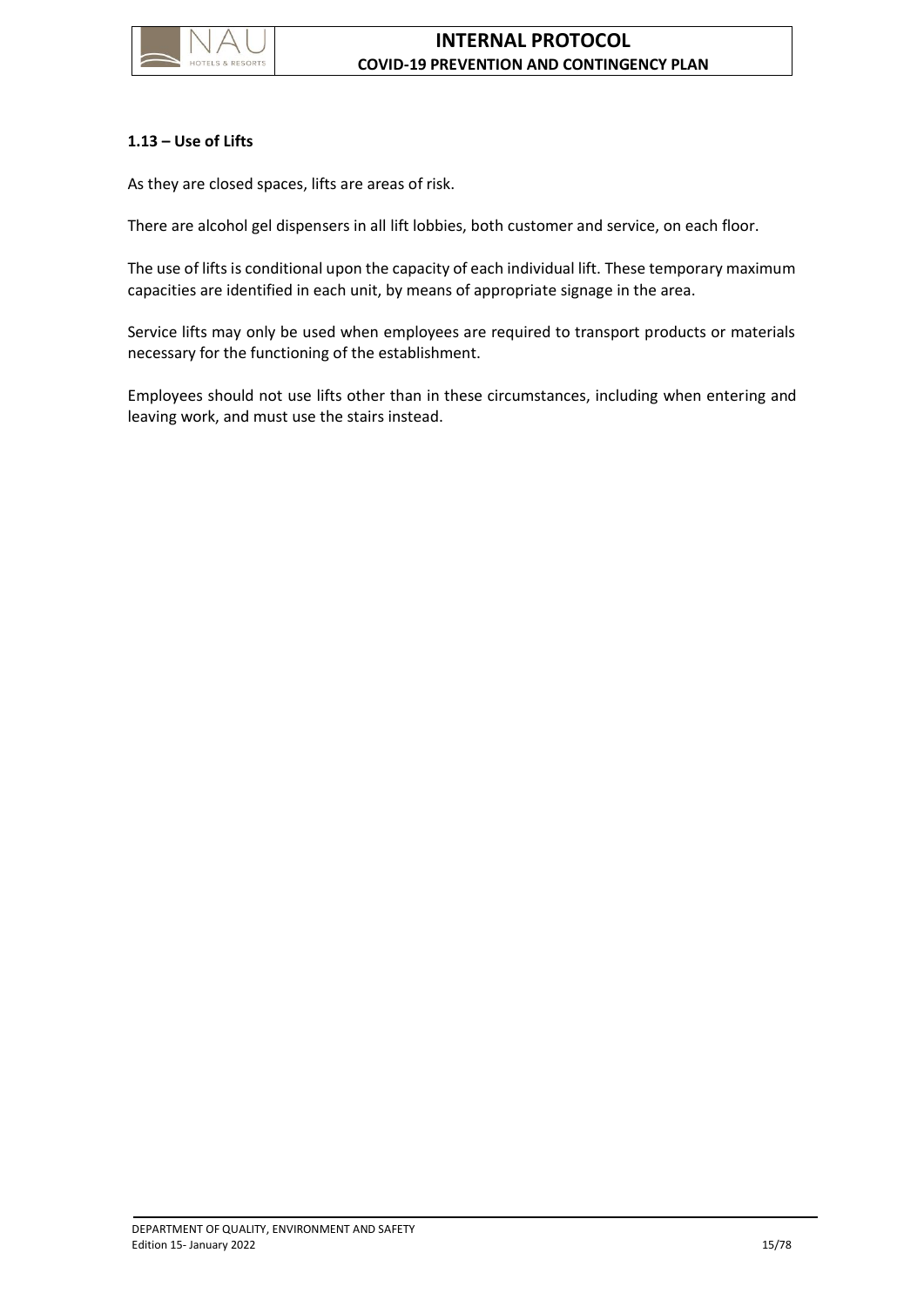

# <span id="page-20-0"></span>**1.14 – Ventilation**

Ensure appropriate ventilation in all areas to guarantee natural airing of the workplace; keeping windows and doors open wherever possible.

If natural ventilation is not possible, it should be ensured that the ventilation system is working effectively, and that it is clean and well-maintained; the following is recommended:

- Keep areas well ventilated (at least 6 air changes per hour);
- . Where a forced-air ventilation system is being used, make sure that the air is taken directly from outside, and that the air recirculation function is not activated;
- From time to time, clean and disinfect the ventilation and air conditioning systems;
- Ensure that the dehumidifier function of the ventilation system and air conditioning is switched off.

# **Do not use recirculated air**

Particles of the virus in return pipes can also re-enter the building when air treatment units (ATUs) are equipped with mixing sections which use part of the air, recirculating it. It is recommended that centralised recirculation of air is avoided during the SARS-CoV-2 outbreak: the mixing section regulators should be closed, either through the technical management system for the building or manually. This should be the chosen option even though it can lead to problems due to lower capacity to cool or heat the building, because it is more important to prevent contamination and protect public health than to ensure the correct temperature.

Some air treatment units (ATUs) may have mixing sections equipped with air return filters. This should not, however, be a reason to keep the mixing section regulators open, as these filters have standard efficacy, not HEPA, and as such are not effective in removing particles containing the virus.

Wherever possible, dedicated local systems which incorporate terminal units, such as fan coil units, which recirculate the interior air, should be switched off in order to prevent the reintroduction of air containing the virus into the rooms (particularly when the rooms are used by more than one person). These units have filters only for large particles, and would be practically unable to filter out particles containing the virus. If it is not possible to switch them off, these units should be included in the cleaning process, as they could collect particles in the same way as the other surfaces in the rooms.

### **Use windows more for airing spaces**

The general recommendation is to keep away from crowded, badly ventilated spaces. In buildings without mechanical ventilation systems, the use of operable windows is actively recommended (even more so than usual, despite any thermal discomfort this may cause).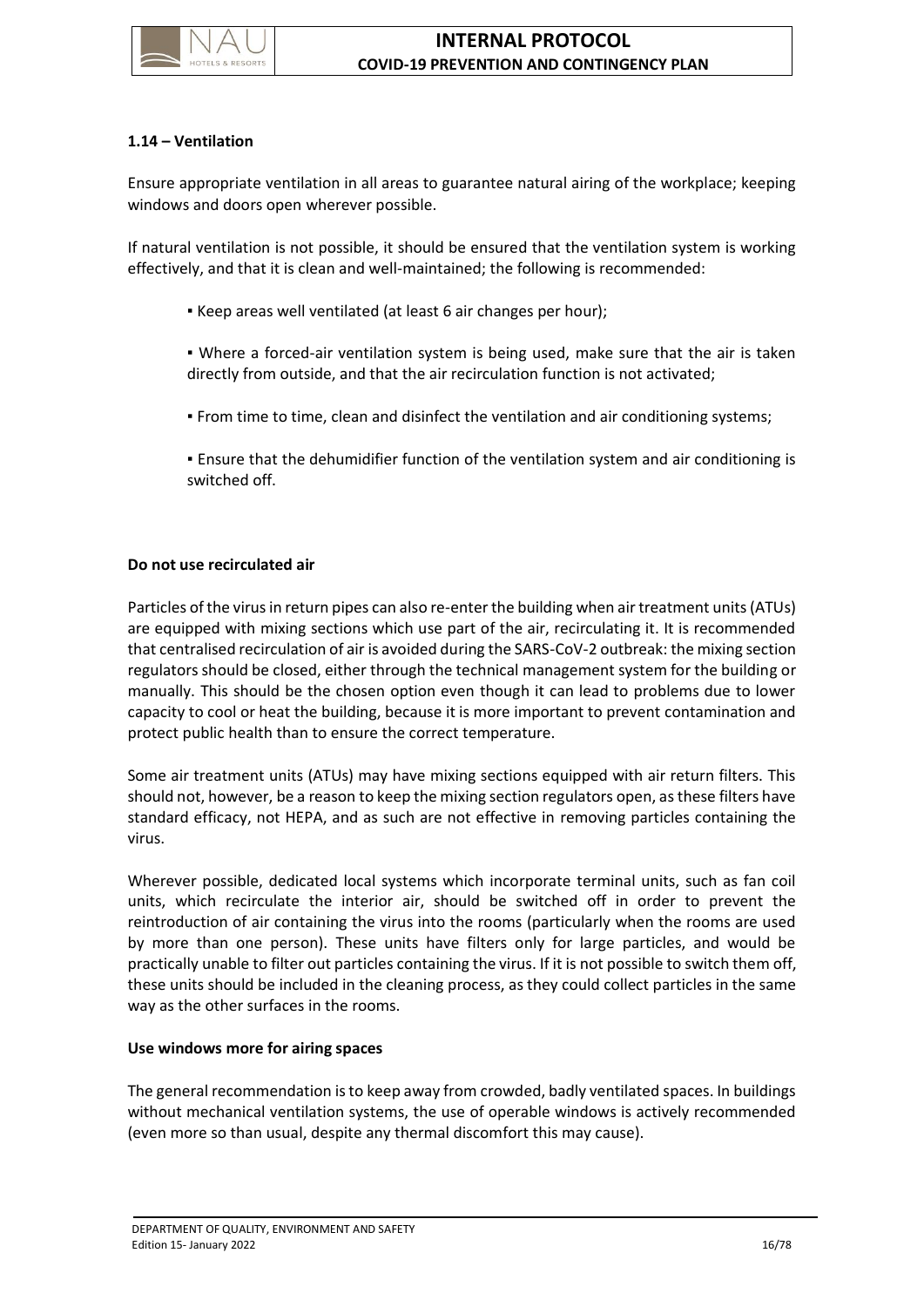

Allowing air to come in through the window is, in these cases, the only way of increasing rates of air renewal. For example, windows can be opened for around 15 minutes when a room is entered (particularly if it was previously occupied by others). In buildings with mechanical ventilation, the flow of air obtained by opening windows can also be used to increase the ventilation rate.

Opening windows in toilet facilities with natural or mechanical ventilation may give rise to the flow of contaminated air currents from the toilet to other areas; that is, it may have the opposite to the desired effect. In such cases, windows should be kept closed. If there is no appropriate ventilation system in the toilet facilities, and it is not possible to enable air flow through the windows, it is important to keep windows open in other spaces, in order to achieve a cross flow of air through the building.

### **Increase the intake and extraction of air**

In buildings with mechanical ventilation, it is recommended that operating periods for ventilation systems should be extended. Timers should be changed so that the systems switch on a couple of hours earlier, and switch off a couple of hours later than usual. The best solution is actually to keep ventilation on 24 hours a day, possibly at lower flow (but not switched off) when people are not there. As it is spring, with minimal need for either heating or cooling, the above recommendation will not entail a great rise in electricity consumption, and will also help to remove the virus to outside of the building and remove any particles which may be left on surfaces.

The general recommendation is to supply as much exterior air as is reasonably possible. The key parameter is the amount of new air provided per person. If staff numbers are reduced in a given area as a result of changes in the work carried out there, it should be ensured that remaining employees are not concentrated in smaller areas of work; the space between them should be maintained or extended in such a way as to improve the cleansing effect obtained from ventilation.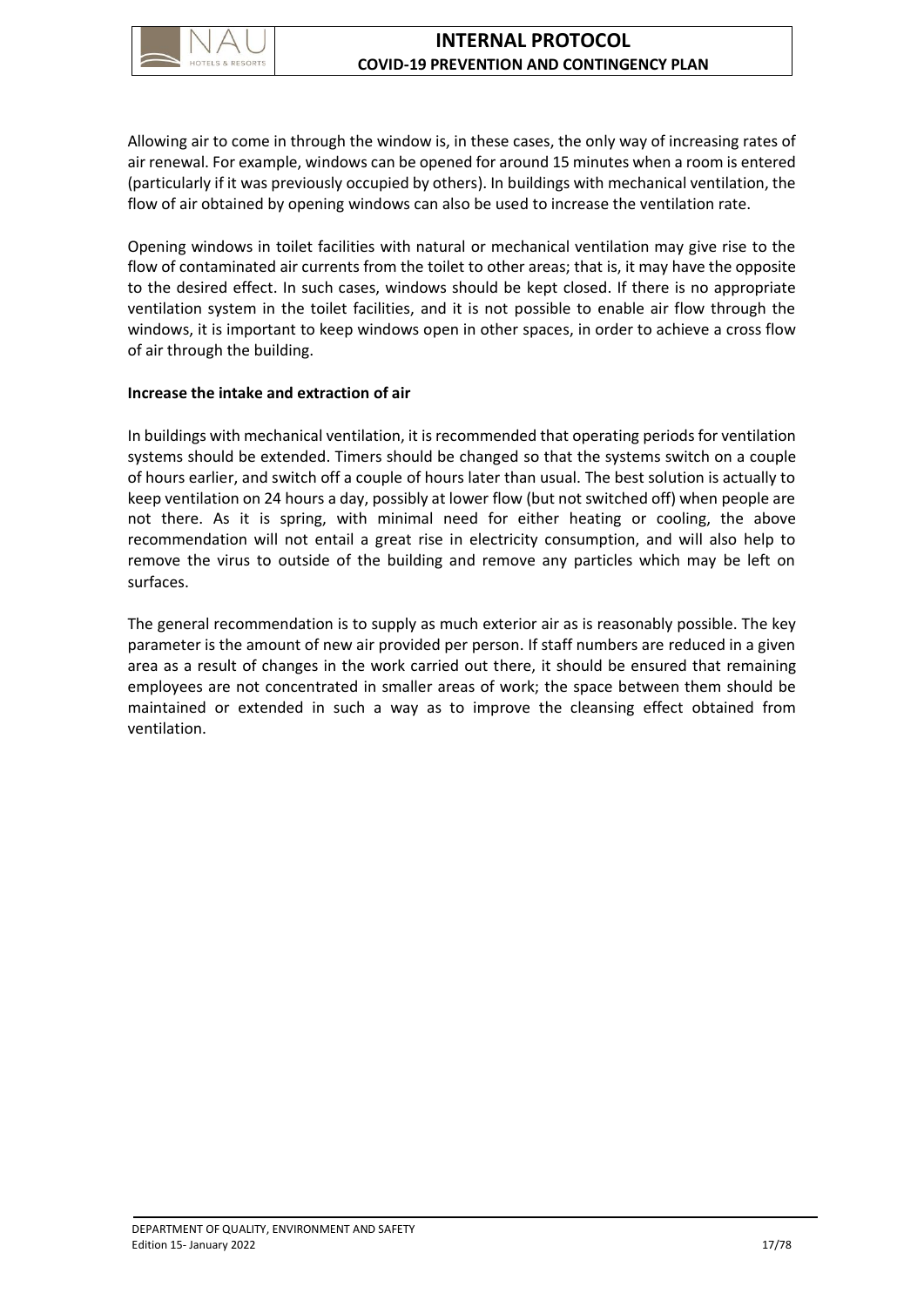

### <span id="page-22-0"></span>**1.15 – Prevention in Accommodation Units**

The NAU Hotels & Resorts Group policy is that an interval of 24 hours should be allowed between the check-out of one guest and the check-in of the next person, so that the accommodation unit can be sufficiently ventilated and the full sanitisation procedure can be carried out.

All non-essential items are removed from the accommodation units.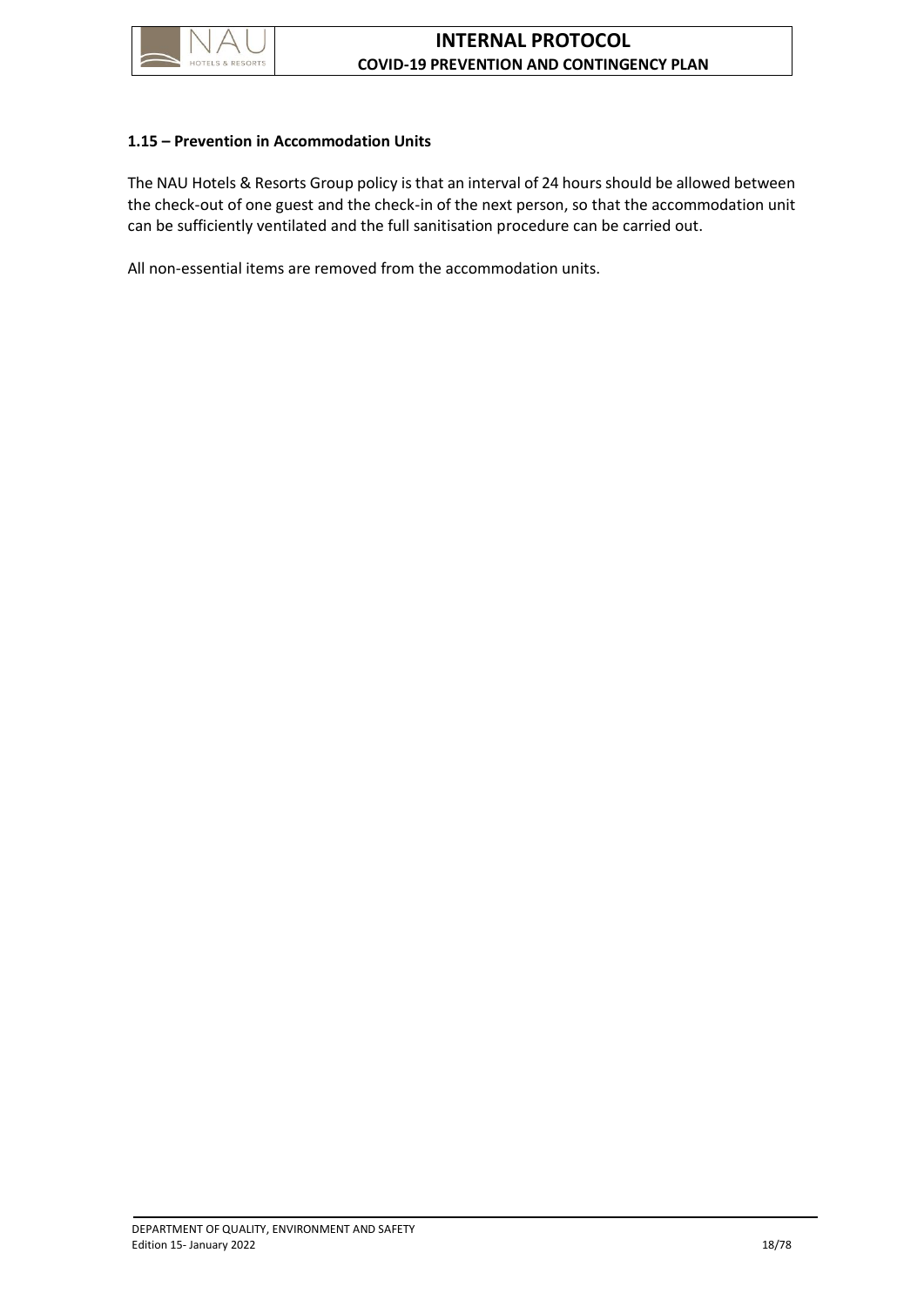

#### <span id="page-23-0"></span>**2- SPECIFIC PREVENTION RULES BY DEPARTMENT**

#### <span id="page-23-1"></span>**2.1 – Reservations**

Contact customers by phone or email to confirm reservations and other details.

Establish a first contact with the customer in order to confirm the reservation, and to check dates and number of people. Take this opportunity to provide the customer with a brief summary of the measures adopted by the Unit, so that when they arrive at reception they will already be familiar with these measures (such as how check-in is done, what they will be provided with and what will be available to them in terms of service, documents and protective equipment).

Provide customers with information on how to avoid direct contact when paying for the reservation (bank transfer, Multibank, credit card).

Tell customers about the new measures which have been implemented with regard to check-in times.

Ask all customers for their reservation details.

Obtain obligatory check-in information for all people included on the reservation in advance (Google Forms, e-mail, telephone number).

Provide customers with information on the standards of hygiene adopted by the Unit.

Tell customers about the measures adopted by the unit to ensure sanitisation of the area (by phone, creation of a website section link to information on the topic, where the measures adopted can be seen, preparation of a document explaining the unit's mode of action which can then be sent to the customer by email).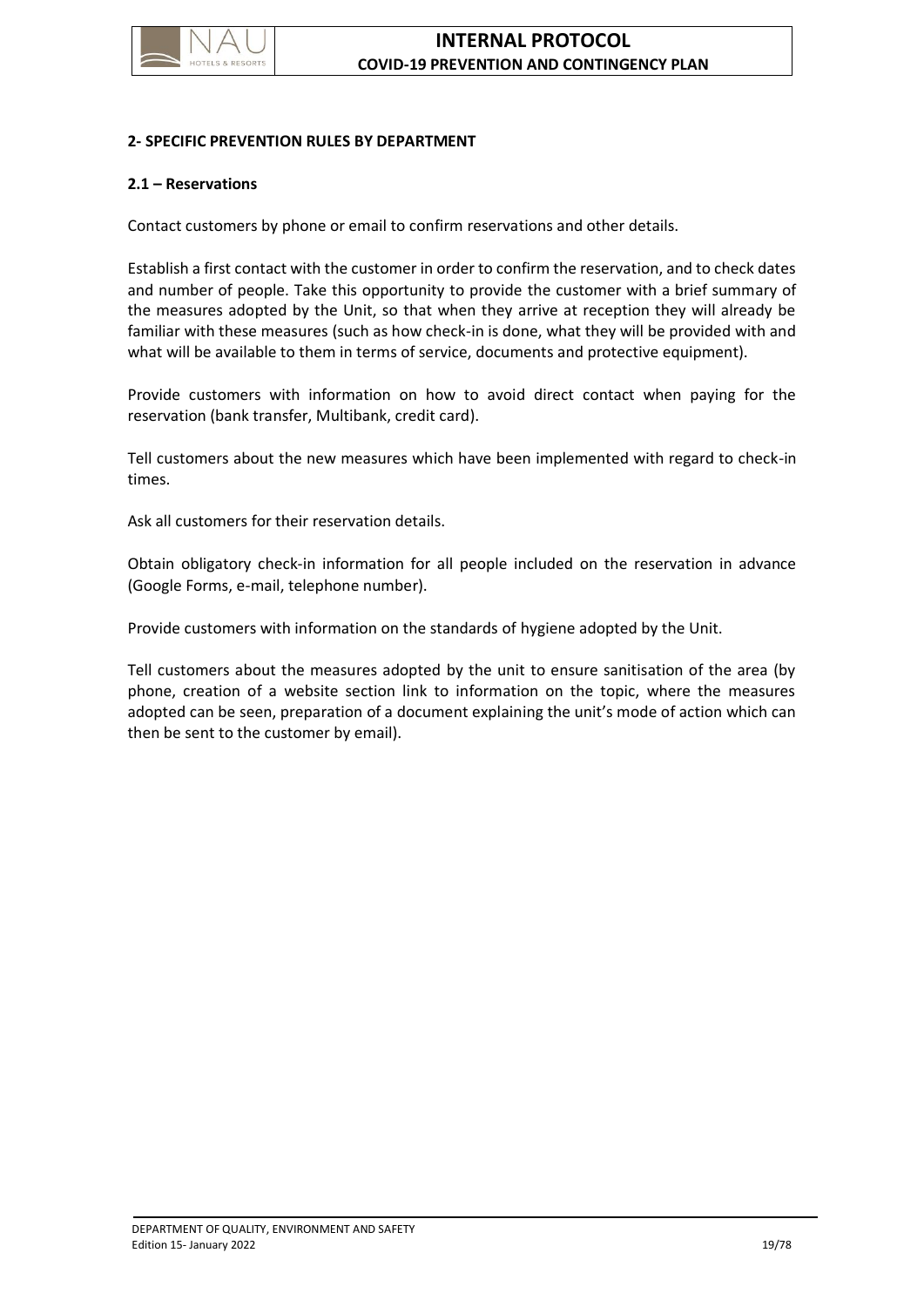

# <span id="page-24-0"></span>**2.2 – Reception**

Customer service can be seen as a risk activity, in view of the direct contact with customers and with cash and bank cards. Therefore, the following preventive measures are taken:

In accordance with the law in force, access to NAU Hotels & Resorts Group units depends on all persons over 12 years of age presenting:

a) An EU COVID Digital Certificate;

b) A proof of vaccination proving that the vaccination scheme has been completed at least 14 days ago; or

c) Proof of a laboratory test with a negative result, which test must comply with the following requirements:

> i) Nucleic acid amplification test (TAAN), commonly known as PCR, within the 72 hours prior to its submission;

> ii) Rapid antigen test (TRAg), verified by a certified entity, within 24 hours prior to its submission;

d) Self-test carried out on site under supervision.

Clients are provided with detailed information prior to checking in. The pre-check-in procedure is carried out immediately after confirmation of the reservation; it is done electronically rather than face-to-face. When pre-check-in is done, the customer is provided with information on the business and its activities. Information on the prevention of COVID-19 is also provided.

Different areas are designated for check-in and check-out, in order to create separate queues. In exceptional circumstances where check-in and check-out are at different times, this separation rule will be relaxed if necessary, to avoid the concentration of customers in the area.

All customer service counters have transparent plastic screens to protect both customer and employee from the risk of transmission.

A minimum distance of 2 metres, marked out on the floor with tape or separated by a stall, is established between the farthest point to which a customer can go and the employee on reception.

In addition, there are marks on the floor to indicate the two-metre distances that should be kept between any customers who may be waiting in the queue.

Customer waiting areas have been reorganised in order to hold only one third of their normal capacity.

Signs have been placed on customer service desks asking customers to respect social distancing when being dealt with, for the wellbeing of all parties.

As well as the preventive measures already mentioned with regard to collective protection and the changes in the way physical space is used, any person who enters the hotel will have to wear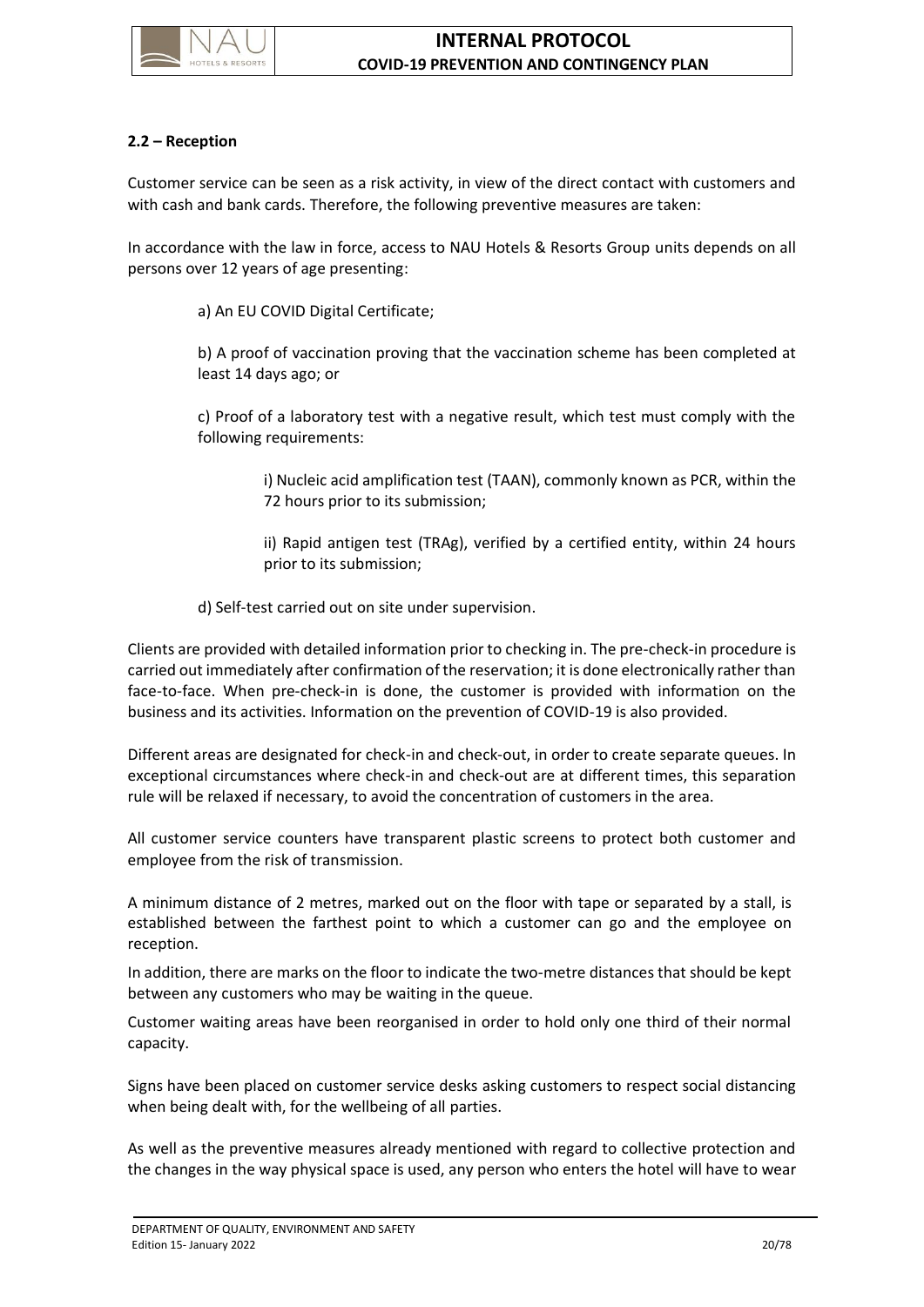

# **INTERNAL PROTOCOL COVID-19 PREVENTION AND CONTINGENCY PLAN**

a mask as individual protection. Therefore, reception staff will be wearing masks, and customers will have to do likewise. On checking-in, each customer is provided with a kit containing a mask, a pair of gloves and some alcohol wipes. If a customer enters the unit without a mask on, the porter will immediately give them a kit.

Pens used by customers, room keys, ATMs, APTs, POS machines and counters are disinfected immediately after use by each customer, in the presence of the customer. All frequently-touched surfaces are disinfected regularly.

Wherever possible, contact-free payment is encouraged - contactless card payment, payment by mobile phone (e.g. MB WAY), or transfer. Customers are asked not to pay in cash. This information is displayed to the public.

All customers will have their temperature taken at check-in.

### <span id="page-25-0"></span>**2.3 – Luggage Service**

Immediately before and after helping each customer, porters will disinfect their hands.

The porters will then disinfect the handles of all cases.

If a customer enters the unit without a mask on, the porter will immediately give them a kit.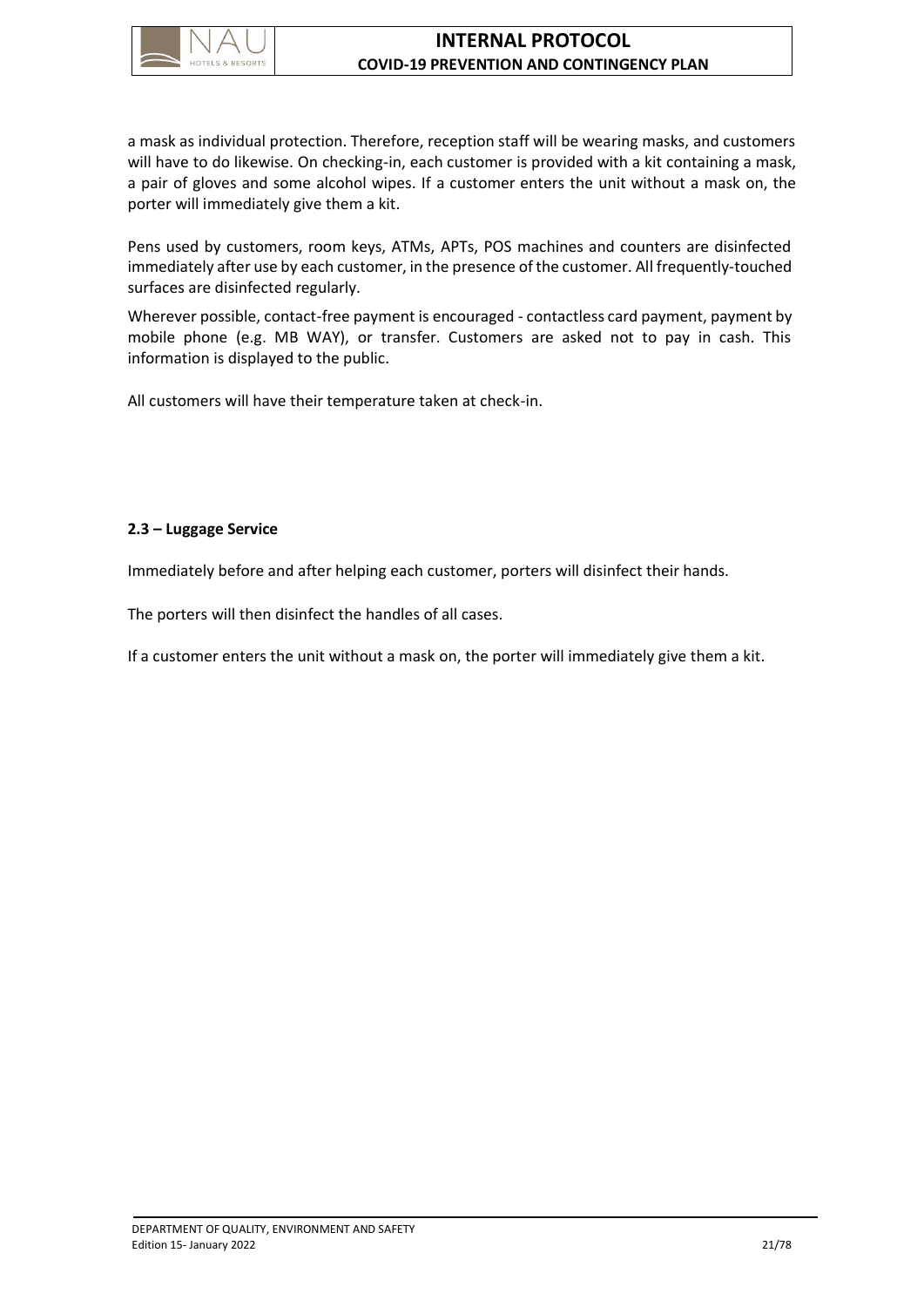

# <span id="page-26-0"></span>**2.4 - Valet parking**

Immediately before and after providing each Valet Parking service, porters will disinfect their hands.

Where the Valet Parking service is provided, porters will disinfect the following points of frequent contact immediately before and after each use, together with any other surface they may have touched:

- Client's keys;
- Steering wheel;
- Steering wheel knobs;
- Gearstick;
- Hand brake;
- Radio;
- Dashboard;
- Interior and exterior door handles;
- Seatbelt;
- Rear view mirror.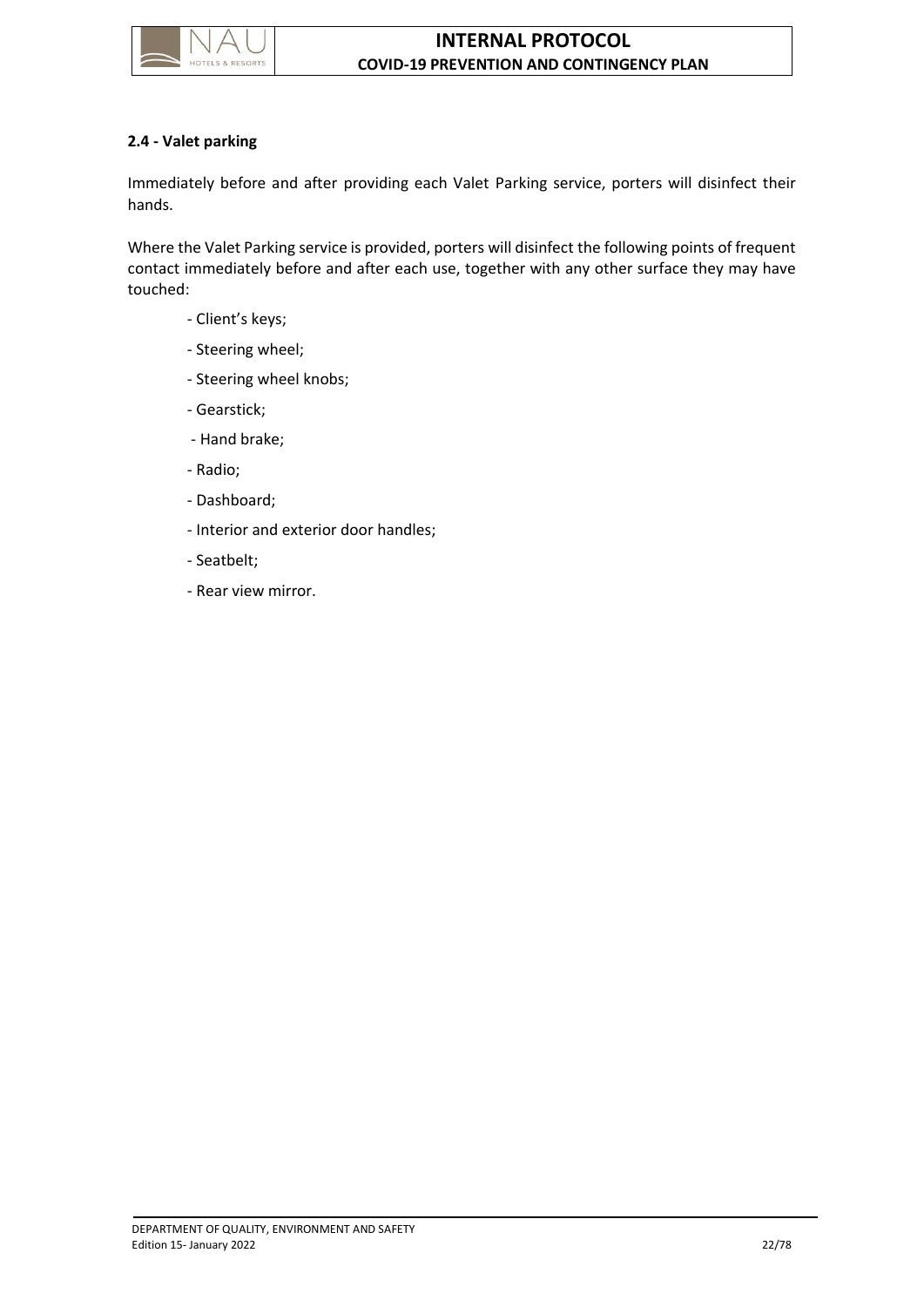

### <span id="page-27-0"></span>**2.5 – Transfer Services**

The following preventive measures are taken for transfer services:

- Ideally, use coaches rather than the 9-seater minibuses;
- It is recommended that the internal air of vehicles be changed;
- Wash and disinfect hands before getting into the vehicle;
- All clients should disinfect their hands before getting into the vehicle;
- Masks must be worn by all occupants;

- The driver and clients should avoid touching points inside the vehicle, other than where strictly necessary.

- Vehicles used for transfers and coaches in the service of the company are disinfected with alcohol wipes after each use and before getting out of the vehicle, at the following points of frequent contact and any other area which may have been touched:

- Steering wheel;
- Steering wheel knobs;
- Gearstick;
- Hand brake;
- Radio;
- Dashboard;
- Interior and exterior door handles;
- Seatbelt;
- Rear view mirror.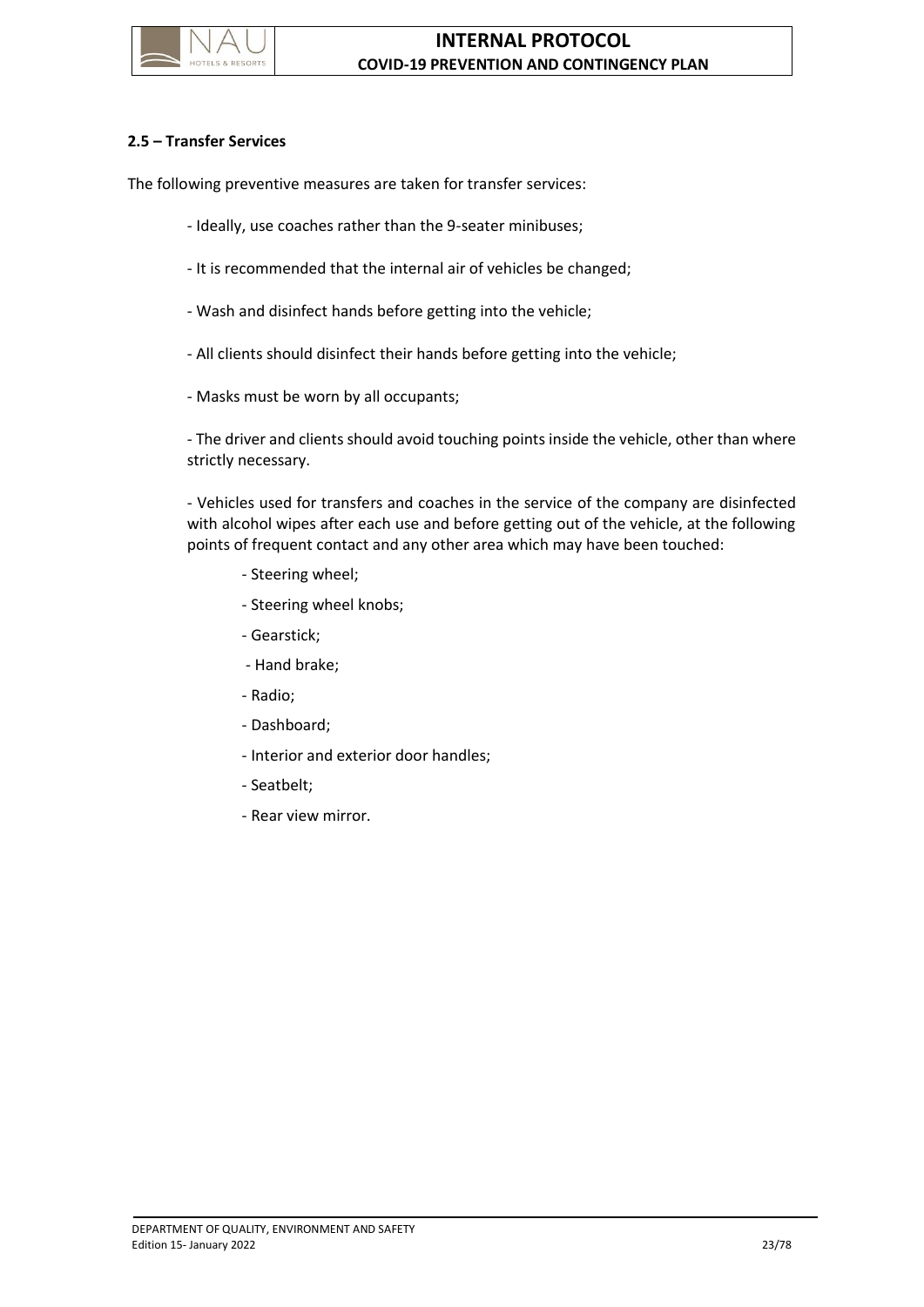

### <span id="page-28-0"></span>**2.6 – Housekeeping – Cleaning of Areas**

Housekeeping procedures have been re-thought and intensified in order to ensure compliance with legal guidance from the authorities and good practice recommended by sector associations.

### <span id="page-28-1"></span>**2.6.1 – Identification of high-risk surfaces and areas**

The surfaces with the greatest risk of transmission are those which are touched frequently; that is, surfaces which are held or touched many times, by many people, over the course of the day.

Frequently-touched surfaces will be cleaned at least 6 times daily; it may be necessary to increase this frequency (depending on the flow).

Examples of these surfaces are:

- **- Door handles;**
- **- Light switches;**

**- Telephones, tablets and computer keyboards, especially where they are used by many people;**

- **- Lift buttons,**
- **- Taps and cistern levers in toilet facilities;**
- **- Tables, counter tops, seats, hand rails;**
- **- Toys in children's playrooms in public spaces;**
- **- Money, among others.**

Areas seen as being high risk for transmission between people include:

- **Isolation areas;**
- **- Accommodation units;**
- **Restaurant areas**;
- **Food preparation areas**;
- **Public toilets**;
- **- Customer service areas.**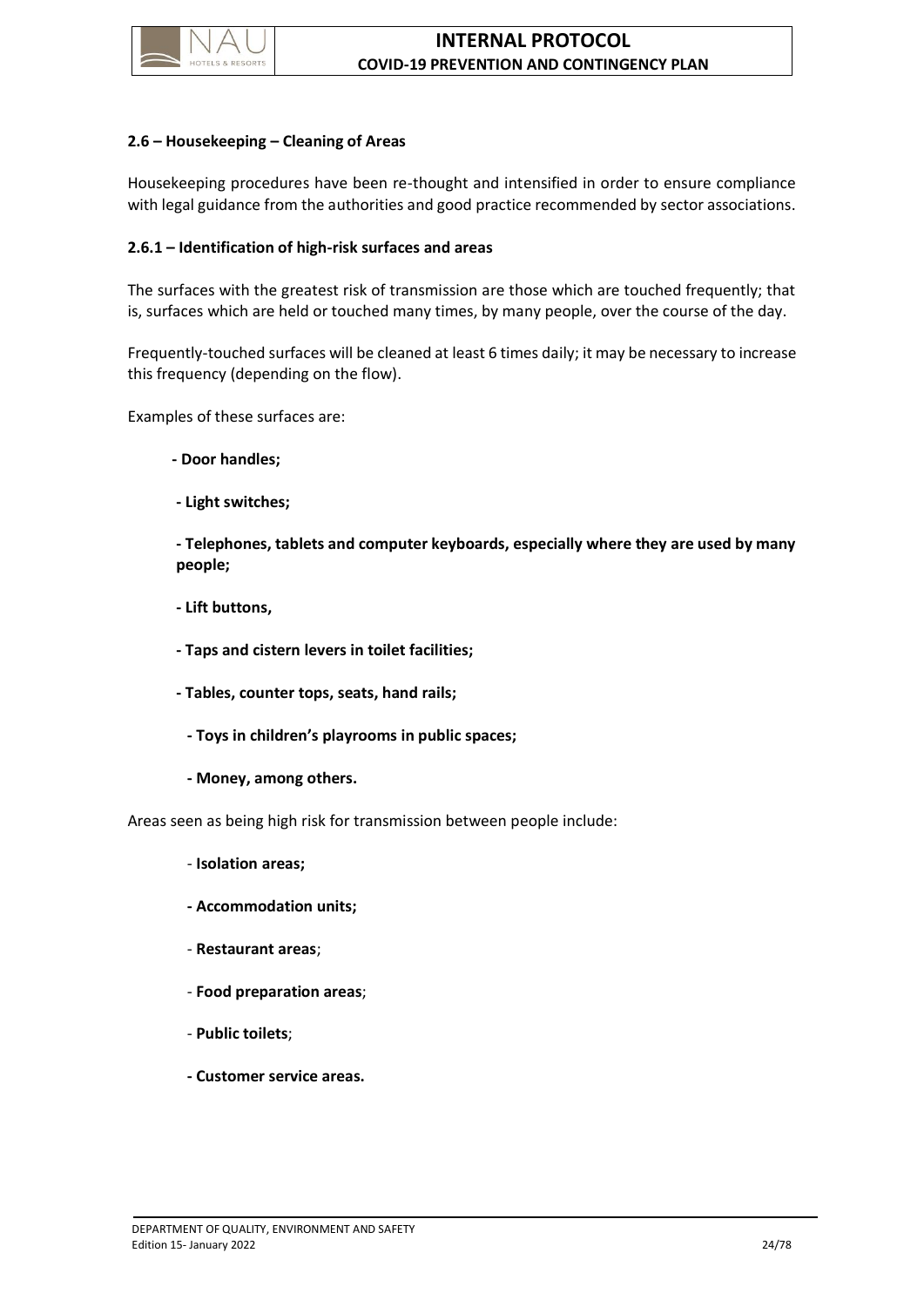

# <span id="page-29-0"></span>**2.6.2 – Cleaning techniques**

Wet vacuum cleaners have been acquired so that more effective wet cleaning can be carried out.

Cleaning is done from top to bottom, and from the cleanest areas to the dirtiest:

- i. Walls and ceiling;
- ii. Surfaces above the floor (benches, tables, chairs, handrails, etc.);
- iii. Existing equipment in the areas;
- iv. Toilets;
- v. Floor this is the last thing to be cleaned.

### <span id="page-29-1"></span>**2.6.3 – Cleaning Materials**

There are different cleaning materials (for exclusive use), depending on the level of risk in the areas to be cleaned.

Cloths used for cleaning are single use and disposable (use and throw away).

They are colour coded for each area, depending on the level of risk:

- Benches, tables, chairs, restaurant banquettes and cabinets, among other things - **blue**;

- Dining tables and food preparation areas - **green**;

Toilets:

- Cloth for cleaning the washbasin only yellow;
- Cloth for cleaning the toilet red;

There is no need for a cloth to be used in the inner part of the toilet bowl, as this will be brushed with its own toilet brush and disinfectant-based detergent.

As the bucket and mop for the floor are used again, they must be cleaned and disinfected after each use.

Buckets and mops used in toilets are not used in areas used for the preparation or consumption of food, or in other public spaces.

### <span id="page-29-2"></span>**2.6.4 – Frequency of cleaning**

To speed up the cleaning process, frequently-touched surfaces are cleaned with disinfectantbased detergent; that is, a product which contains both detergent and disinfectant (2 in 1).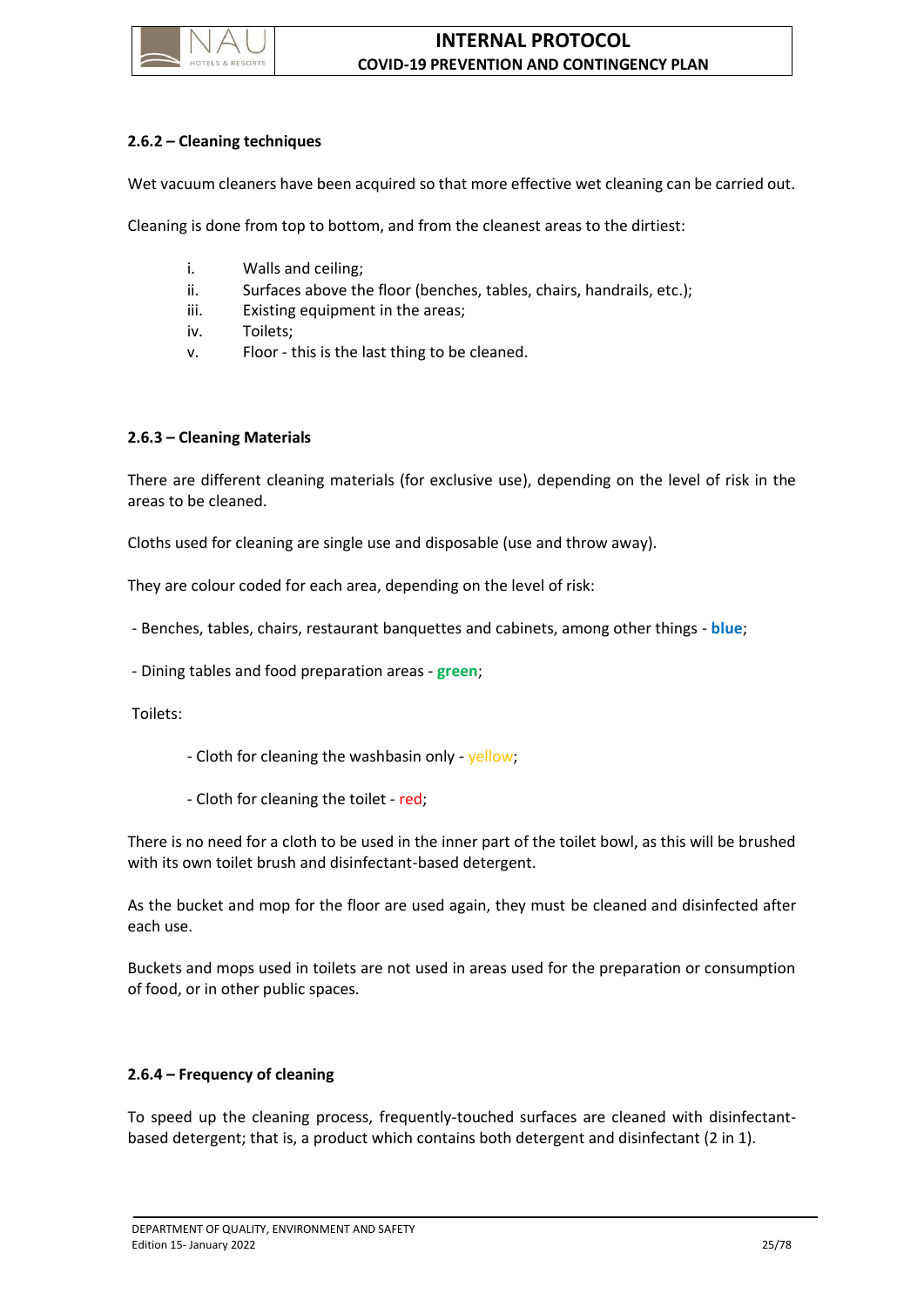

**Frequently-touched surfaces** must be cleaned at least 6 times a day, but it may be necessary to increase this frequency.

**Restaurant areas** are cleaned quickly after one customer leaves and another enters to use the same table. Door handles should be cleaned more often (around once every hour).

The **floor** is washed at least twice daily, in the following way: wash with hot water and ordinary detergent, followed by disinfection with bleach-and-water solution.

**Toilets** are cleaned at least 3 times per day, using a product that contains both detergent and disinfectant

Special attention is given to the Kids Clubs and other areas where children could be playing.

# <span id="page-30-0"></span>**2.6.5 – Cleaning and Disinfectant Products**

Cleaning and disinfectant products used in the different units of the NAU Group are acquired from specialised suppliers.

Data Sheets and Safety Information Sheets are held for the products included in the Cleaning Plans.

Manufacturers' instructions are adhered to, as are the instructions on the product labels and the Safety Information leaflets.

Chemical products are correctly labelled, dated and kept in their original packaging.

Chemical products are stored away from areas where food is handled, in a closed area and out of the reach of children or people with special needs.

The most commonly used disinfectants are:

- Household bleach (sodium hypochlorite) with at least 5% free chlorine in its original form

- 70% alcohol.

Fast-acting disinfectant products such as disinfectant wipes are also used and provided in their own dispenser (enabling them to be taken out one at a time without contamination of the entire packet). These wipes are to be used on one surface only, and must not be reused on several surfaces, as this encourages the spread of contaminating agents. Use a new wipe for each surface and dispose of in the rubbish bin after use. Do not dry the surface after using the disinfectant wipe, as the surface needs to remain wet for a few minutes before drying in order to be effective.

Metallic parts of surfaces, or areas which are not compatible with bleach, are disinfected with 70% alcohol or another compatible product, in order to avoid corrosion or damage.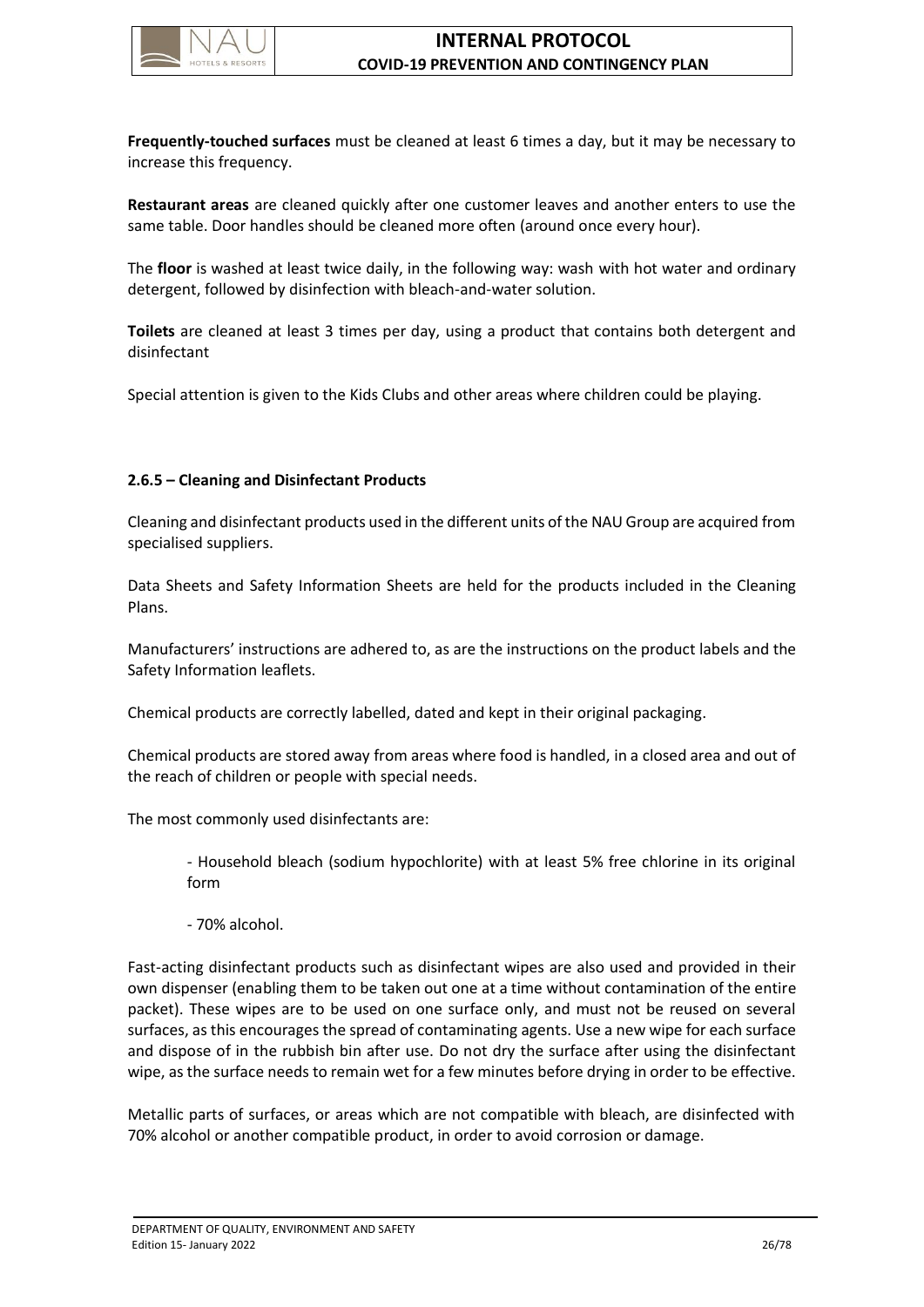

When using bleach or similar products, windows are opened in order to allow the flow and renewal of air; this also helps surfaces to dry faster.

# <span id="page-31-0"></span>**2.6.6 – Use of Personal Protective Equipment by cleaning staff**

Cleaning staff who work in areas for the preparation and consumption of food are not the same ones who clean the bathrooms.

Cleaning staff in these areas wear:

- A waterproof gown, or a waterproof apron on top of their uniform;
- A closely fitting surgical mask.
- Disinfectant-resistant disposable gloves

A clean uniform is worn every day together with special shoes which are worn only for cleaning; the uniform is washed every day at work, preferably in a machine with hot wash and disinfectant cycle; it must not be taken home to be washed by the employees;

# <span id="page-31-1"></span>**2.6.7 – Cleaning and Disinfecting Toilets**

Different cloths are used for the washbasins and surrounding areas and for the outside of the toilet bowls.

The following sequence is carried out:

- Start by cleaning the washbasins (taps first, then the sink itself) and surrounding surfaces;

- Clean the baby-changing stations;
- Clean the toilets;
- Clean the floor.

To clean the toilet:

− Inside: clean the inside of the toilet bowl with just the brush:

- If there are any urine or faeces in the toilet bowl, flush first;

- Do not pour bleach or any product containing ammonia onto urine, as this can cause a gaseous reaction which could be harmful to your health;

- Apply the disinfectant-based detergent; leave to act for at least 5 minutes;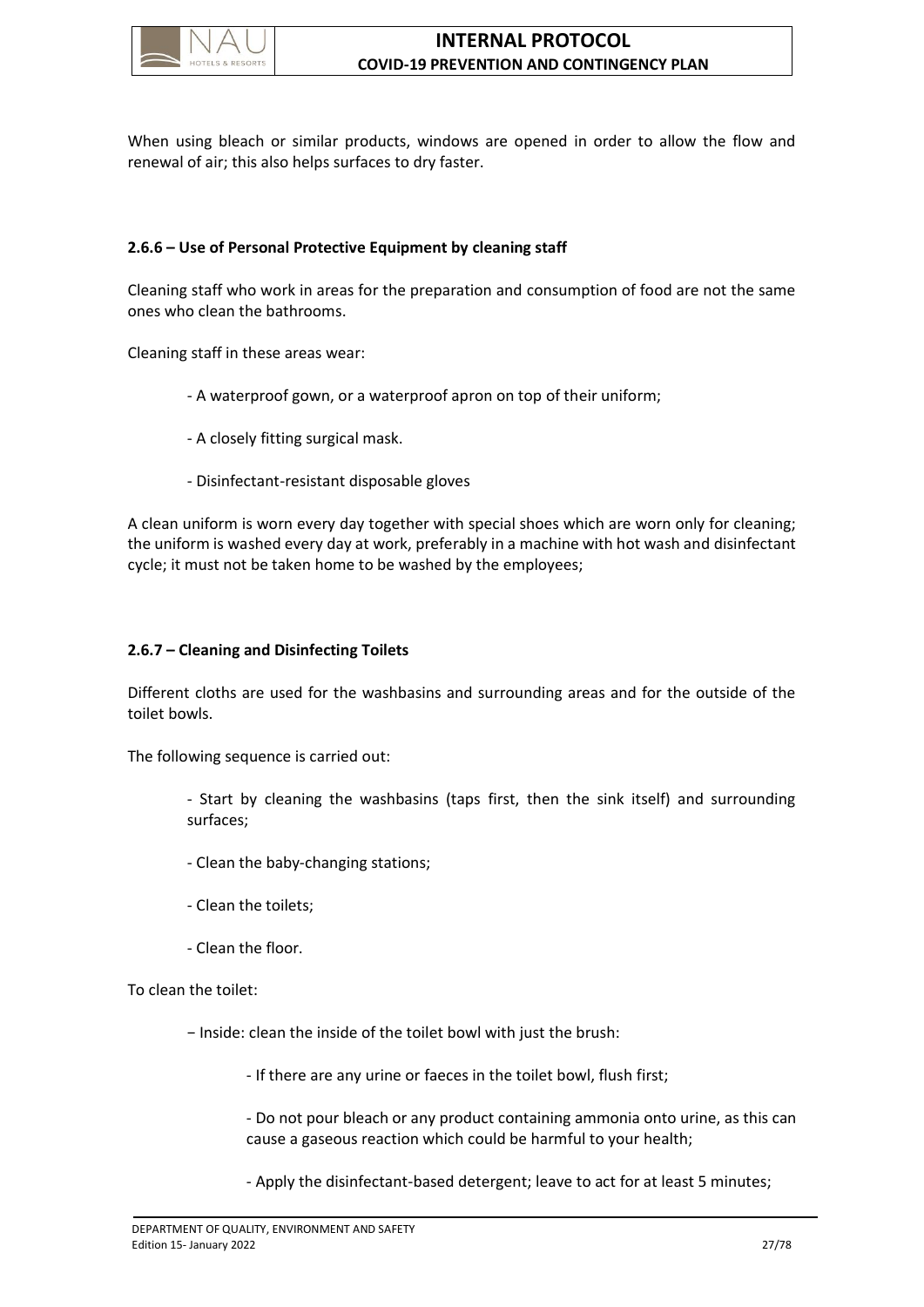

- Scrub well with the toilet brush;

- Flush the toilet with the brush still in the toilet bowl so that this is cleaned as well;

- Flush again.

− Outside part of the toilet:

- Pour detergent/disinfectant over the upper part of the toilet bowl and spread over the seat and lid;

- Rub with the cloth: the seat and lid first, and only after this move to the outer part of the toilet bowl (top and sides);

- Use the cloth to wipe with just water;
- Leave to dry;

- Clean and disinfect the cistern lever. This can also be disinfected with 70°-80° alcohol.

At the end of the cleaning procedure, use a cloth to wipe the taps with disinfectant.

Do not forget to clean the bathroom door handles frequently.

### <span id="page-32-0"></span>**2.6.8 – Baby Changing Stations in Public Toilets**

The surfaces of the baby-changing station are fully covered in plastic (without tears or openings).

Cleaning staff who clean the baby-changing stations carry out the following sequence:

- First, clean and disinfect the plastic cover on both sides, clean and disinfect the mattress from the top downwards and leave in a horizontal position to dry naturally;

- Then, wash and disinfect the top part of the baby-changing station, followed by the side parts and front, then use a cloth to wipe down with 70% alcohol alone (because this has a faster action), or leave to dry naturally. This area can also be cleaned and disinfected with compatible disinfectant wipes.

#### <span id="page-32-1"></span>**2.6.9 – Furniture and Toys in Public Areas for Children**

Plastic or rubber toys should be washed in water and detergent and, if possible, wiped down with 70° alcohol.

If possible, wash and disinfect toys in a machine; items which cannot be washed at high temperatures but which can be washed in a normal washing machine should be washed at low temperatures (cold or tepid) and then undergo a final disinfectant cycle with a compatible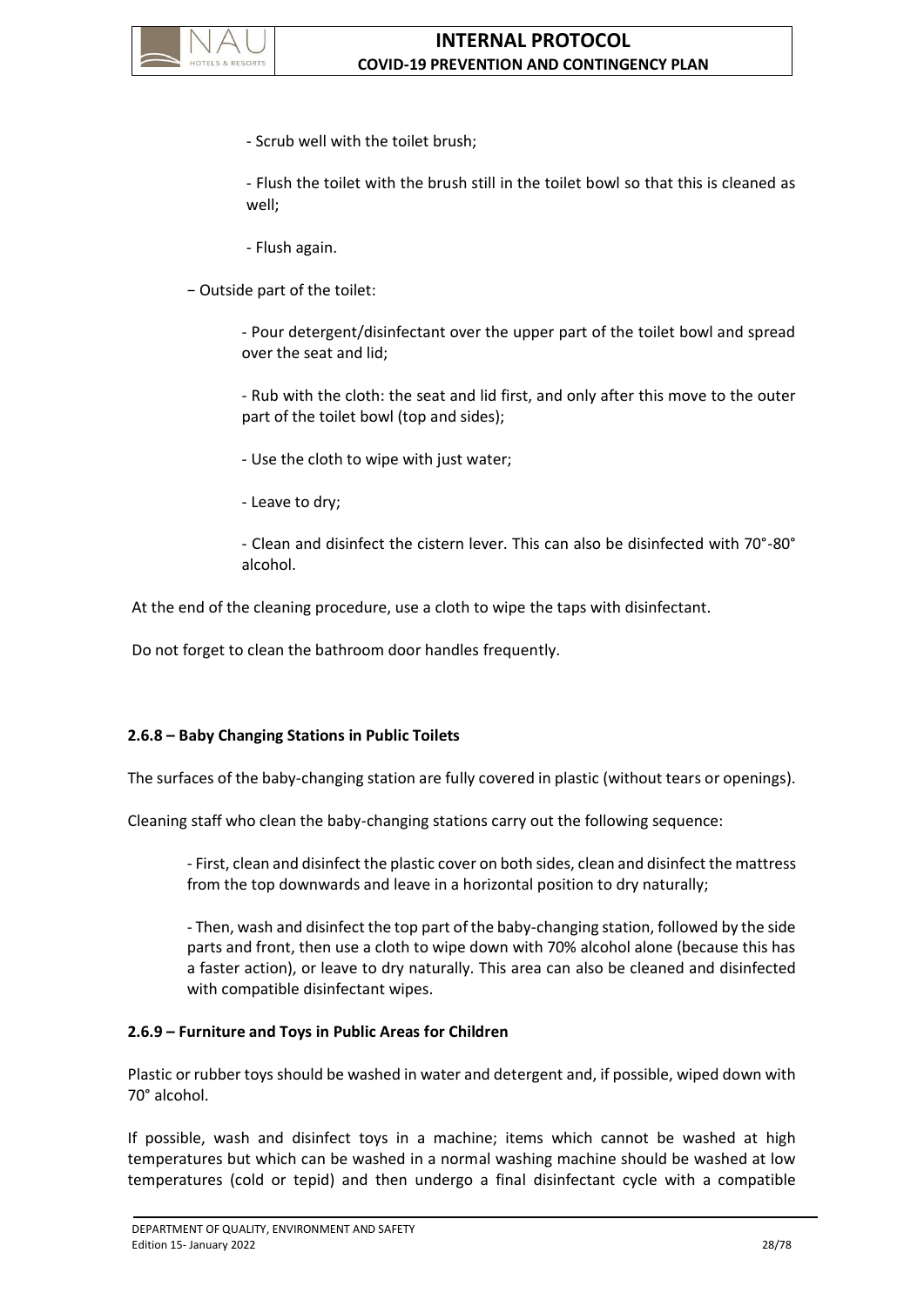

product; check manufacturer's instructions to ensure that the machine is used at the correct temperature;

Toys which cannot be washed in the machine, but which can be immersed in water, should be washed in a recipient specifically for that purpose, with a compatible detergent and disinfectant solution; leave this to act for 5 minutes, rinse with water alone and dry, preferably in a machine if the item will tolerate the heat;

Toys which cannot be immersed in water and have to be cleaned manually should be avoided in public areas. However, if there are such toys in the area, wipe them all over with a disinfectant wipe. Alternatively, use a cloth with 70° alcohol only, or a well-wrung cloth containing a bleach solution (one measure of bleach to 200 equal measures of water). Then use a cloth to wipe down with water alone and leave to dry naturally;

Ideally, toys should be dried in a machine wherever possible.

# <span id="page-33-0"></span>**2.6.10 – Cleaning and disinfecting surfaces which contain blood or other body fluids**

Surfaces which contain blood or other body fluids (urine, faeces etc.) must be cleaned and disinfected in the following way:

- Wearing resistant gloves, a waterproof apron and protective goggles, absorb as much as possible of the spill with paper towels, so as not to spread the liquid around;
- Apply a solution of 1 part bleach to 9 parts water;
- Leave this to act for at least 10 minutes; cover the affected area with paper towels so that people don't tread on it and place the 'cleaning in process' warning sign in the area;
- Wash the area with ordinary detergent and water; rinse with water alone and leave to dry.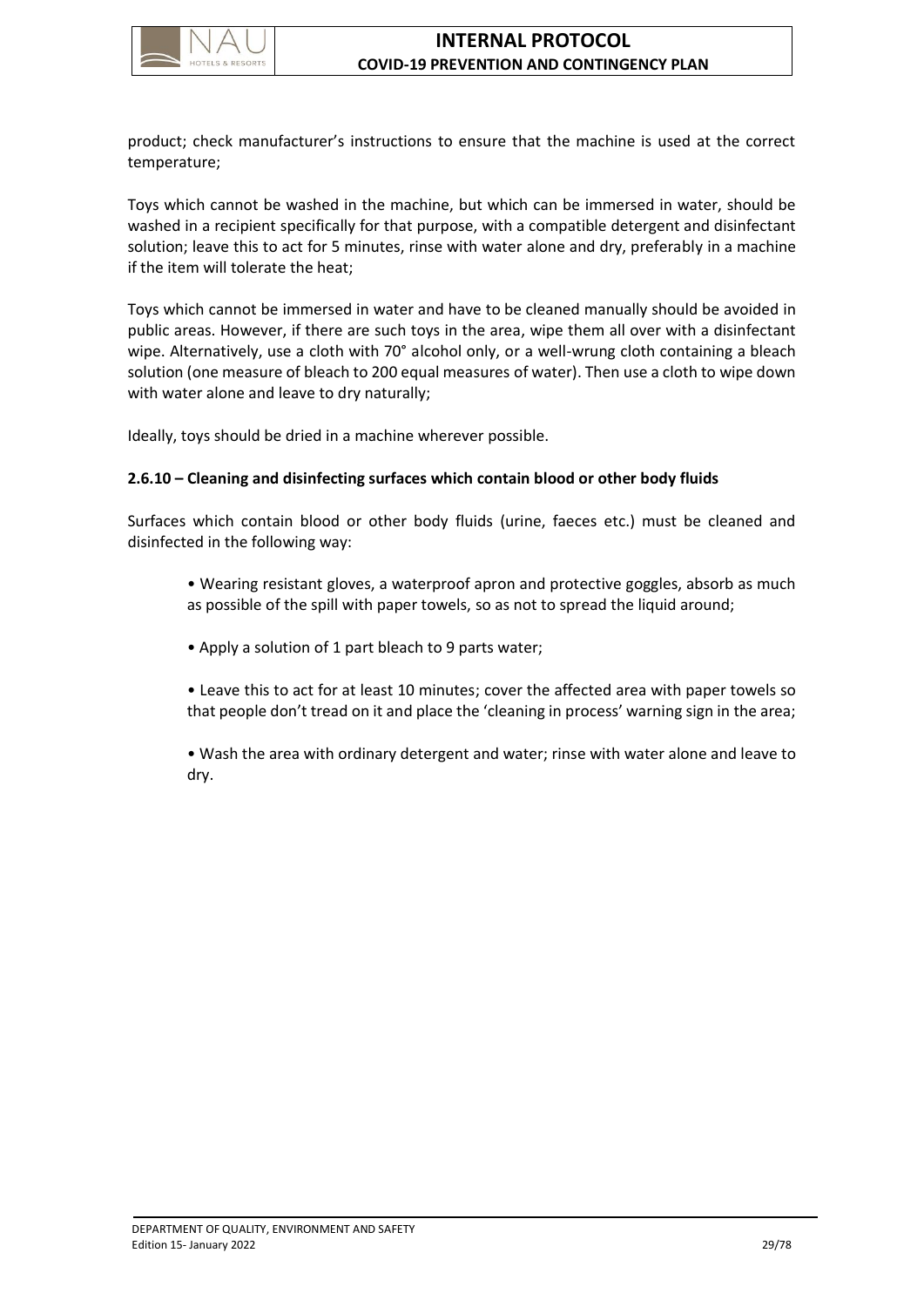

# <span id="page-34-0"></span>**2.7 – Housekeeping – Room Cleaning**

#### <span id="page-34-1"></span>**2.7.1 - Protection of employees responsible for maintaining client accommodation**

Employees who have contact with the bed linen or the room of a suspected or confirmed case, and employees carrying out the cleaning in hotels and accommodation, do not run unnecessary risk as long as they comply with the recommended protection measures and ensure that their exposure to the risk of transmission is controlled. However, the risk of transmission is a real possibility in the event of an accident, or if the recommended protective measures are not fully complied with.

All staff responsible for looking after client accommodation have had training and are protected with the appropriate personal protective equipment.

Each operation has two different teams defined (at two time-spaced points of intervention):

- One for the removal of clothes and residues;
- Another to do the cleaning and make up the beds.

Teams responsible for dealing with the bed linen and cleaning the rooms will be more exposed to the risk of aerosols and, as a result, should take special care to protect themselves with the appropriate protective equipment (PPE):

- FFP2 mask;
- Protective goggles;
- Plastic apron over uniform and gloves (preferentially disposable and made of nitrile).

The personal protective equipment (PPE) and uniform are different, depending on the type of intervention or task and on the risk of exposure.

Uniforms worn by the Housekeeping team, as is the case with all other departments of the NAU Hotels & Resorts Groups units, are never washed at home, always in special washing machines designed specifically to wash staff uniforms at high temperatures.

#### <span id="page-34-2"></span>**2.7.2 - Changing linen in the rooms and cleaning and disinfecting the premises**

Given that involvement in the changing of bed linen will generate aerosols, the two activities changing linen and cleaning - should be separated.

It has been determined that a period of 2-3 hours should be left between these two tasks:

- Removal of sheets, bed linen and towels;
- Cleaning of the accommodation units (floor and surfaces).

Staff responsible for removing bed clothes and carrying out the cleaning use the following PPE: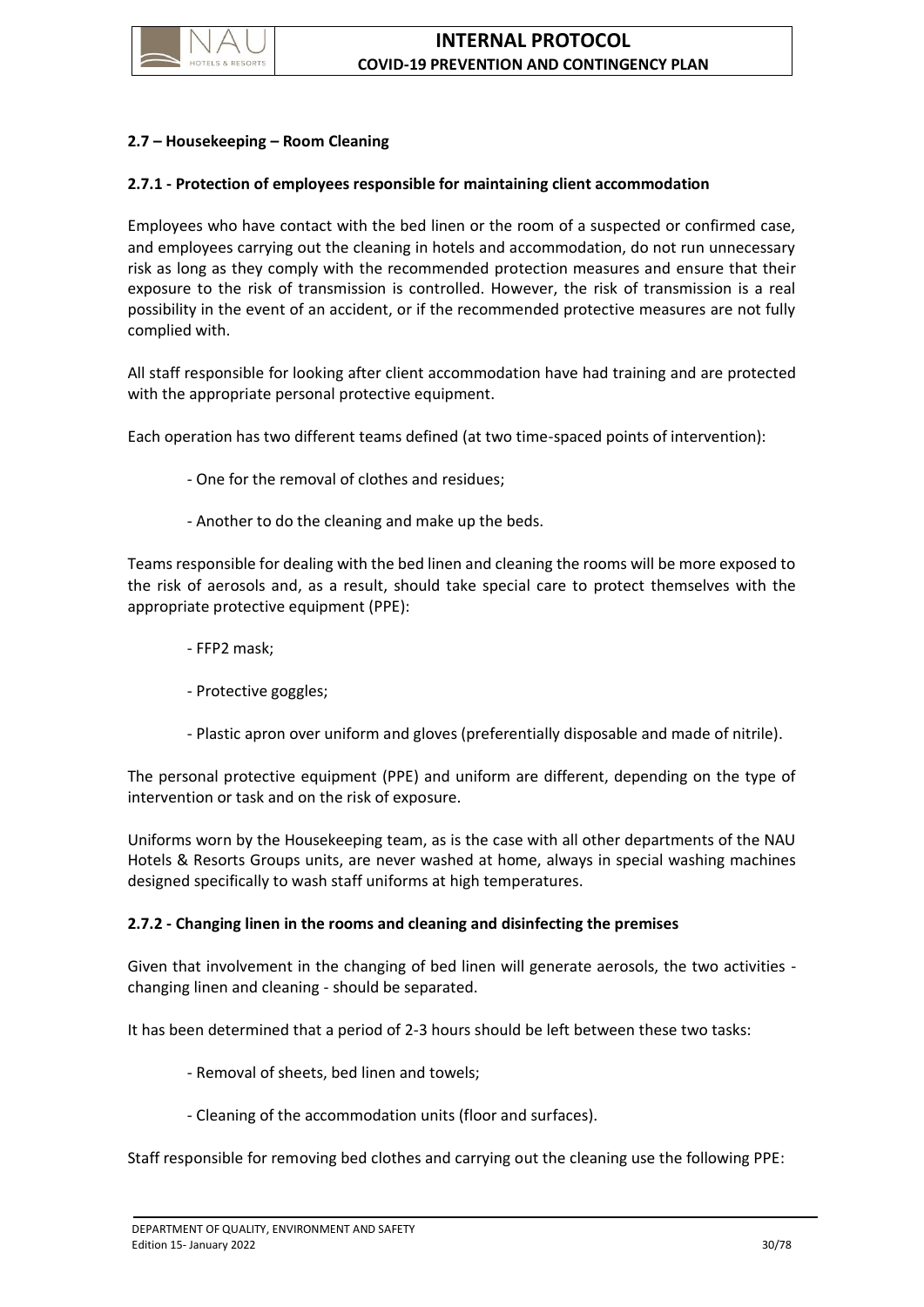

- Gown;
- Non-sterile gloves;
- Protective goggles;
- FFP2-type protective respiratory mask.

### <span id="page-35-0"></span>**2.7.3 - Sequence of Tasks**

When removing bed linen and towels, the following rules should be observed:

• Enter the room and open the windows to air the room;

• If the customer is vacating the unit, at which point the final clean of the accommodation unit is done, as many items as possible are removed from the unit for disinfection before cleaning commences. Items which cannot be removed are sanitised and disinfected in the room;

• Remove the bedclothes smoothly, without shaking and without holding the bed linen against the body;

• Make a 'package' with the dirty bed linen, in such a way that the part which was in contact with the person remains on the inside of the package, that is, rolling it up from the outside to the inside;

- Do not hold the bed linen against the body;
- Wait for 20 minutes, leaving the room to air.

• After this period, a team will enter the room to do the cleaning, put clean linen on the bed and replace the towels and consumable items.

• In the specific case of Apartments and Villas, these two tasks can be divided:

- One member of the team starts the cleaning of the room with the furniture, bed,

- While the other deals with the kitchenette area: washing dishes, cleaning cupboards, kitchen equipment and surfaces in that area.

• Next, the bathroom is cleaned and finally the floor of the room, towards the main door.

• Leave surfaces to dry and only then put new linen on the bed and replace the towels and consumable items.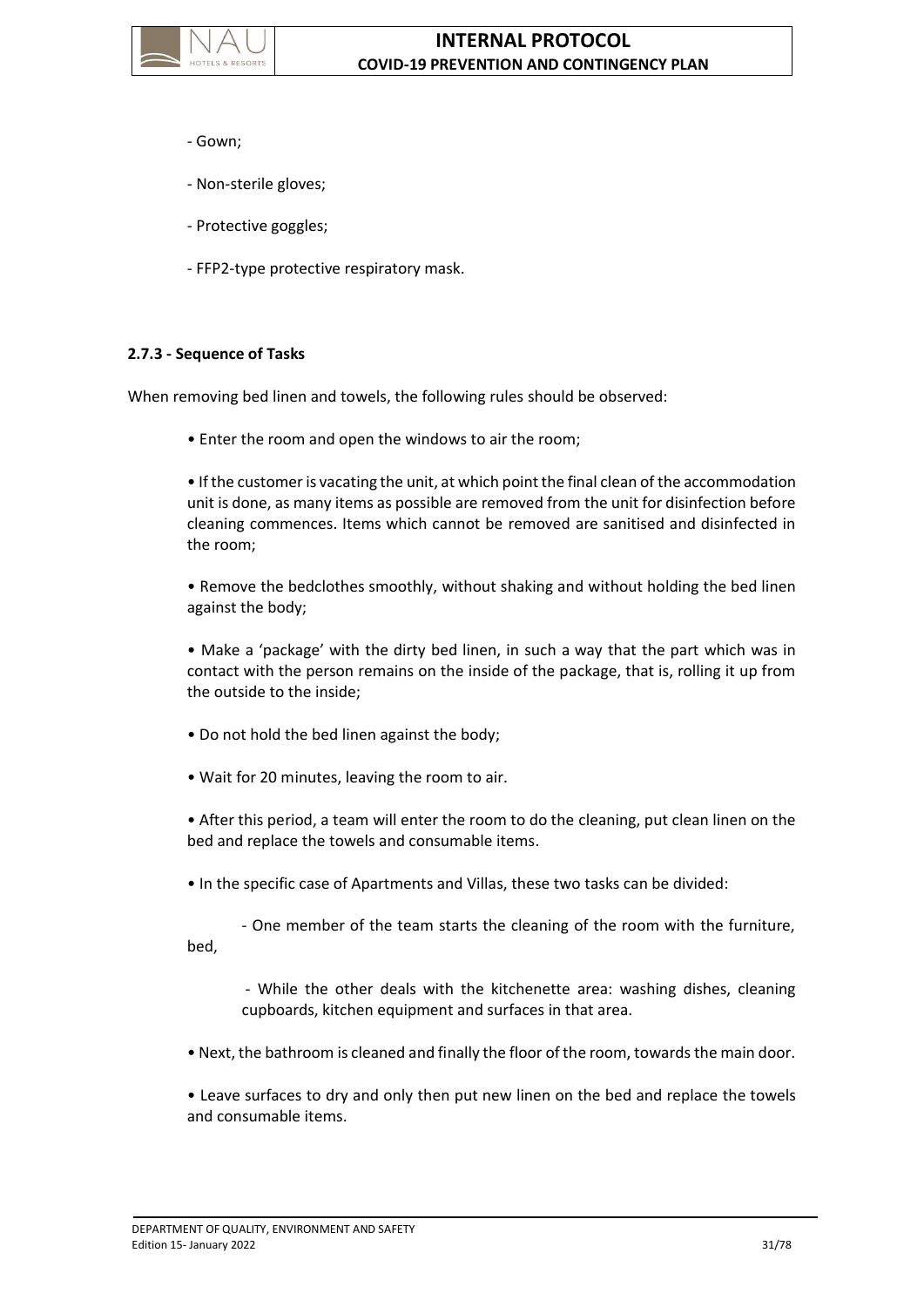

• Establish a waiting time between completion of the cleaning and replacement of the bed linen and consumables, leaving the room to air for at least 2 hours. Only after this can another client enter the room safely.

## **2.7.4 – Washing linen**

As short a time as possible should pass between the removal of linen from an accommodation unit and its transportation to be washed.

Linen should be washed at the hottest temperature possible (depending on heat resistance) – heat disinfectant cycle (at least 60°C for 30 minutes, or between 80 and 90ºC, with 10 minutes of heat contact with the bed linen);

If the linen cannot be washed at hot temperatures, it must be machine washed at between 30- 40ºC with a final disinfection cycle in the machine, using a disinfectant which is appropriate for this type of linen and compatible with the machine.

Pillows are cleaned every time a new customer takes the unit.

## **2.7.5 - Maintenance of environmental surfaces**

The coronavirus (SARS-CoV-2) can probably survive for hours on dry surfaces and for up to 6 days on wet surfaces.

Wet cleaning is always preferable to dry cleaning.

Do not use a vacuum cleaner to clean floors.

It is not appropriate to use a vacuum cleaner because this causes droplets, in which the virus may be contained, to move around in the air and transforms them into aerosols.

Staff responsible for cleaning floors and surfaces must be equipped with:

- A waterproof gown or plastic apron to wear over their uniform,

- Liquid-resistant disposable gloves,
- Surgical mask.

The following procedure must be followed for the double cleaning of floors and surfaces:

a) Clean surfaces from top to bottom and from the cleanest areas towards the dirtiest areas;

b) Use different and exclusive disposable cleaning cloths for the bedroom area and the bathroom area;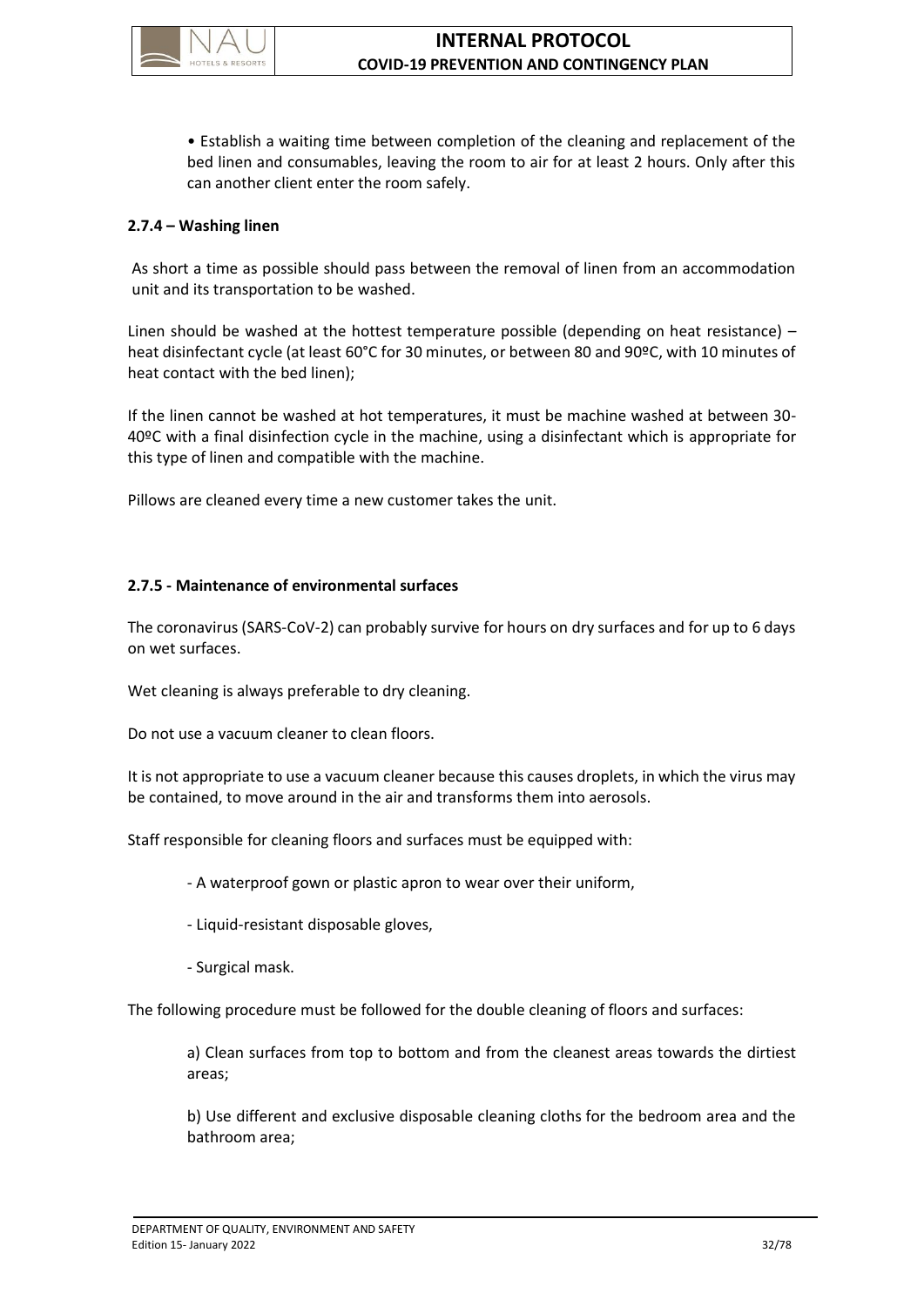

c) The bucket and mop for cleaning the bathroom must be different to the bucket and mop used in the bedroom;

d) To clean surfaces: common detergents can be used;

e) To disinfect surfaces: the World Health Organisation (WHO) recommends the use of:

- Bleach (sodium hypochlorite solution) at a concentration of at least 5% free chlorine, and

- 70º alcohol, for metallic or other surfaces, which are not compatible with bleach, in order to avoid damage or corrosion.

## **2.7.6 - Cleaning and Disinfecting Surfaces:**

If blood, respiratory secretions or other body fluids are present:

- Absorb the liquids with a paper towel;
- Apply bleach diluted in water at a proportion of 1 part bleach to 9 parts water;
- Leave for 10 minutes to take effect;
- Wipe the area with water and detergent;
- Rinse with hot water alone; and
- Leave to dry;

A mask must be worn when diluting and applying the bleach; open windows to allow ventilation of the area.

For common disinfection of surfaces:

- Wash first with water and detergent;

- Apply bleach diluted in water in the following proportion: one part bleach to 49 equal parts water; leave for 10 minutes for the bleach to take effect;

- Rinse with hot water alone and leave to dry on its own;

Sanitary installations are washed and disinfected with a mixed cleaning product containing both detergent and disinfectant, as this is easier to apply and faster-acting;

Furniture and some equipment can be disinfected after cleaning, with wet wipes containing disinfectant or 70° alcohol.

Clean the furniture in the room first;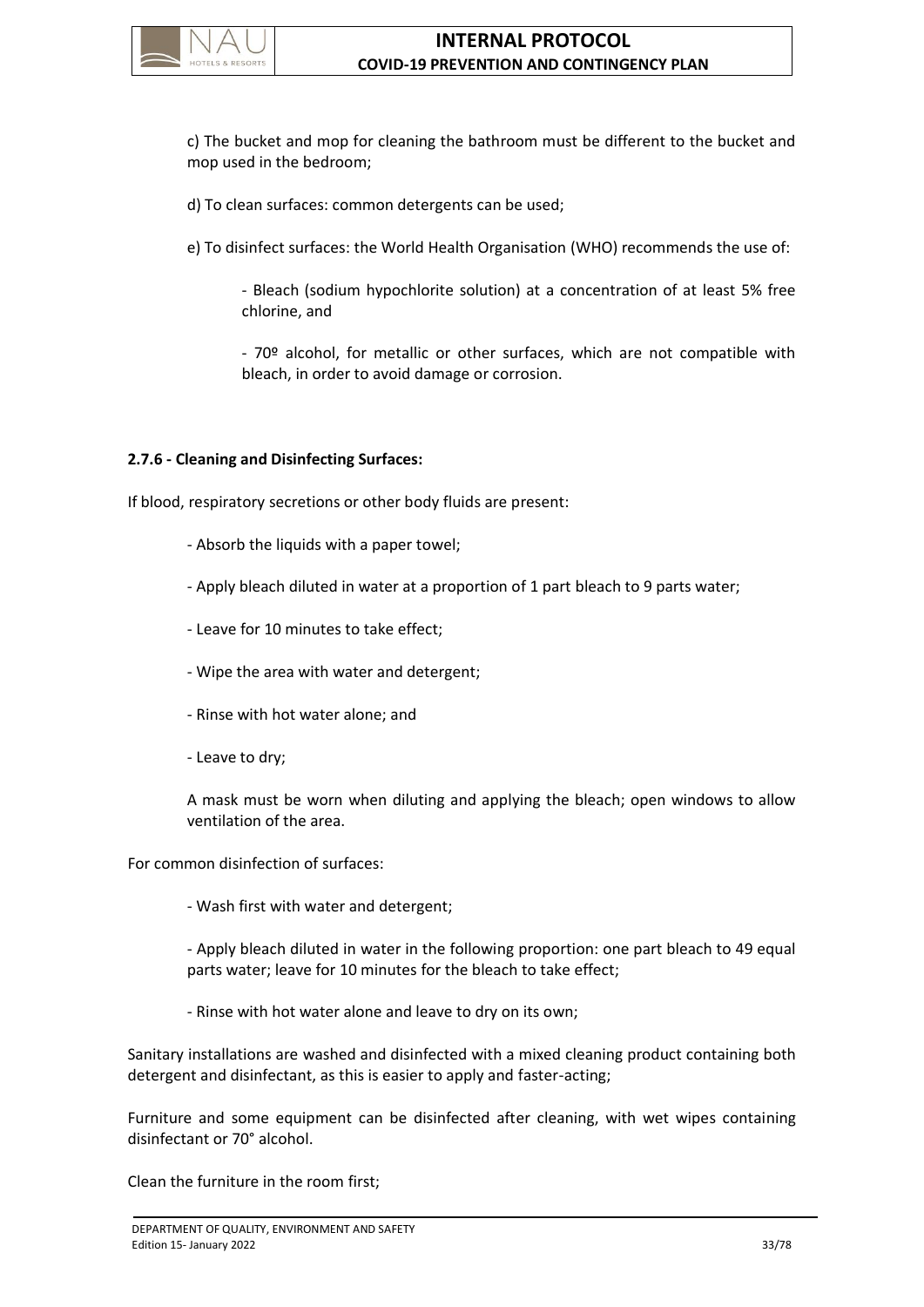

# **INTERNAL PROTOCOL COVID-19 PREVENTION AND CONTINGENCY PLAN**

If there is a kitchen or kitchenette, the crockery is washed at a high temperature in the machine; clean and disinfect wardrobes, work surfaces, table and chairs, not forgetting to disinfect the handles of the wardrobe and the doors; then clean and disinfect the tap, the toilet and the plughole.

Walls are cleaned to arm height.

Some decorative and other items have been removed from the accommodation unit, as they are understood as not being essential in the current climate.

Curtains and other essential items in the accommodation units are cleaned between customers.

Clean the furniture;

#### Bathrooms:

Clean the bathroom, starting with taps, washbasins and plugholes, then move on to the furniture, followed by the bath or shower, toilet and bidet;

Repeat the same procedure for the shower room, not forgetting to clean the shower well, unscrew the shower head and clean and disinfect it.

### Toilet:

- Apply the product containing both detergent and disinfectant to the inside and the outside of the toilet;

- Leave the product on for 10 minutes to have the desired effect;
- Scrub well with the toilet brush;
- Flush the toilet with the brush still inside the toilet bowl so that this is cleaned as well;
- Leave the toilet brush to drain;
- Wash and disinfect the toilet brush holder.

External part of the toilet:

With another clean disposable cloth, wash the external part of the toilet, starting with the lid (the least dirty part), followed by the top part of the toilet and all of the exterior parts with the same detergent/disinfectant; then rinse with hot water alone and leave to dry.

Floor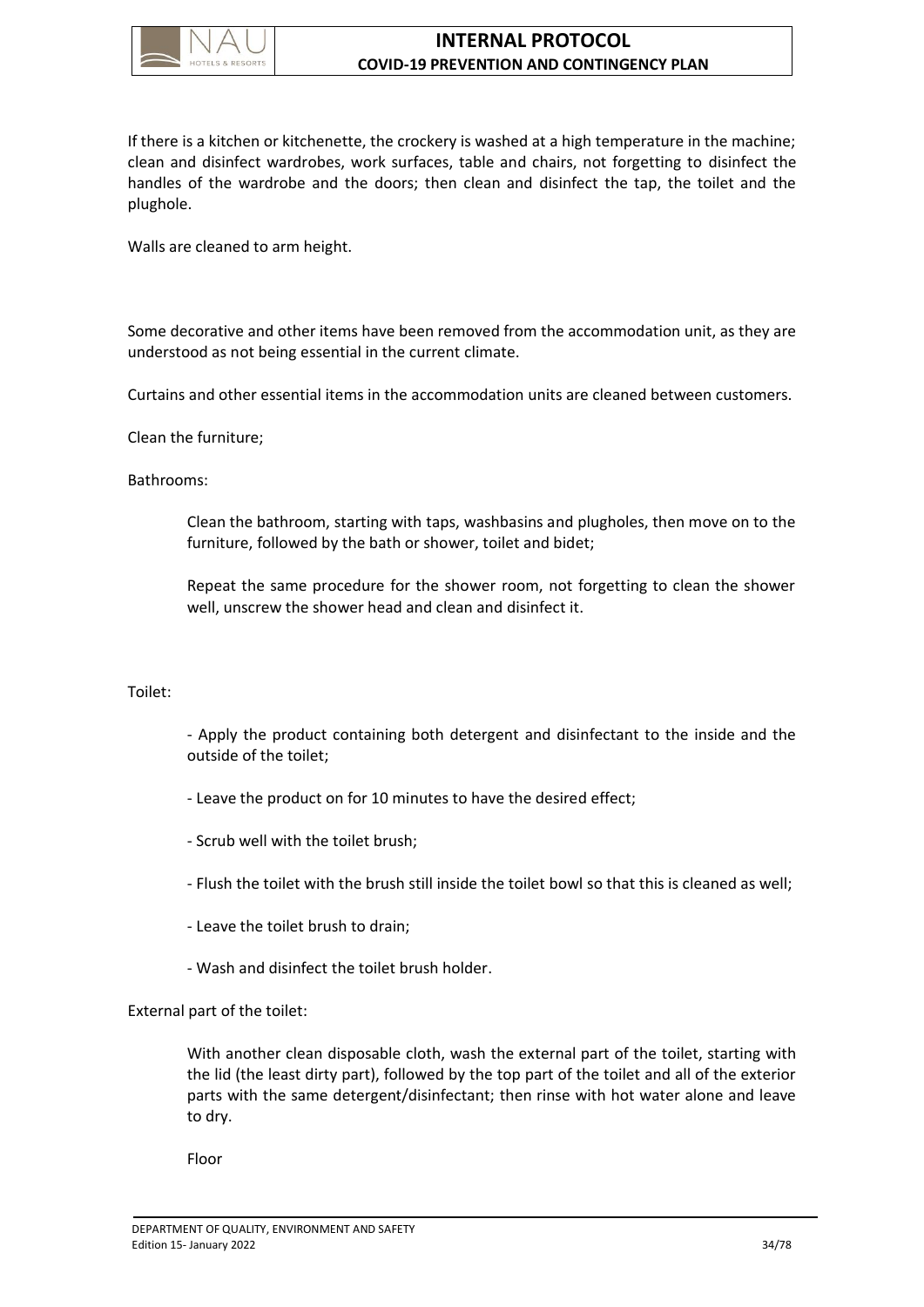

Finally, wash the floor of the premises.

Open the windows in the area and leave the floor to dry on its own.

Toilets are cleaned at least three times a day, depending on how often they are used.

Ideally, this should be done with single-use, disposable cleaning cloths.

Separate equipment should be used to clean the toilet (including mop and bucket).

Different colour cloths are used to clean the washbasins and the toilets.

The inside of the toilet bowl does not need a cloth; it can be cleaned with its own brush.

It is recommended that toilet lids are closed before flushing in order to minimise the release of small droplets and droplet residue into the air.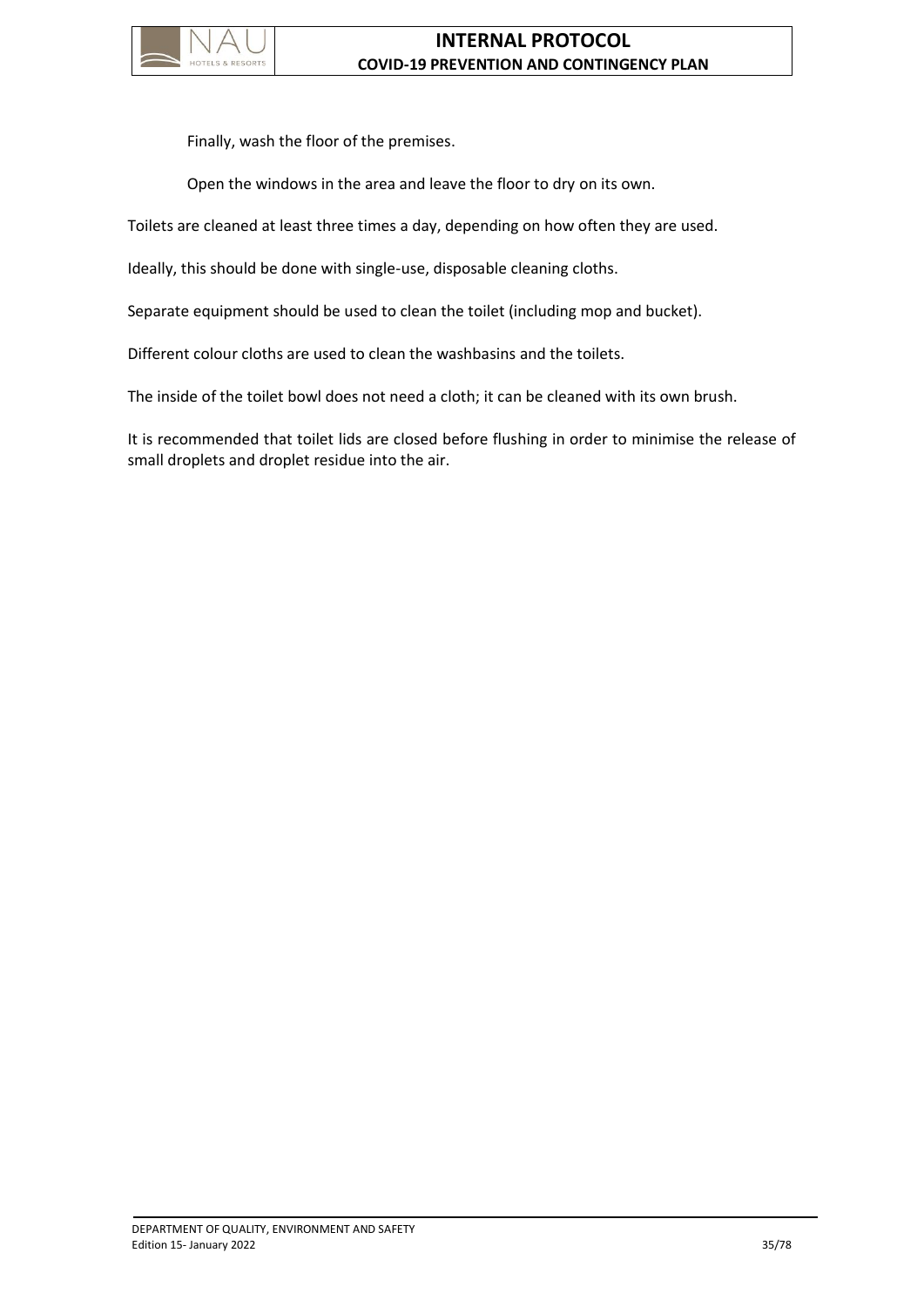

## **2.8 – Company Store**

The delivery of merchandise is scheduled for specific times of the day. Staggered time slots during the day are allocated to the different suppliers. In order to optimise the delivery schedule, suppliers are contacted in advance by phone or email.

All suppliers or visitors must disinfect their hands using the alcohol solution dispenser at the service door of the building.

Information is visible to all visitors about the obligatory nature of wearing a protective mask.

All suppliers' temperatures will be checked; no record will be kept of this. In the event that the temperature indicates the presence of a fever, they must be referred to the health services.

Entry will not be allowed for anyone who:

- is not wearing a mask;
- does not disinfect their hands;
- and/or has a temperature of ≥38ºC.

The area for receiving merchandise is appropriately delimited and marked out.

Suppliers will have to await authorisation and abide by indications established for the unloading of goods.

Suppliers may not go from the merchandise unloading area into the unit.

The merchandise will then be received by a store room employee, who will seek to keep contact with the supplier to a minimum.

Store room employees must wash and disinfect their hands correctly before and after receiving any products;

As far as possible, any procedures involving physical interaction, such as signing on receipt of goods, will be eliminated, and alternative forms of communication will be adopted (confirmation emails, photos of delivery and so on). Where this is not practicable, a way of enabling the sanitisation of hands at the location must be found.

Suppliers are notified in advance that we are not accepting paper invoices or receipts. These documents must be sent in electronic format.

Ideally, meetings with suppliers will take place by video conference or phone, in order to avoid groups of people and physical contact.

Where a face-to-face meeting is unavoidable, as well as being scheduled in advance, the 2-metre physical distancing rule must be adhered to.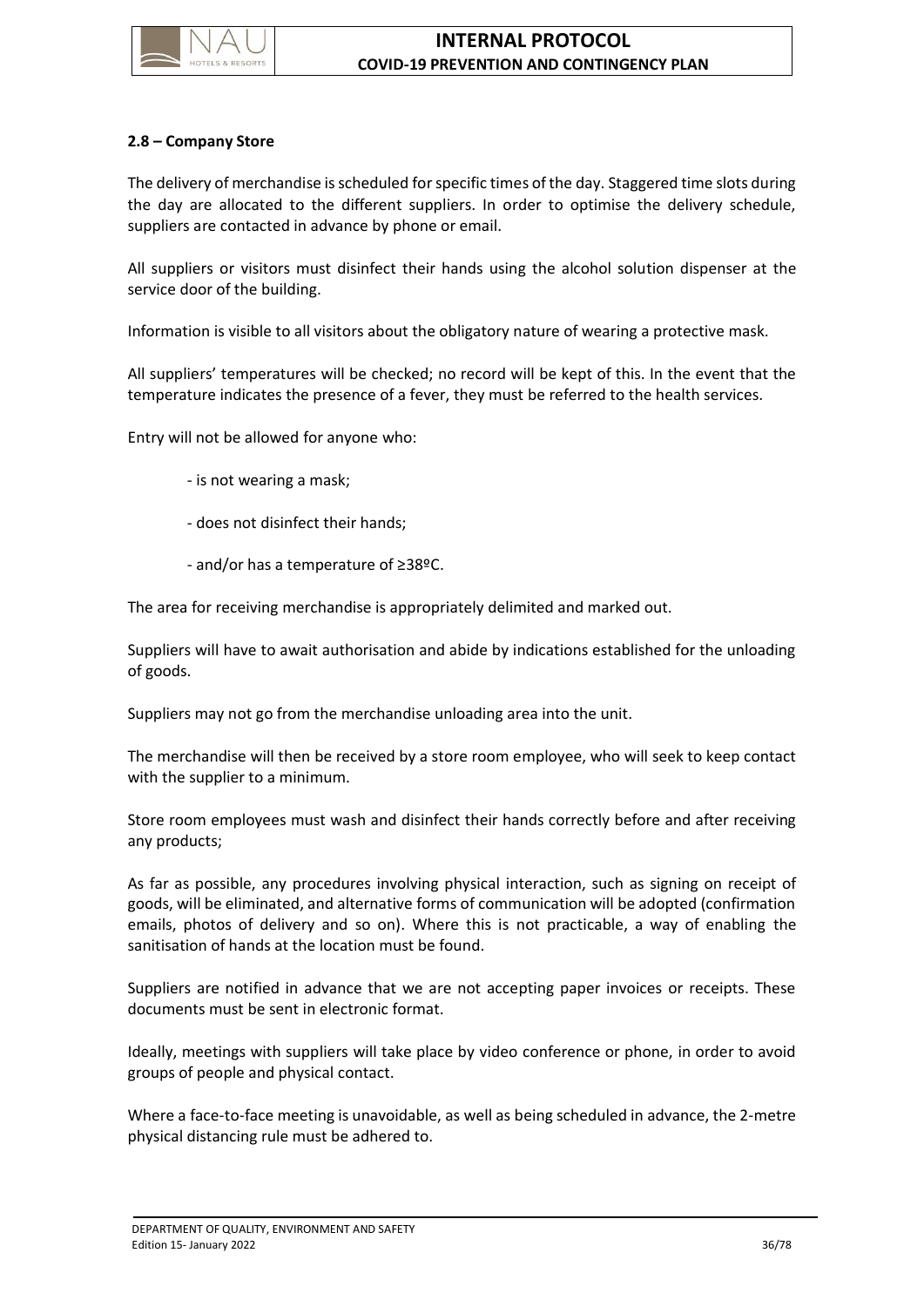

Meetings should be held for as short a time as possible, and with one hour intervals between them, in order to allow the room to be cleaned, disinfected and ventilated between meetings.

In areas of the store room where it is anticipated that interaction with suppliers will take place, a protective plastic screen is installed.

Of the various products received by the company store rooms, food products are of particular importance, in view of the need to adhere to food safety guidelines. The quality and safety of raw materials also depends on the procedures adopted during the process of receiving/acquiring the food products. Therefore, the following measures are taken:

- The schedule for receiving food products is organised in such a way as to not coincide with periods of higher work volume, and to avoid the receipt of food products from different suppliers all at the same time;

- Food products are checked for hygiene and healthiness at the moment of their receipt/acquisition;

- Products are taken out of boxes and their exterior packaging removed (secondary or tertiary packaging) before being stored;

- Food products are stored as quickly as possible; particularly products which require refrigerating or freezing, in order not to interrupt the cold chain;

- An appropriate supply of the correct containers for disposal of rubbish and other waste is ensured, in order to enable good waste management.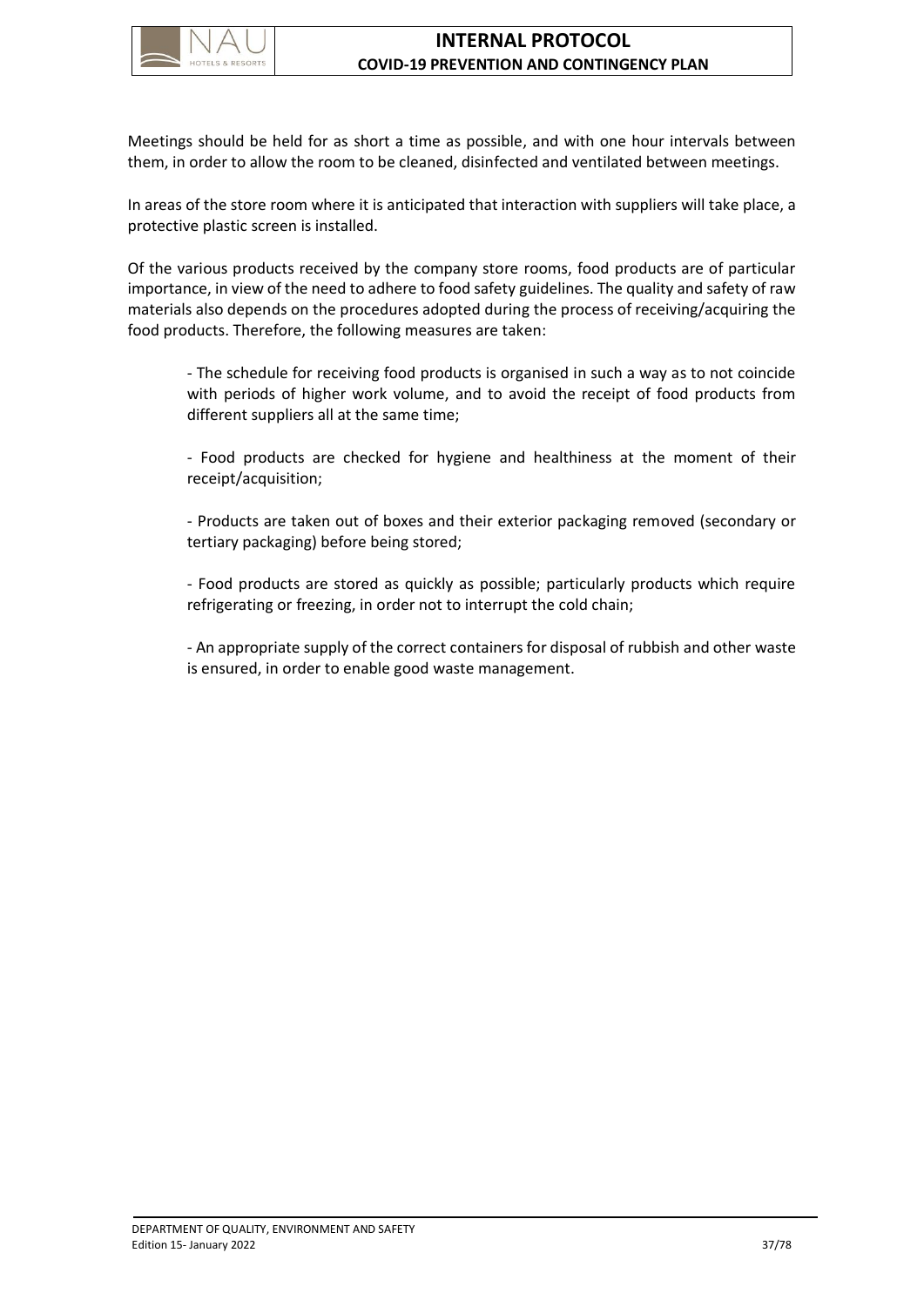

### **2.9 – Kitchen**

COVID-19 prevention procedures maintained in the Kitchen Departments of the various units of the NAU Group are based on existing and consolidated HACCP procedures, with their requirement being reinforced.

Although it has not been confirmed that the virus can be transmitted in food, good hygiene and food safety practice has been reinforced and is complied with at every stage of preparation, with special attention to the importance of hand washing and the correct handling and storage of food and its preparation.

Employees in the kitchen and pantry must not wear gloves or aprons at the following times:

- when on meal breaks;
- when on smoking breaks;
- when going to the toilet.

People who handle food have special training and are regularly checked to ensure that they comply with the highest standards of personal hygiene:

- Short, clean nails without any nail varnish;
- Cap covering their hair;
- No beard if they do have a beard, it must be short and neat.

Facial piercings, rings, earrings, bracelets or other accessories may not be worn when working in the food preparation area.

No personal objects may be brought into the food preparation areas.

There are non-manually activated washbasins situated throughout the food preparation areas, which are destined exclusively for the washing of hands, together with soap, disinfectant and disposable paper towels.

All employees who handle food are instructed to wash their hands regularly throughout the day and always in the following situations:

- When entering a food preparation area;
- After touching hair, ears, nose or mouth;
- After going to the toilet;
- After touching raw food, including raw eggs;
- After touching rubbish bins or bags;
- After sneezing or coughing;
- After handling chemical substances;
- After eating, drinking or smoking.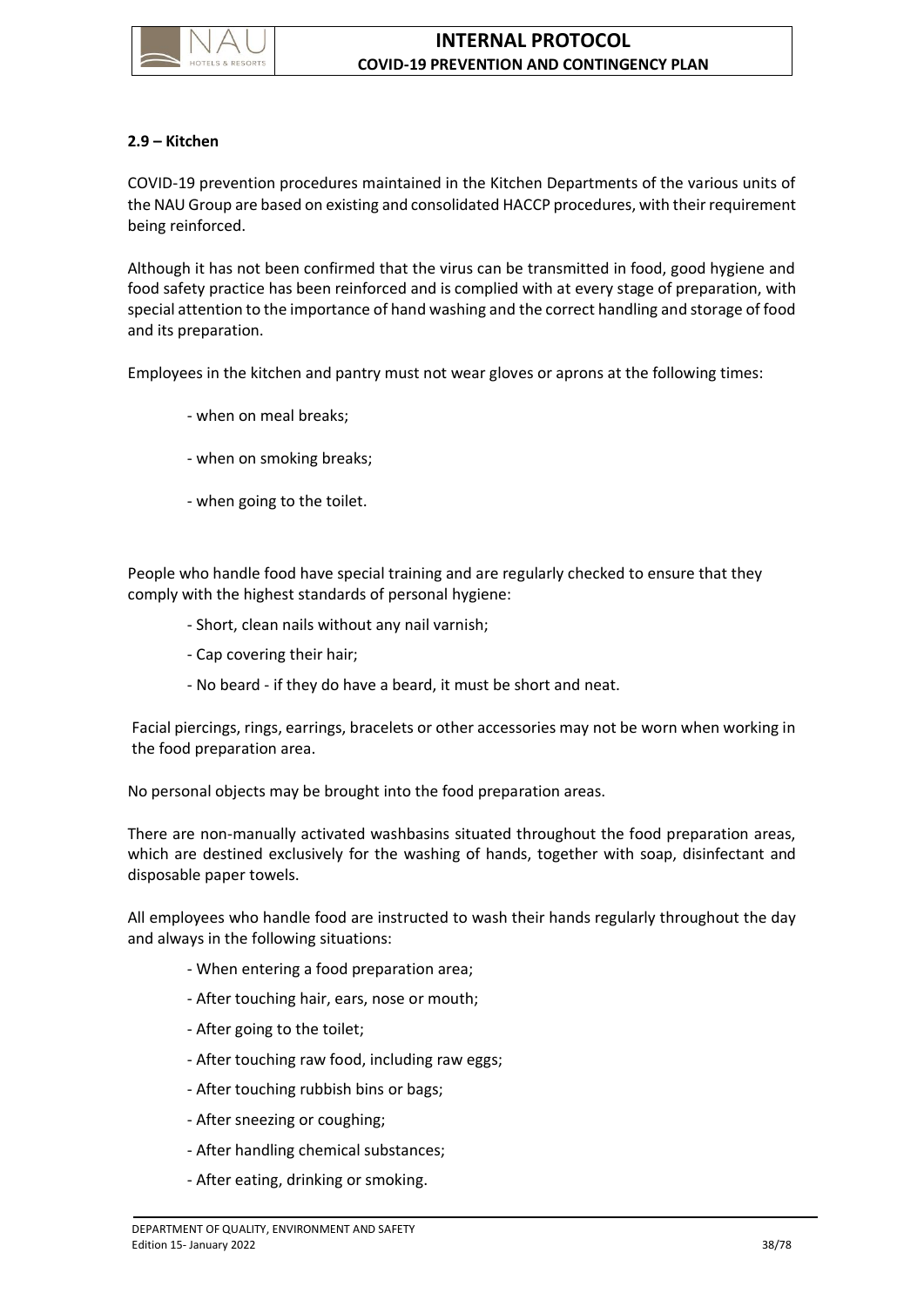

Employees' toilets also provide facilities for washing hands with soap and water, and drying hands with disposable paper towels.

Anyone who enters the production area (including maintenance staff and visitors), will have to use clean, appropriate protective clothing for exclusive use in this area for as long as they remain there (disposable visitor kits).

Wherever possible, keep at a 2-metre distance from other employees.

As a general rule, a mask should be used correctly during the entire time spent working in a space with multiple people, respecting conditions of hygiene and safety when putting on, wearing and removing the mask.

The wearing of a mask does not remove the need for other preventive measures, such as the recommended physical distancing, which should be maintained.

Training is given in regard to the use of disposable gloves, and employees undertake to abide by the following rules:

- Wearing gloves for the preparation and handling of food does not replace the need for correct and frequent hand washing;

- Employees must not use their bare hands to touch food which has been prepared and is ready to eat, and must use the appropriate utensils, such as napkins, spatulas, tongs, disposable gloves or other equipment for its distribution;

- They should not keep the same gloves on when moving from a dirty area to a clean area. The gloves should be replaced before they move on;

- A pair of gloves may only be worn to carry out one task, and must be replaced if they are damaged or if the employee moves to another task. If an employee is undertaking the same task continuously, gloves should be replaced every four hours or whenever necessary;

- The use of gloves is strictly controlled to avoid them becoming a vehicle of cross contamination.

Good hygiene practice is ensured during the preparation of food by the kitchen staff, these are inherent to the HACCP system and include:

- Keeping raw and cooked foods separate;

- Using different equipment and utensils, such as knives and cutting boards, for raw foods and cooked foods;

- Keeping food in closed packets or recipients, so that there is no contact between raw and cooked foods;

- Cooking food well, preferably at temperatures greater than 75ºC, particularly meat, eggs and fish;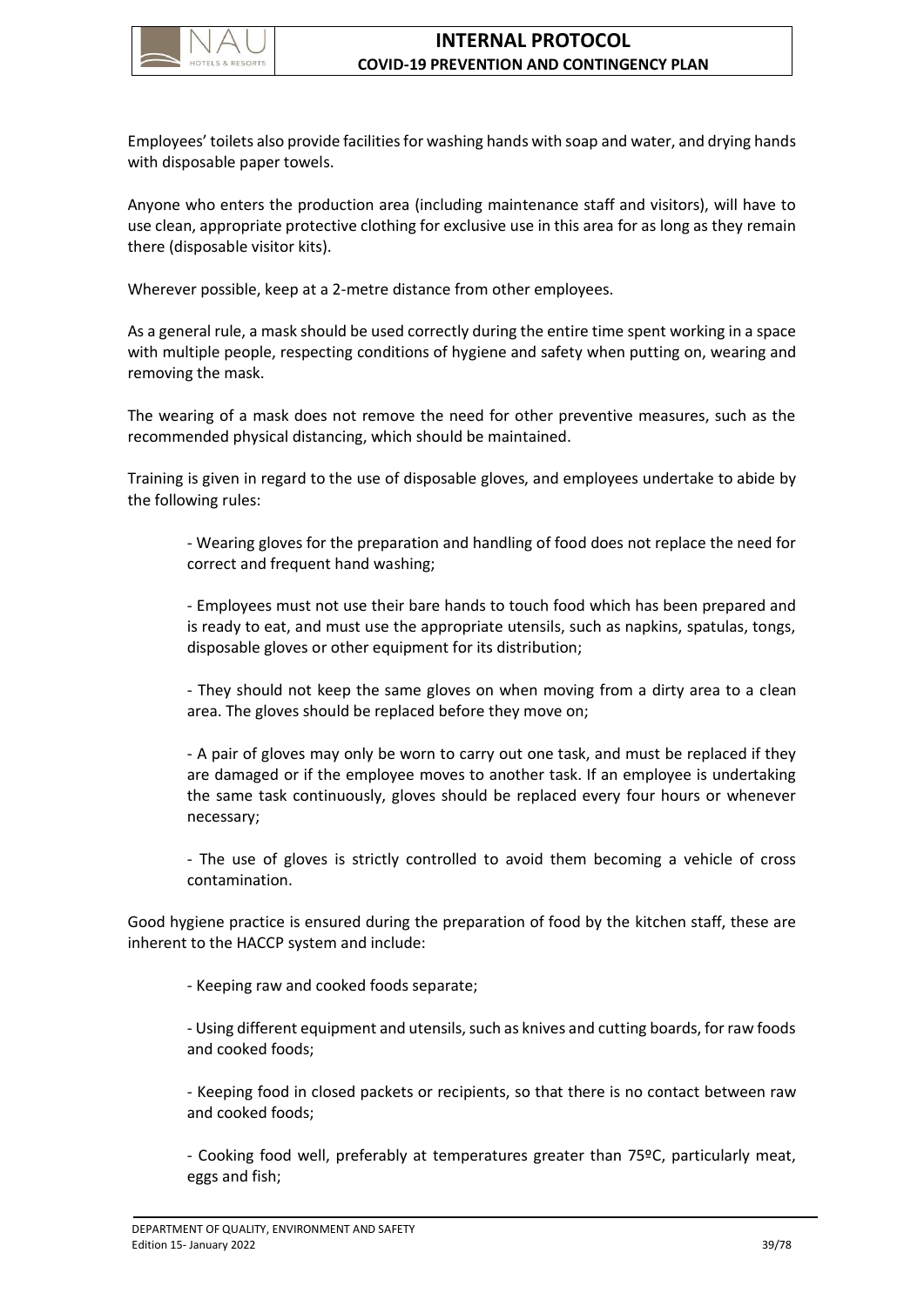

- In the case of meat, ensuring that no contact is made with the juices;
- Defrosting frozen food in the fridge rather than at room temperature;
- Preparing cold dishes as quickly as possible;
- Not leaving cooked food at room temperature for more than two hours;
- Quickly refrigerating cooked and/or perishable food (ideally below 5ºC);

- Keeping cooked foods warm (over 60ºC) until they are served. This is particularly relevant to establishments which need to organise their meal services over several settings.

- Washing fruit and vegetables well (prolonged washing under abundant running water; leafy vegetables should be washed one leaf at a time), particularly if they are going to be eaten raw. Where necessary, disinfecting with the appropriate products.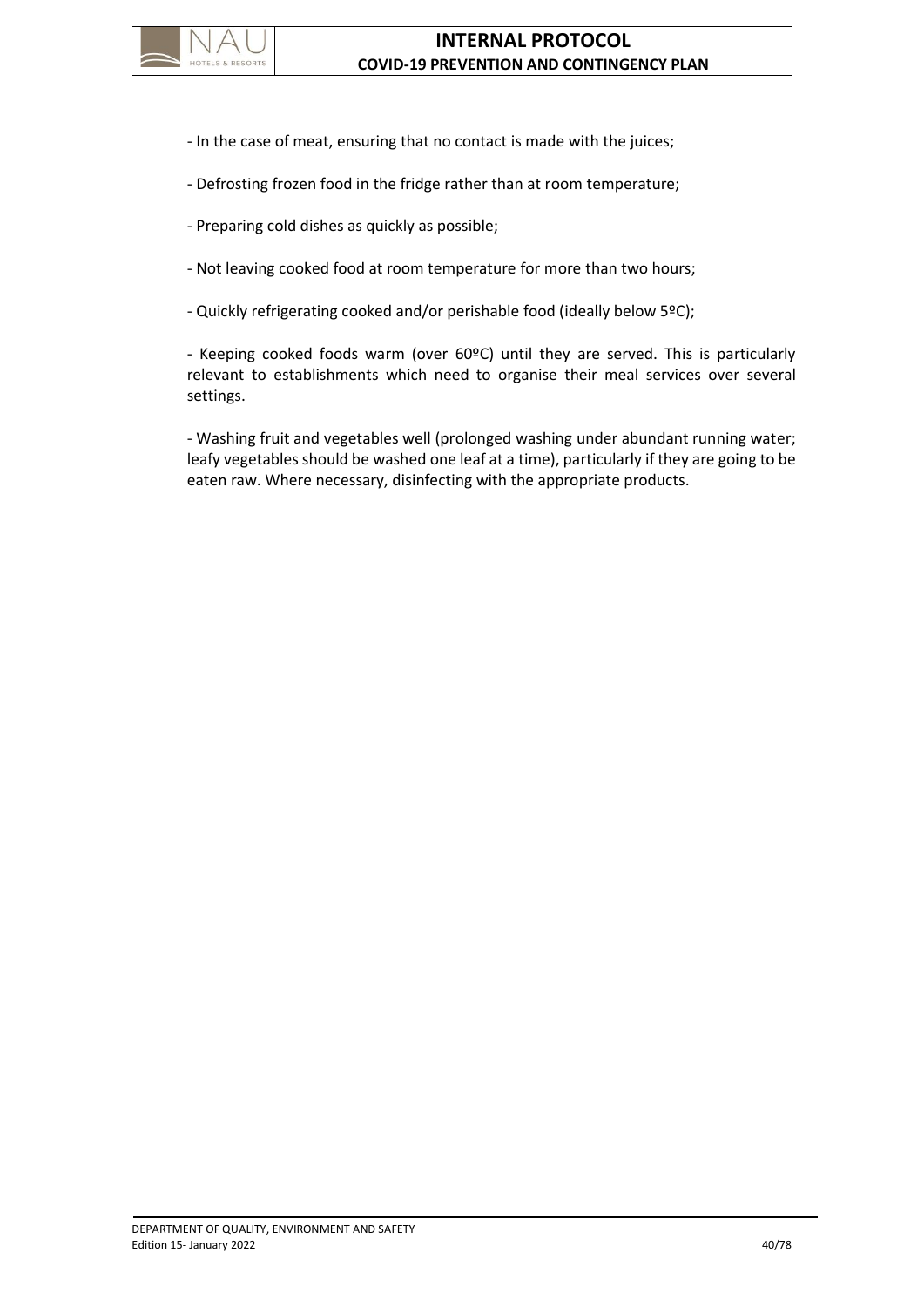

# **2.10 – Pantry**

The highest standards of cleanliness and disinfection are promoted in food preparation areas.

Cleaning Plans are maintained, which include, among other things, the following information:

- A detailed description of everything that has to be cleaned;
- The frequency with which they should be cleaned;
- Chemical products to be used in each case;
- How they should be cleaned;
- and which cleaning equipment or instruments should be used.

The schedule is established in such a way that all areas, equipment, utensils, and so on are cleaned as often as possible.

Frequently-touched surfaces are sanitised at least 6 times a day.

Chemical products used to clean food-preparation surfaces or wash hands are obtained from authorised suppliers and used strictly in accordance with instructions regarding application and dilution.

Chemical products used in food-preparation areas are correctly labelled.

Chemical products can only be put into smaller packaging where such packaging has been provided by the supplier and is specifically designed for the product, with the placement of a label identifying its content.

Chemical products used for cleaning are stored as far away as possible from foods and are kept closed.

Surfaces which are in contact with hands and foods must be cleaned at least two times per shift. However, care should be taken to ensure that these areas are consistently kept clean, following the 'clean as you work' principal.

All recipients, utensils, knives etc. used in food preparation areas are always clean and disinfected before use.

Facilities and equipment are regularly deep-cleaned.

Crockery used by customers, as well as that used by employees at meal times, is washed at a high temperature (80-90ºC) in the dishwasher with detergent.

Cleaning equipment (mops, buckets, brooms etc.) must be clean whenever they are used. This equipment must be kept as far as possible from food. Cleaning tools and equipment are not made from wood or other porous materials.

The correct procedures for sanitising crockery and glasses are displayed on posters next to dishwashing machines.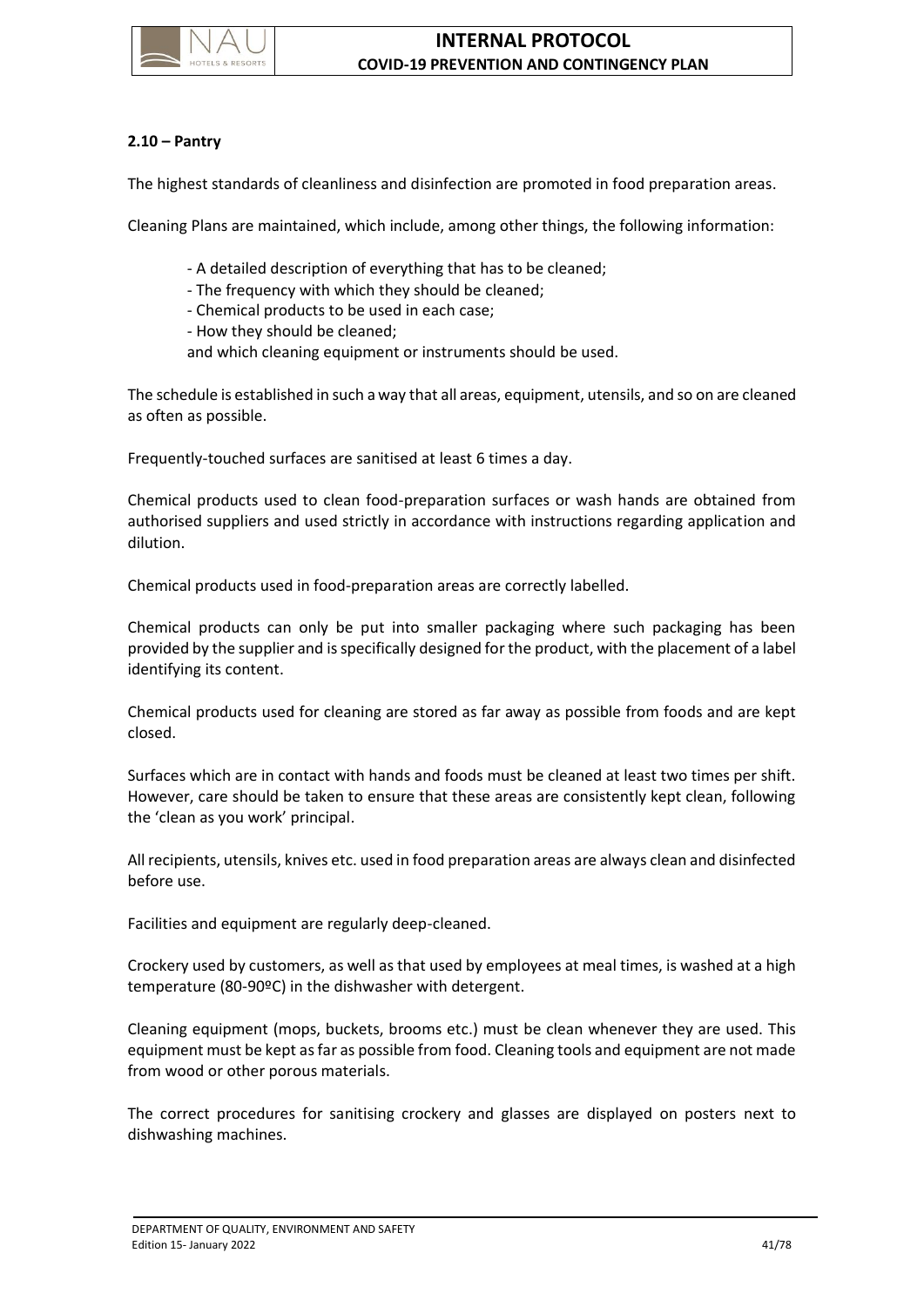

## **2.11 – Restaurants**

The measures adopted in accordance with current reglations are identified below.

### **2.11.1 – Restaurants – Company Rules**

Preventive and protective measures are taken with regard to customers and employees in restaurant areas.

The first line of measures taken was a reorganisation of spaces, activities and working methods.

The use of outside space for customers, such as the terrace, and take away and delivery services, take precedence.

As a rule, hotels in the NAU Group require customers to make table reservations in advance.

In restaurants where buffet service is still offered, customers will no longer be able to serve their own food. Employees will take customers' orders and bring the food they request from the buffet table to the customer's table.

A 2-metre limit is defined at reception desks at the entrance to the restaurants. This shows the closest the customer can get to the employee who is serving them. This distance is marked out with tape on the floor, or roped off.

To avoid overcrowding in the queue, customers are encouraged to keep a distance of at least 2 metres from each another. There are marks on the floor to indicate where they should stand while they wait to come in. There are also signs and information to help ensure that customers respect this distance.

Specific routes to and from toilets are established, so that the appropriate distance can be maintained between people walking around and those seated at the tables.

Hand sanitizer dispensers are provided at locations near to the entrance of the establishment, together with useful and explanatory information.

Employee and customer toilets provide facilities for handwashing with soap and water, and drying hands with disposable paper towels. Hand dryers which produce jets of air and single-use fabric towels are no longer being used.

The correct cleaning and disinfecting of surfaces is ensured, as established by Guidance 014/2020 - Cleaning and Disinfection of Public Service Establishments, or similar guidance from the General Directorate of Health. Cleaning Plans have been intensified to include:

i. Disinfection at least six times a day of all high-contact areas (e.g. door handles, washbasin taps, tables, benches, chairs, hand rails etc.), using the appropriate detergents;

ii. Disinfection after each use of critical equipment (such as automatic payment terminals and individual menus) using the appropriate detergents;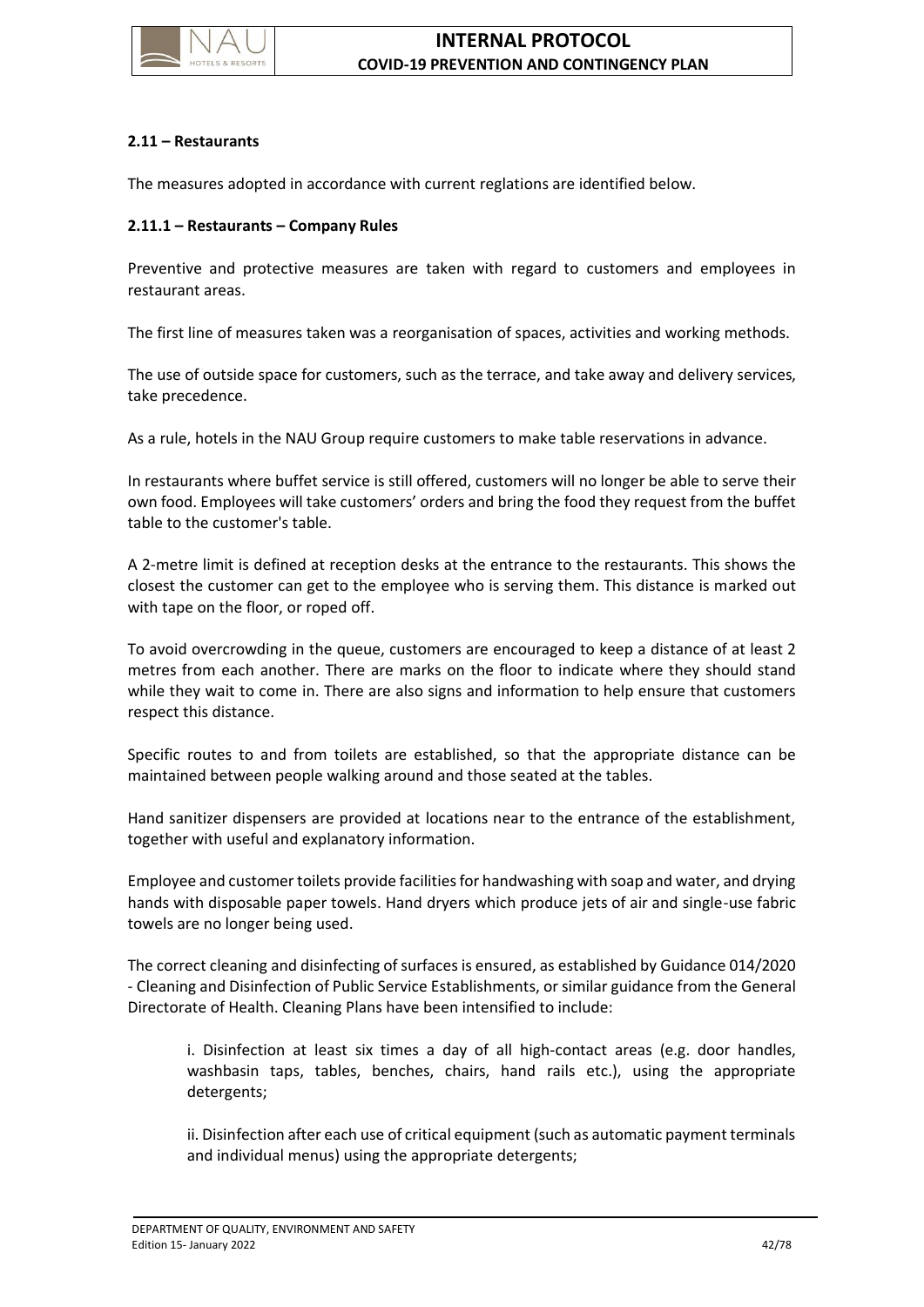

iii. Cleaning of toilets at least three times a day using a product that contains detergent and disinfectant (2 in 1);

iv. Changing tablecloths and sanitising tables with recommended products after each customer, if tablecloths are still being used.

All decorative items have been removed from tables.

Traditional menus have been replaced with menus which do not need to be handled by customers, thereby eliminating possible risk of infection. It has been decided that digital technology will be used to this end, with all menus being presented via QR codes as well as being affixed to notice boards at the entrance to the outlets.

Ensure good ventilation and frequent changing of air in the restaurant areas. Wherever possible, this will be achieved with natural ventilation - opening doors and windows. Where air conditioning is used, it should only be used in extraction mode and never in air recirculation mode. The equipment should be correctly maintained (disinfected by a certified method).

As always, compliance with measures set out in the HACCP is ensured, with stringent auditing procedures frequently being carried out.

The ice machine and scoop are cleaned regularly; this is then recorded in the cleaning and disinfecting log book. The handle of the scoop should not come into contact with the ice.

As all customers will come into contact with objects and surfaces at the service points of the bars and restaurants, frequent disinfection of pens, card terminals, APT and POS machines and counters is carried out.

### **2.11.2 - Restaurants - Rules for Employees**

To optimise risk reduction and prevention, employees are given training to ensure that they:

- Are aware of the measures contained in the Contingency Plan and know how to act before a suspected case of COVID-19;

- Comply with safety recommendations and inform the company or relevant authorities of any situations whereby the implemented measures have not been complied with, which could result in a risk to public health;

- Comply with hand hygiene and respiratory etiquette measures as recommended by the General Directorate of Health;

- Sanitise their hands between customers;

- Wear a mask correctly during working hours, respecting hygiene and safety conditions when putting on, wearing and removing the mask. Think about whether they need to change the mask. They are aware that wearing a mask does not remove the need for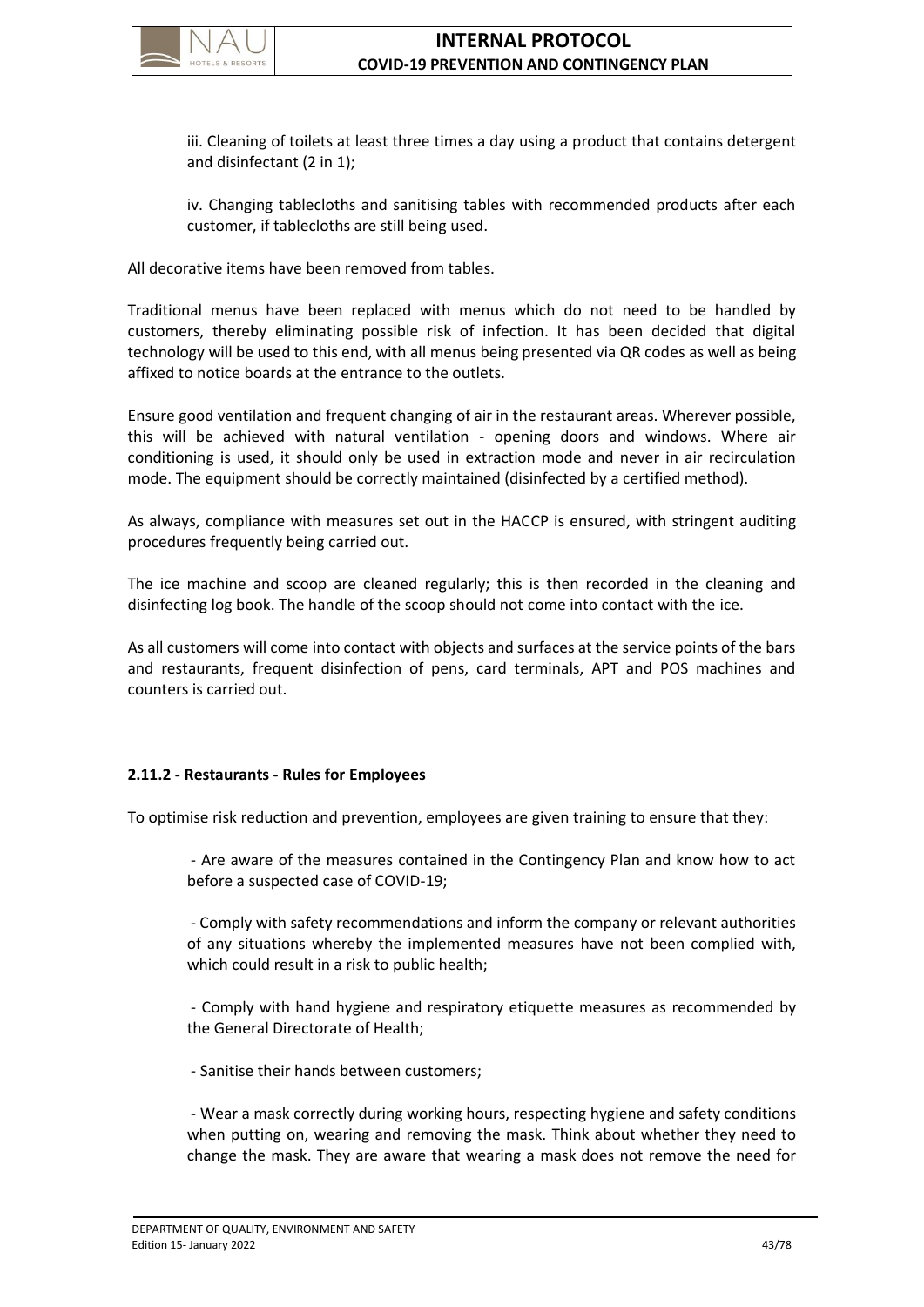

other preventive measures, such as the recommended physical distancing, which must be maintained;

- Place all glasses, plates, cutlery and other utensils on the table in the presence of the customer who is going to use them, ensuring that they are clean and wrapped.

### **2.11.3- Restaurants – Rules for Customers**

To help limit transmission of COVID-19, all customers are asked to comply with the following measures:

- Sanitise hands with alcohol-based solution or soap and water upon entering and leaving the establishment (hands should ideally be washed with soap and water before eating);

- Comply with respiratory etiquette measures;

- Always wear a mask when using the take away services inside the establishments, always wearing it in the correct way and in accordance with the recommendations of the General Directorate of Health;

- Avoid touching surfaces and objects unnecessarily;

- Ideally, pay using a method which does not involve any kind of physical contact between the employee and the customer, by using a contactless automatic payment terminal, mobile phone (e.g. MB WAY), or transfer. Do not pay in cash. This information is displayed to the public and is also on the menus.

Customers are informed that, if they show any signs or symptoms of COVID-19, they must not enter public spaces.

### **2.11.4 - Specific Preventive Measures for Buffets**

Buffet and food dispensers adhere to the following conditions:

- Social distancing must be maintained while people are in the queue;
- Products will still be available from the buffet area.

- The food in the buffet area must be kept in protected equipment (with a lid, door, shelf etc.), so as to ensure that respiratory droplets, hairs, dust etc. do not fall onto the food. This equipment, as it is high-contact, must be disinfected at regular intervals.

- Products provided from vending machines, such as coffee and soft drinks, being cleaned and disinfected after each service period and at least six times daily;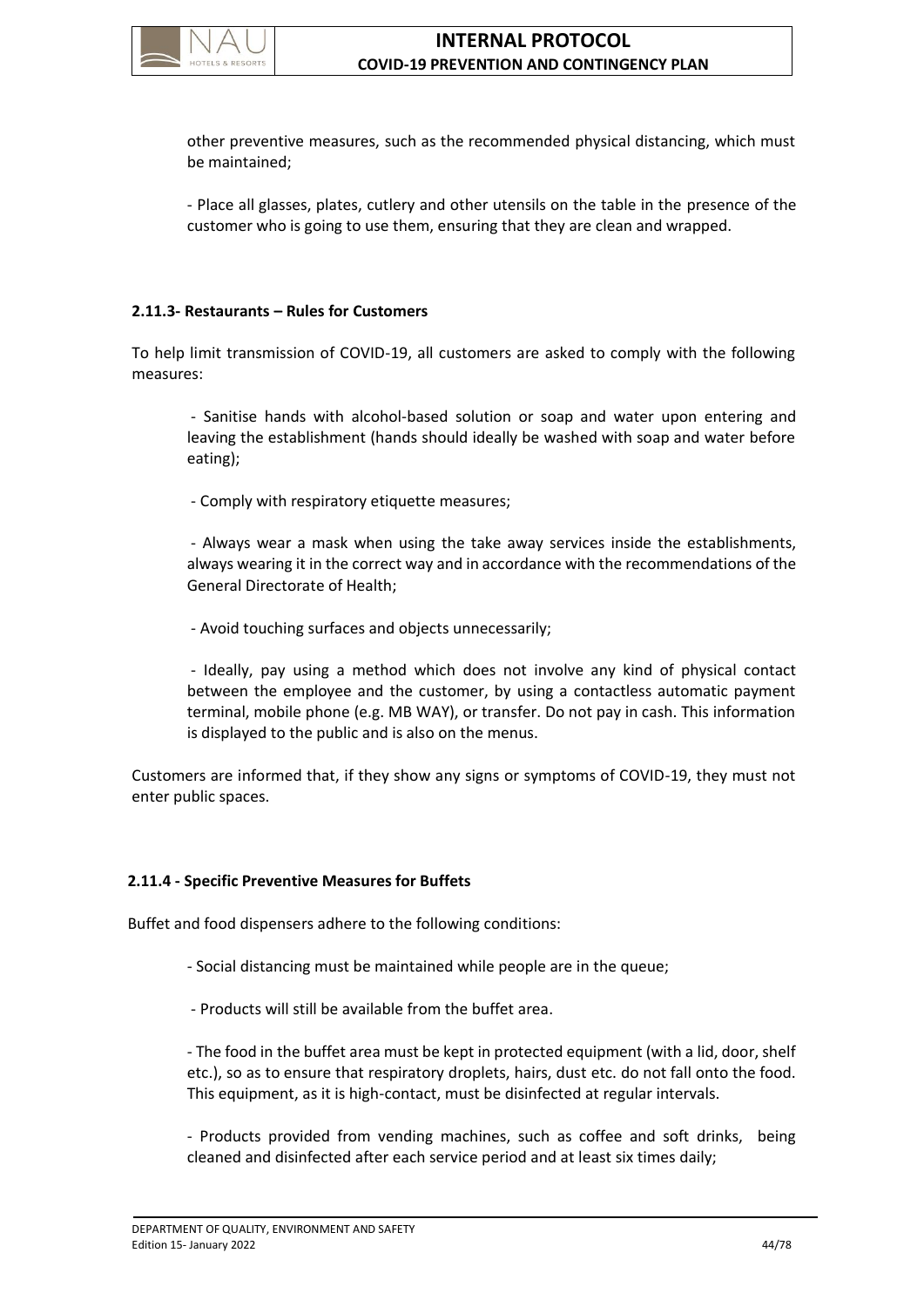

- The period in which meals are available has been extended in order to allow for a lower number of customers to be in the respective locations at a given time;

- Alcohol-based antiseptic solution is available at the entrance to the dining room at the entrance of the buffet lines. Each time a client enters the line has to disinfect his hands.

## **2.11.5 – Takeaway**

The employee responsible for delivering the meal/food, in the same way as all others, will wear a protective mask and wash his or her hands frequently using water and alcohol-based antiseptic solution and disinfectant.

Safe physical distance is ensured between employees and customers.

As with all NAU Group restaurant services, customers are encouraged to make payment, where possible, in a way that doesn't require physical contact between them and the employee; this can be via contactless automatic payment terminal, mobile phone (e.g. MB WAY), or transfer. Cash payments are discouraged. This information is displayed to the public and is also shown on the menus.

The employee washes his or her hands with water and alcohol-based antiseptic solution between customers, and always before and after payment is made.

Every time a payment is made using the Automatic Payment Terminal (APT), the machine is disinfected using disinfectant wipes or solution.

Utensils and containers which come into contact with the food are used solely for this purpose and ensure that food is kept in hygienic conditions.

All packaging used to contain food must bear the statement 'fit for food use' or a symbol (glass and fork).

# **2.11.6 – Delivery**

The delivery driver responsible for delivering the meal/food to the accommodation units, in the same way as others, will wear a mask when collecting and delivering orders.

The delivery driver will sanitise their hands:

- every time they enter the establishment to collect an order;
- before and after delivering each order;
- after processing each payment.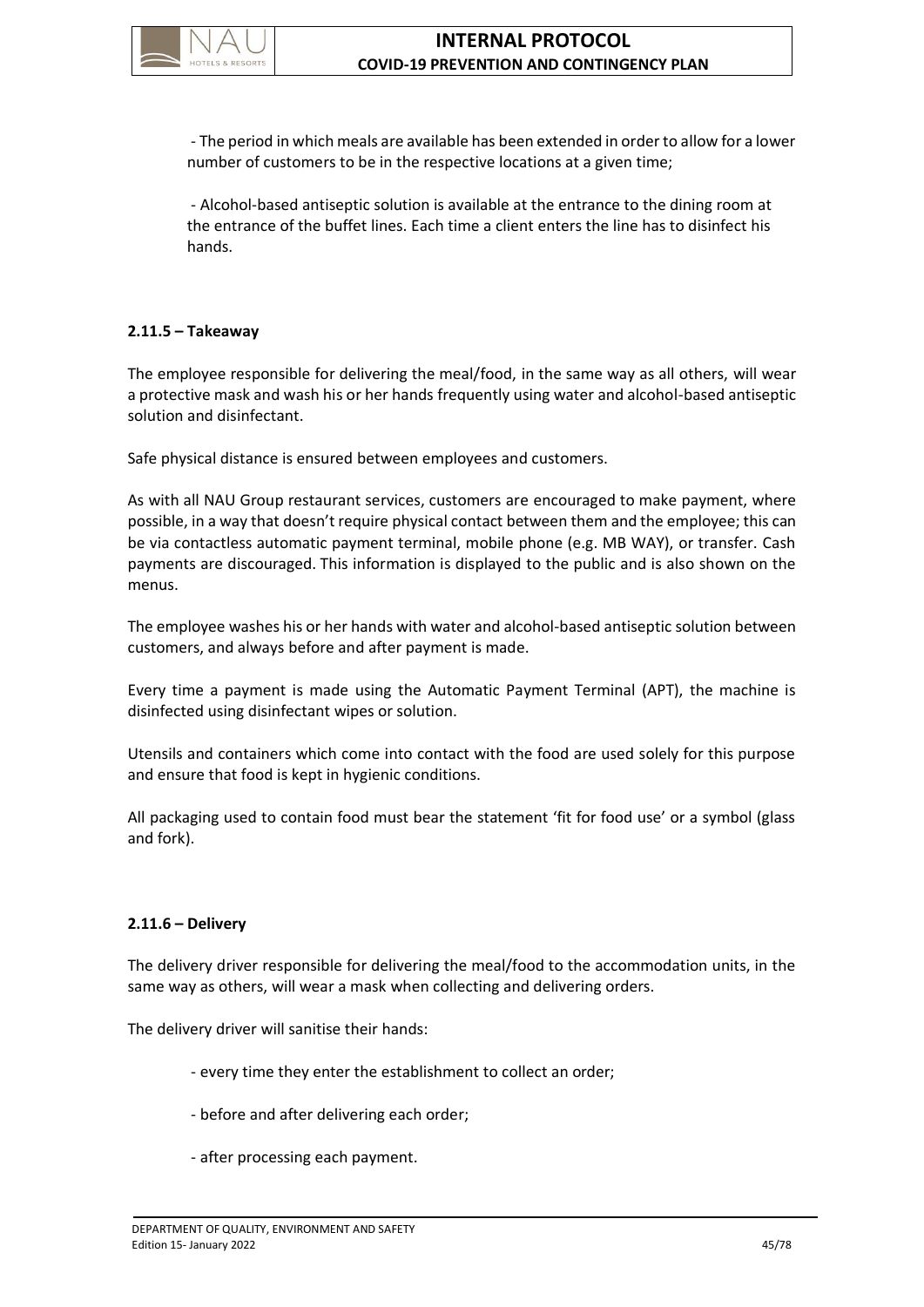

The delivery driver will then disinfect with alcohol wipes, after each use and before getting out of the vehicle, the following contact points and any other area which may have been touched:

- Steering wheel;
- Steering wheel knobs;
- Dashboard;
- Buggy seat;
- Service mobile;
- Accessories used to transport the orders.

Customers are encouraged to make payment with methods that do not require physical contact between them and the delivery person, such as contactless cards, mobile phone (e.g. MB WAY), or transfer. Cash payments are discouraged. This information is displayed to the public and is also on the menus.

Every time a payment is made using the Automatic Payment Terminal (APT), the machine is disinfected using disinfectant wipes;

Guidelines for delivery drivers are affixed to collection points, together with the general recommendations issued by the General Directorate of Health.

Vehicles and/or containers which are used are kept in good condition, clean and disinfected, in order to protect the food contained therein from contamination.

The cargo box and/or containers in the vehicles are only used to carry food.

All food is transported in thermally insulated bags or cases, with the exception of bread, dry cakes, dried fruit, fruit and root vegetables.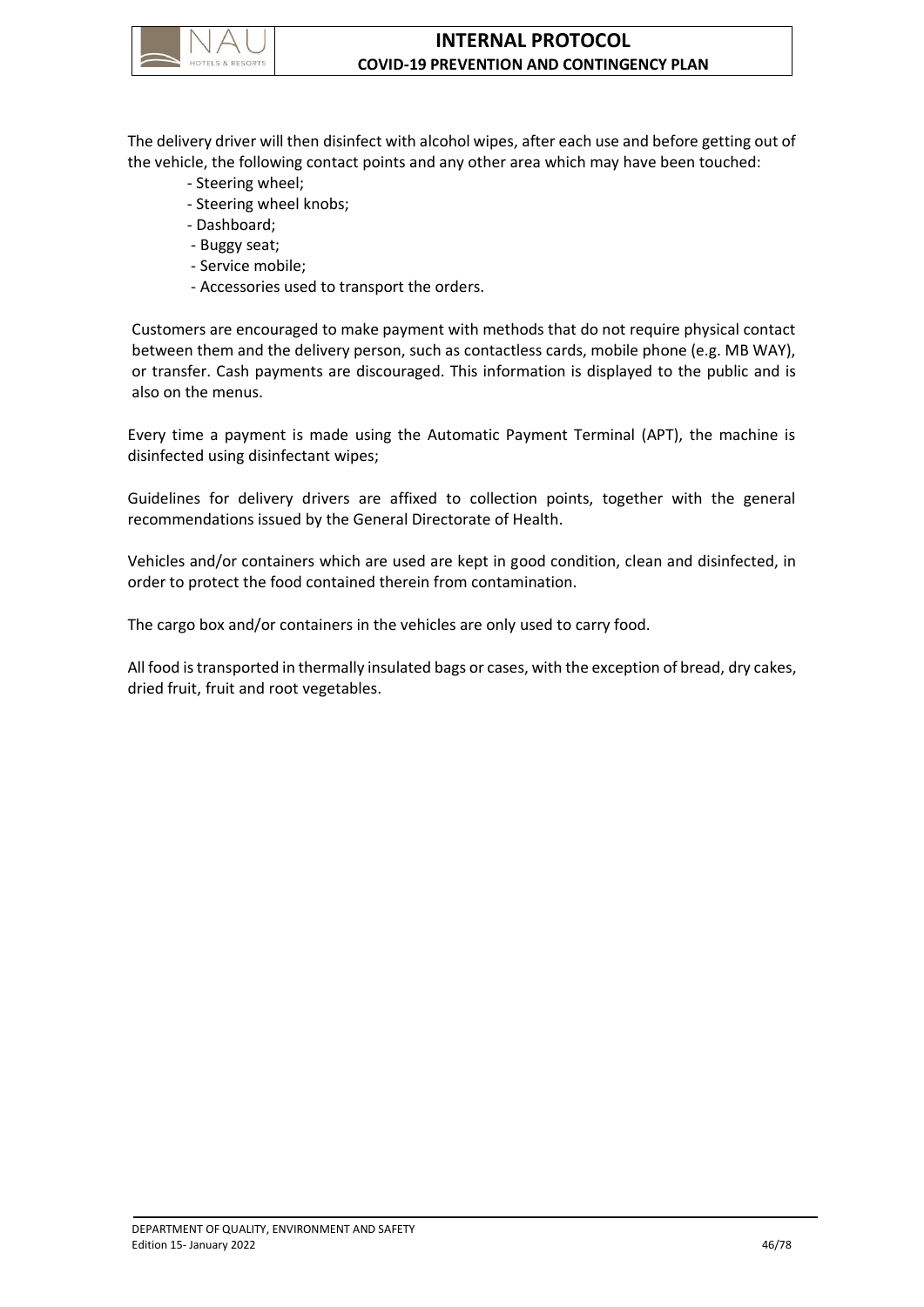

### **2.12 – SPAs**

With the set of rules we intend to guarantee that SPAs will have the highest safety possible, with the comfort of always.

#### **Spa entrance**

Rules for entry to the spa are implemented in accordance with social distancing measures defined by the health authorities.

These rules are affixed at the entrance to the spa.

#### **Reception**

At the entrance to the spa reception, where the customer can see them, alcoholic gel dispensers are installed, together with pedal-operated waste bins.

All decorative items and rugs have temporarily been removed, using only items that are strictly necessary to create a welcoming atmosphere.

State and limit the maximum number of customers in the reception area, swimming pools and gyms.

Customers are informed of the maximum number of people who can use the infrastructure, including common areas (swimming pool, Turkish bath, sauna etc.); implementing systems to control the number of people in circulation at any one time.

If necessary, demarcation of the physical space for customers will be made, with the use of physical dividers or marks on the floor.

If possible, divide the reception area into two different areas: one side for check-in, and the other for check-out.

A transparent plastic screen has been put up at the customer service desk.

Remove all welcome drinks on offer, or replace them with individual versions.

Assess the need to remove or withdraw equipment.

Take down the treatment list and all other materials which are not strictly necessary for the purpose of customer service.

Remove any products which could be within customers' reach, such as testers and glorifiers (special stands for products).

Remove product brochures, promotional flyers, magazines and books.

#### **Changing rooms/shower rooms**

State and limit the maximum number of customers (check-in and check-out).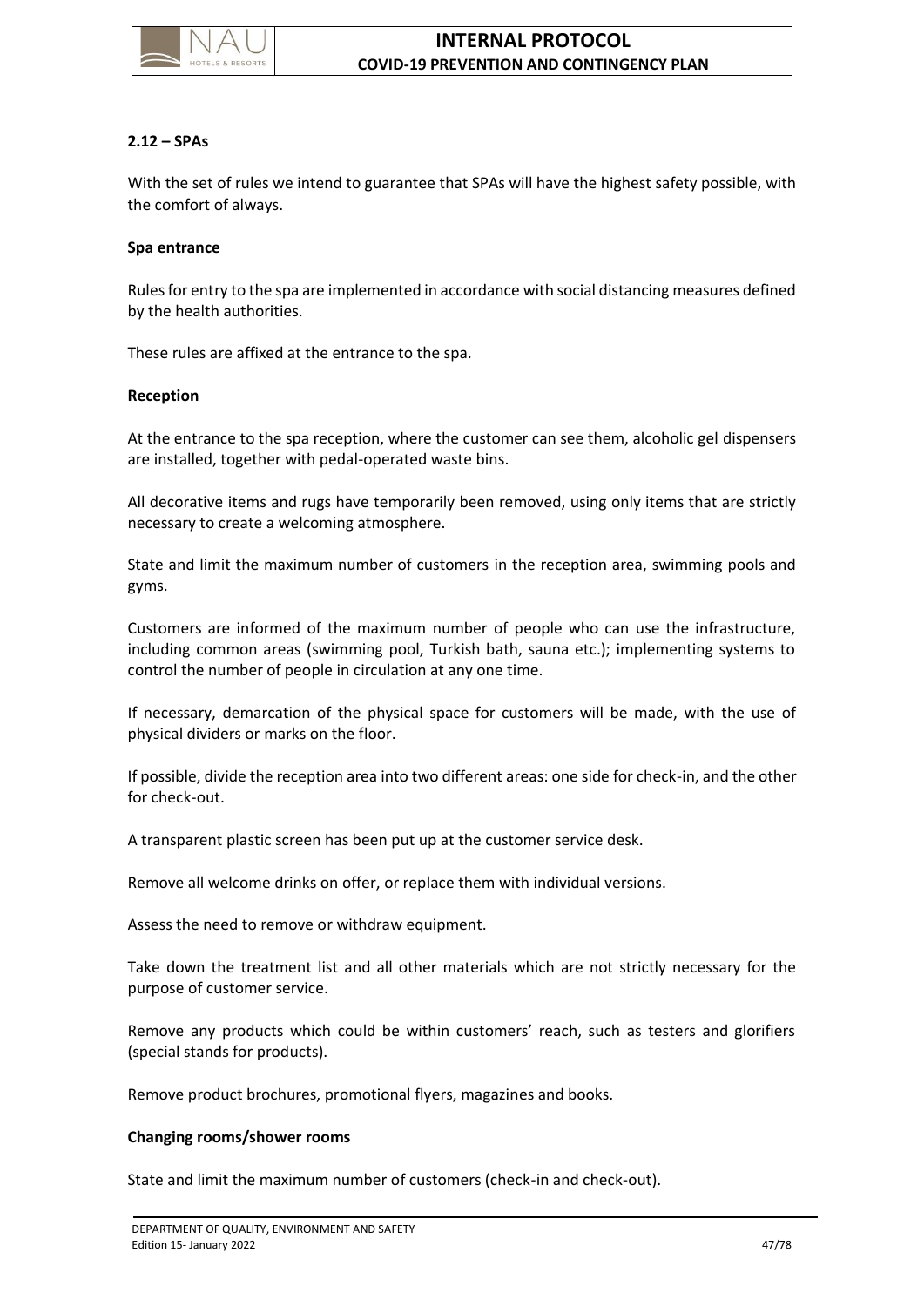

State and limit the number of lockers available for customers' use in order to ensure social distancing; keep all lockers locked.

Replace dispensers (shampoo, conditioner, shower gel, body lotion, etc.) with individual vanity kits that must be placed inside lockers.

Remove combs, hairbrushes, make-up remover wipes, cotton buds and other similar items, which must be available at the customers' request.

Replace fabric towels with paper dispensers for cleaning hands. Alternatively, automatic driers may be installed, although the impact of noise from these in the SPA must be assessed.

Apply the above measures to facilities for customers with reduced mobility.

#### **Treatment Rooms**

Install gel sanitiser dispensers and pedal-operated lidded refuse containers where they are visible to the customer.

Remove couch liners or any towels that are not necessary for treatments, to facilitate cleaning and disinfection following use by the customer.

Assess the need for the turndown service between treatments, with particular emphasis on the handling of used towels, which must go directly to the laundry.

In manicure, pedicure or epilation SPA rooms, sterilisation equipment must be identified and visible to the customer.

#### **Relaxation Room**

State and limit the maximum number of customers (check-in and check-out).

Reduce the number of loungers to ensure customers practice social distancing.

Install gel sanitiser dispensers and pedal-operated lidded refuse containers where they are visible to the customer.

Remove all self-service drinks/snack dispensers.

Remove product brochures, promotional flyers, magazines and books.

#### **Communal Areas**

Assess the need to remove furniture and chairs in order to ensure that access is unimpeded.

If possible, implement separate paths for customers and members of staff.

#### **Wet Zone**

Establish rules for the use of all equipment in terms of occupancy and duration of use.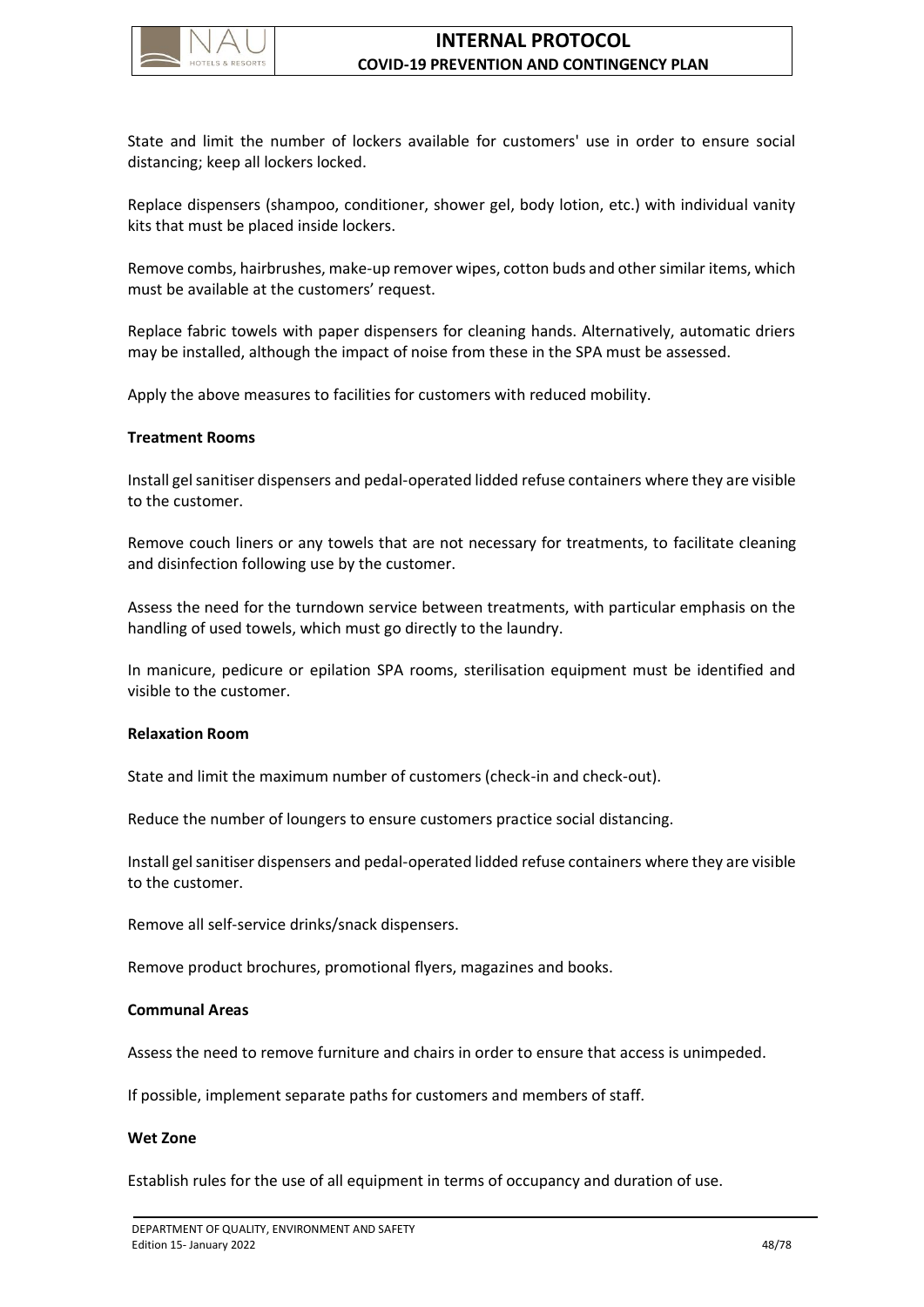

A maximum of 10 minutes of individual use is recommended for equipment contained in cabins, and particularly saunas, steam rooms, sensory showers, etc.

#### **Gym**

Move items of equipment apart to ensure social distancing.

Install gel sanitiser dispensers and pedal-operated lidded refuse containers where they are visible to the customer.

Post information instructing the customer to always clean and disinfect equipment before and after use.

It is recommended that customers wear a mask while using the gym.

Lock unsupervised rooms for group use (yoga, stretching, etc.).

Specify an area for personal training with an instructor.

#### **Staff Room/Pantry**

Redefine maximum occupancy.

Reorganise furniture and rest areas to achieve better distancing.

Install sanitiser gel dispensers and pedal-operated lidded refuse containers where they are visible to the customer.

#### **Laundry**

Please put towels directly into laundry bags, do not use any intermediate container.

Towels must be counted while wearing gloves and a mask.

#### **Technical Area**

Ensure and improve levels of cleanliness and disinfection of all technical systems of items of equipment.

With the assistance of equipment installers:

- Increase the frequency of sanitisation cycles;
- Increase air circulation inside cabins: saunas, steam rooms, sensory showers, etc..

### **Spa and Service Operation - General Recommendations**

Ensure that there is sufficient PPEs for the entire SPA team every day.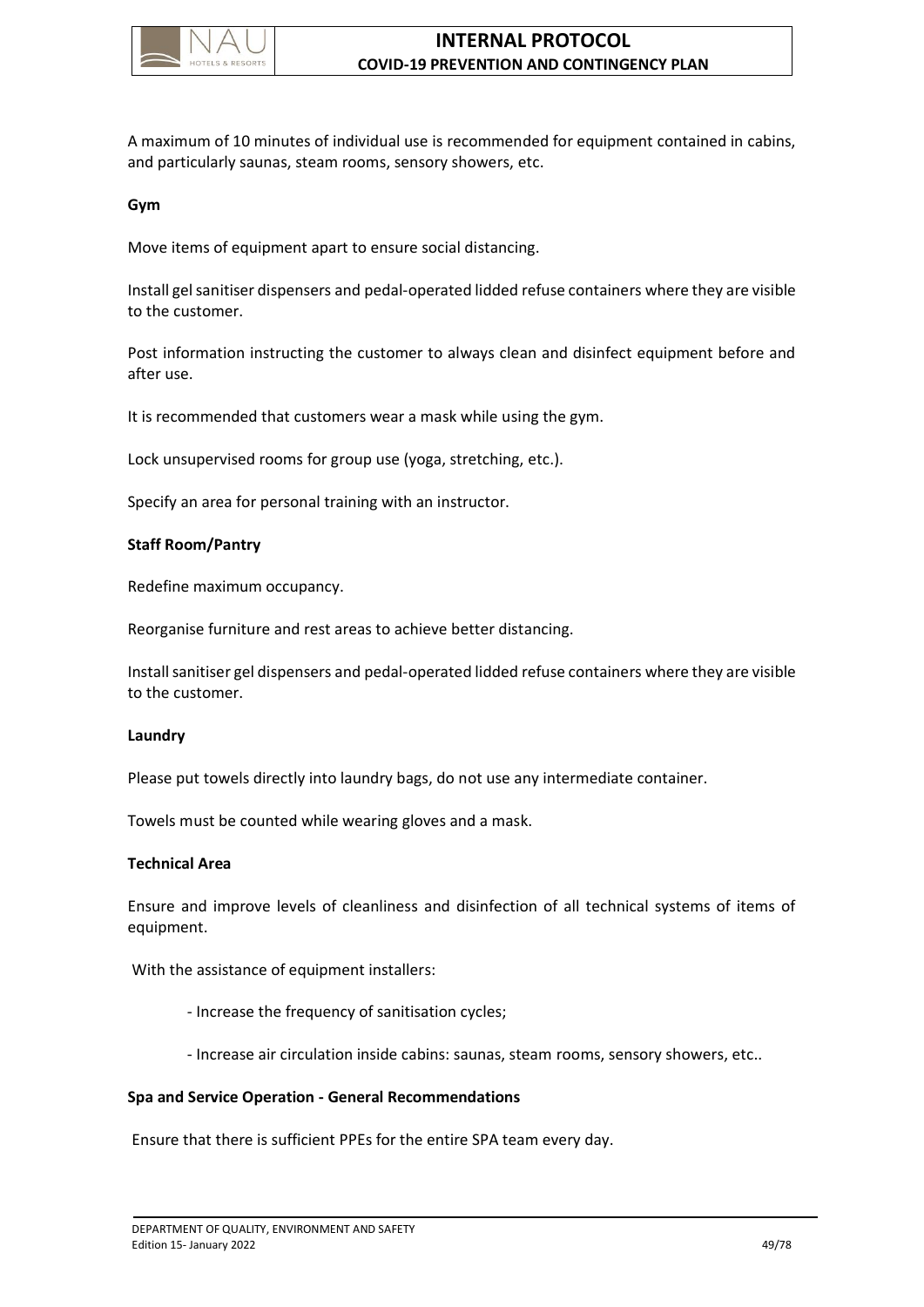

Ensure that the cleaning and sanitisation protocol for facilities has been completed before going into operation.

#### **Customer Check-in**

All receptionists must wear a protective mask.

Customers should be asked to disinfect their hands prior to arrival.

If there is no online check-in, the consultation sheet must be completed by the receptionist and signed by the customer once complete (provide separate pens for this purpose, for the sole use of customers).

#### **Use of Shower Rooms and Changing Rooms**

It is prohibited for guests to use communal shower rooms.

It is recommended that the customer uses the shower in his or her own room after using the facilities (SPA/swimming pool).

Only non-residents may use changing rooms, since guests must come to the SPA dressed in a robe.

There should be more signage relating to washing and sanitising hands in the vicinity of washbasins.

#### **SPA Treatments**

Customer hospitality - greeting - must be reviewed, if necessary.

Explain sanitisation procedures to the customer during the treatment.

The therapist should disinfect the treatment bed's face hole by placing a freshly laundered towel on the headrest and explaining all sanitisation procedures that he or she is carrying out in front of the customer.

Before commencing treatment and when this ends, the therapist must wash his or her hands in front of the customer.

Suggest that the customer washes/sanitises his/her hands prior to the treatment.

Adapt established technical protocols, particularly with regard to contact with the eyes, nose and mouth.

All therapists must wear a protective mask throughout the treatment.

Increase the level of protection of therapists when carrying out facial treatments, specifically through the use of masks.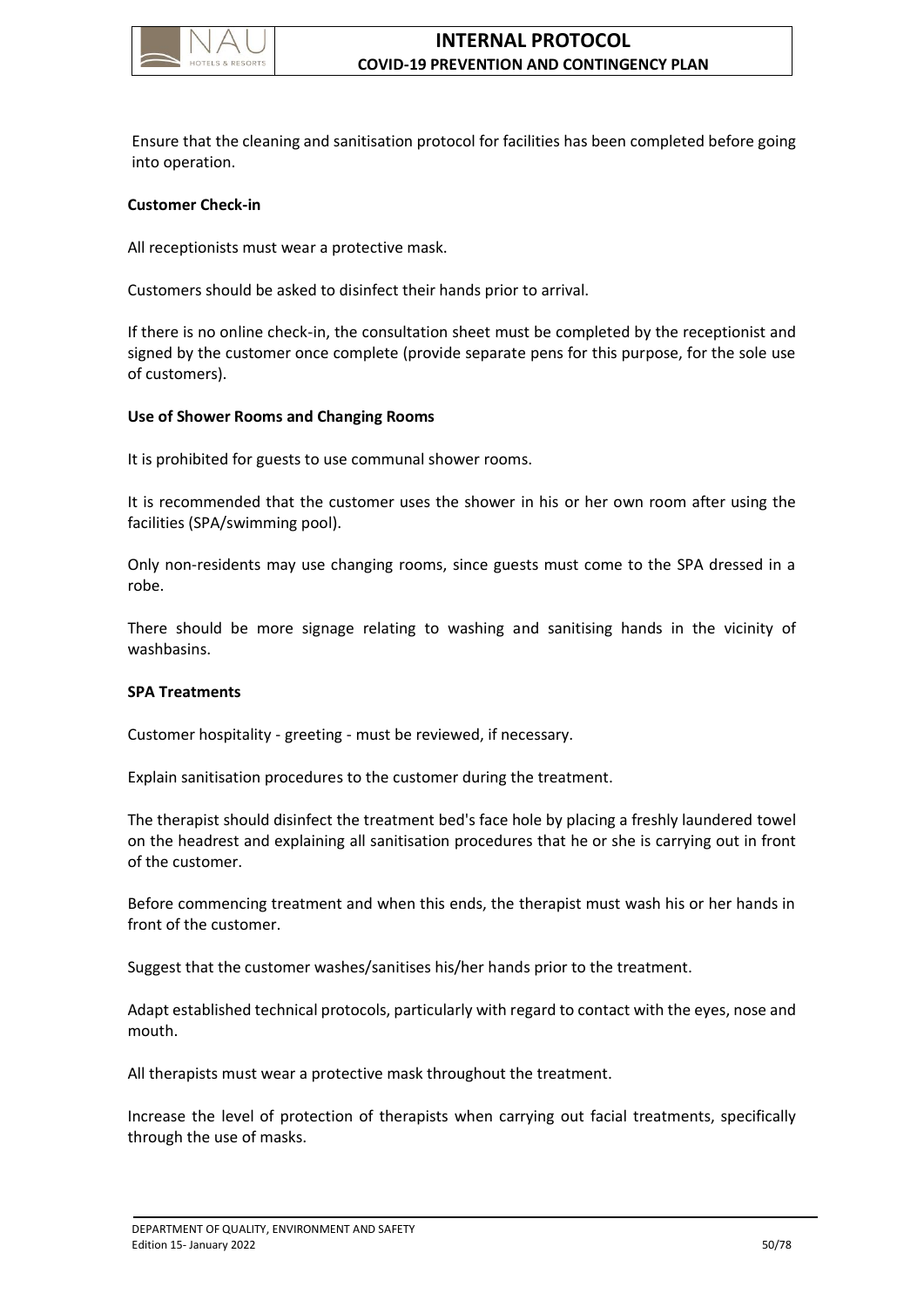

Sterilising equipment should be made visible and sanitisers used must be in front of the customer in manicure/pedicure SPA rooms.

The roll-on must be opened in front of the customer in depilation rooms, with 1 roll-on provided per customer. All utensils (tweezers, scissors, etc.) should be sterilised in front of the customer.

On completion of the treatment, used towels must be folded inwards without shaking them, and be placed straight in the laundry bag.

The therapist must sanitise the room between treatments, using the procedure to be established for each type of treatment, including any equipment/apparatus that has been used.

If possible, alternate rooms to be used so as to air them.

#### **Tea ceremony**

Advise the customer of any changes made and use disposable supplies preferably.

#### **Customer Check-out**

Payments should be made by charging them to the room, in the case of guests, and by ATM payment - preferably contactless - in the case of non-residents. The keypad must be disinfected whenever it has been used.

Locker keys or access cards must be placed in a container suitable for sanitisation.

Following check-out, the counter should be disinfected along with everything that the customer has used.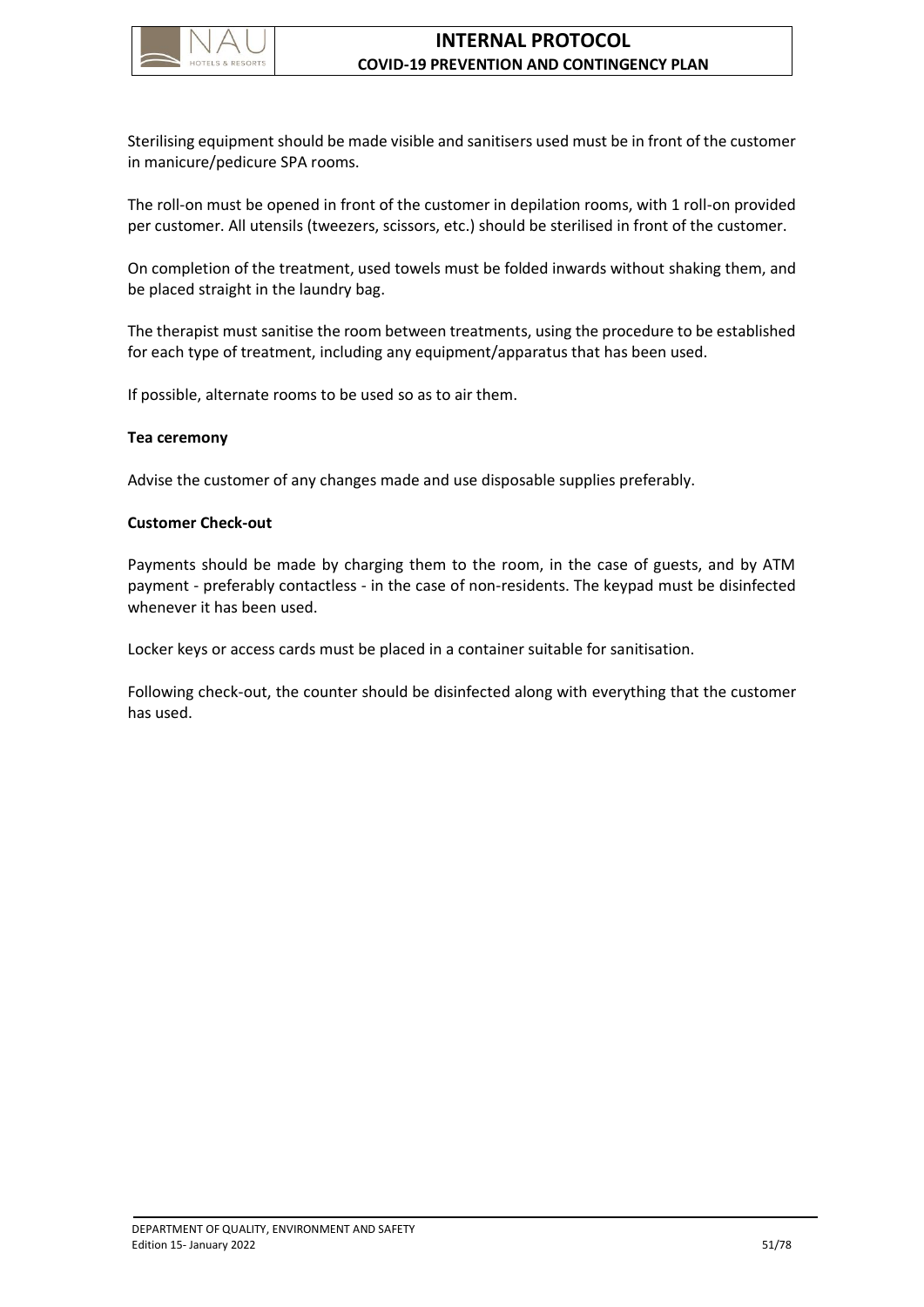

## **2.13 - Swimming Pools**

It is recommended that the rules of common sense be followed in the use of swimming pools, including washing feet and showering before entering the pool.

The groups of sun loungers of the different AUs are 2m apart, as are those of parasols.

Sun loungers are disinfected immediately after use by each customer.

Cards for exchanging wet towels for fresh towels are plasticised to allow them to be disinfected; this is always carried out between customers.

Cleaning and disinfection of the swimming pool and jacuzzi areas are carried out more frequently.

Water disinfection products suited to the current situation are used.

All employees wear masks.

The employee who receives used towels disinfects his/her hands after receiving each towel.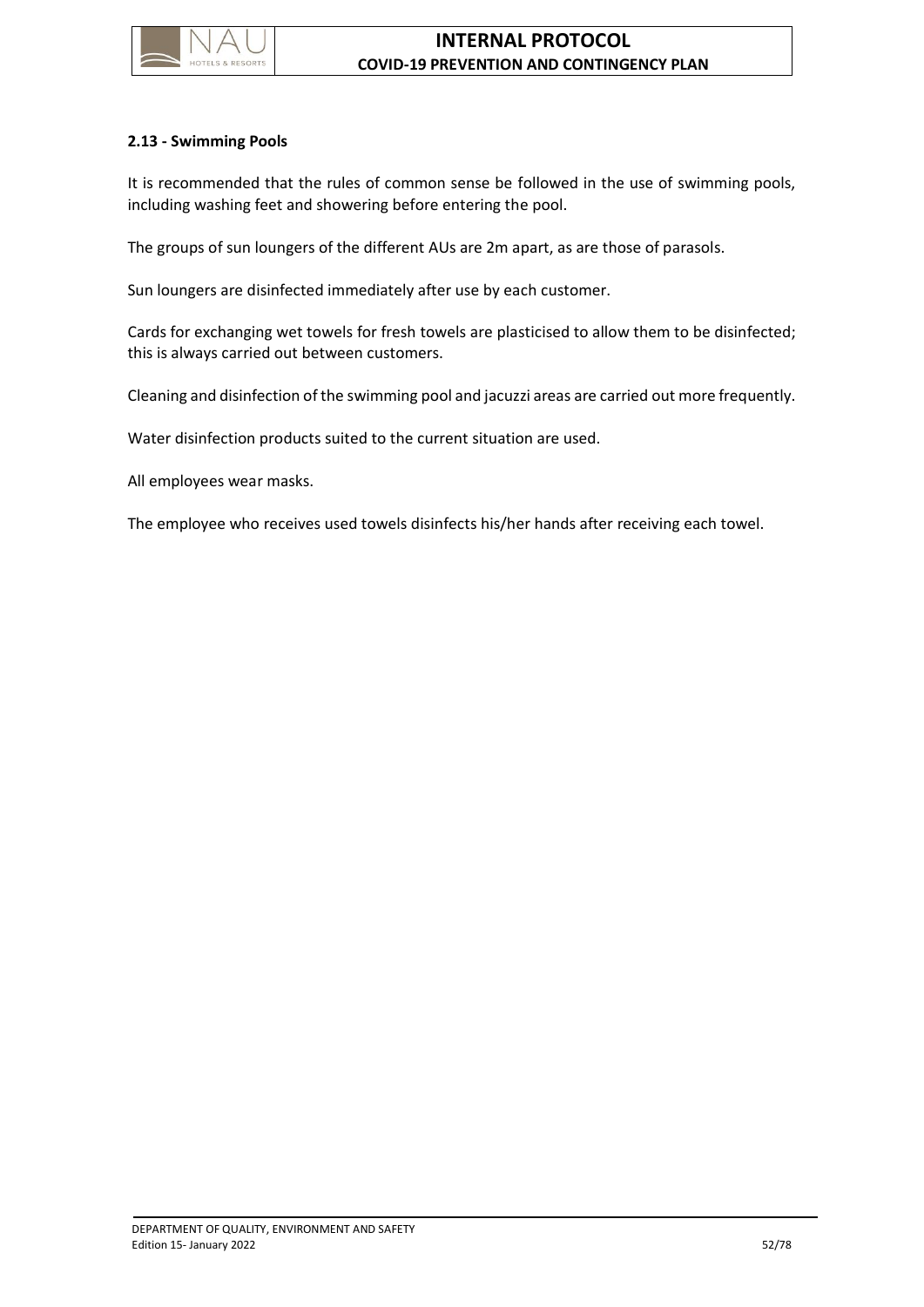

## **2.14 - Events**

## **2.14.1 - General Events**

Events are currently permitted as long as they comply with the laws in force and as defined in DGS guidelines, the applicability of which to the NAU Group is discussed below.

The access to events of any nature, as well as shows, depends on the presentation, by all participants

(a) presentation of an EU COVID Digital Certificate;

b) Proof of vaccination proving that the vaccination scheme has been completed at least 14 days ago; or

c) Proof of a laboratory test with a negative result, which test must comply with the following requirements

i) Nucleic acid amplification test (TAAN), commonly known as PCR, within the 72 hours prior to its submission;

ii) Rapid antigen test (TRAg), verified by a certified entity, within 24 hours prior to its submission;

d) Self-test carried out on site under supervision.

Access to:

- Large-scale events;
- Sporting events,
- Events that do not have assigned seats;
- events implying mobility of persons through several spaces; or

- Events taking place in temporary or improvised indoor or outdoor enclosures depend on

a) The presentation of the EU COVID Digital Certificate in the modalities of test or recovery certificate;

b) Proof of a laboratory test with a negative result, and this test must meet the following requisites

i) Nucleic acid amplification test (NAT), commonly known as PCR, within the 72 hours prior to its submission

ii) Rapid antigen test (TRAg), verified by a certified entity, within 24 hours prior to its submission;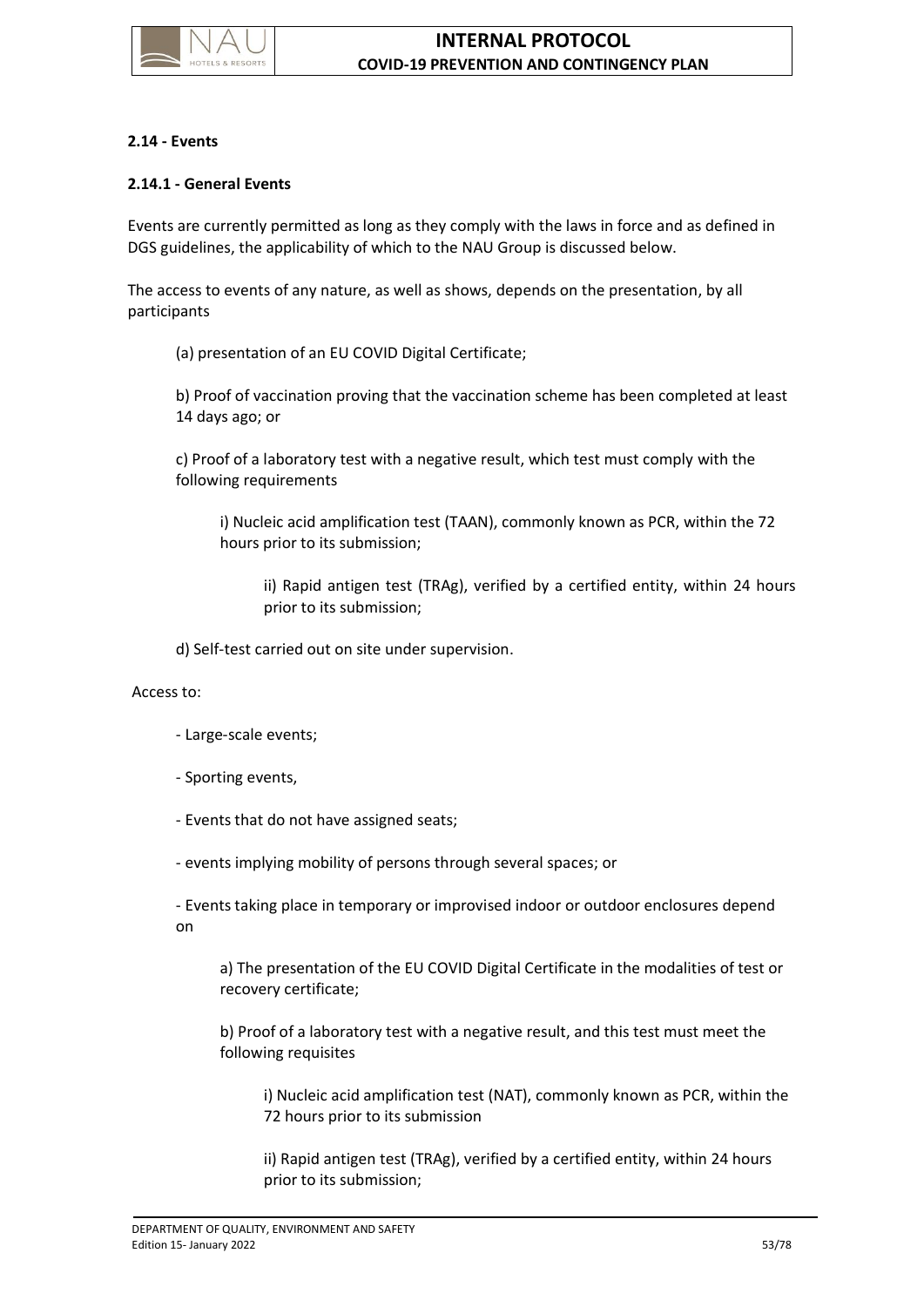

## **2.14.2 - Family Events**

In events of family nature, the access rules mentioned above in 2.14.1 - General Events are applied.

## **2.14.3 - Corporate Events**

Corporate events taking place in NAU Hotels & Resorts Group premises must observe the following rules:

a) Both the organisers of and participants at corporate events and third parties should wear a mask or visor whenever they are in an enclosed space, pursuant to paragraph 3 of article 14 of the Resolution of the Council of Ministers (RCM), except when they are speaking at the meeting or eating, in accordance with the DGS guidelines for catering and similar spaces, referred to in article 17 of the RCM;

b) People must remain at the event only for the necessary time;

c) Whenever possible, specific entry and exit routes should be established, using separate doors or entrances;

d) Organisers must ensure the frequent cleaning and sanitisation of spaces, equipment, objects and surfaces that are touched often;

e) Organisers must ensure the cleaning and sanitisation of surfaces before and after each use or interaction by users of the equipment, objects, surfaces, products and utensils that come into direct contact with participants;

f) Organisers should, as far as possible, discourage people from touching products and equipment;

g) Organisers should endeavour to ensure hand sanitisers are available for the use of participants at all entrances and exits as well as at suitable locations for sanitisation inside, in accordance with the layout of each space;

h) Customer service stations or stands should be equipped with protective screens;

i) Preference should be given to advance ticket purchase by electronic means and to contactless electronic payments by bank card or similar;

j) Where applicable, the maintenance of ventilation systems must be ensured, guaranteeing they operate without recirculating air

k) Managers, supervisors and owners of spaces and establishments must make every effort to:

i) Carry out a balanced management of public access, in compliance with the provisions of the previous paragraphs;

ii) Monitor public access refusals in order to avoid, as far as possible, the concentration of people at entrances to or within establishments;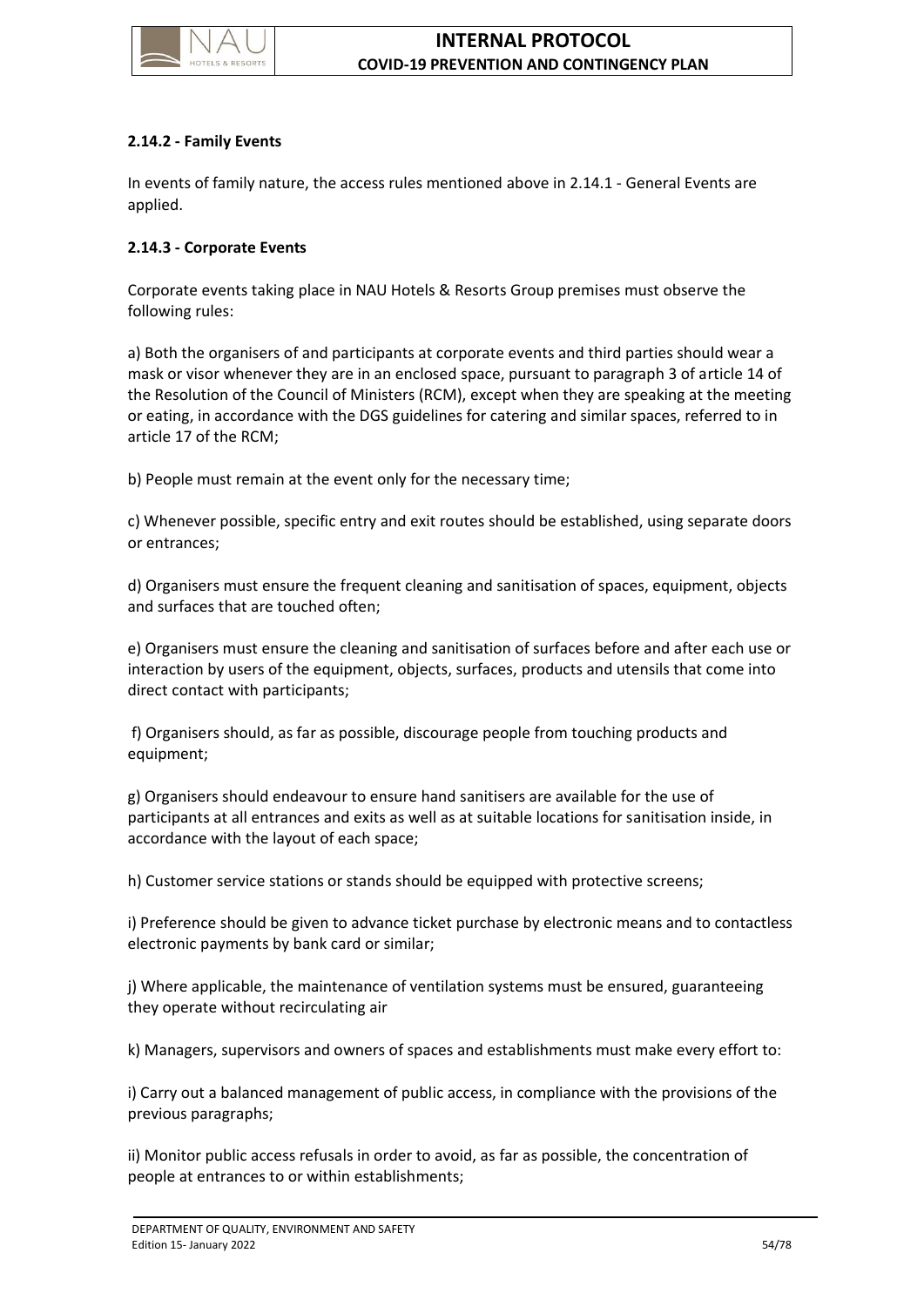

At corporate exhibition-type events

a) An access control mechanism should be established to ensure the allocation of space accessible to the public does not exceed an indicative maximum occupancy of 0.05 people per square metre, excluding organisers and other staff involved in the organisation;

b) Measures must be taken to ensure a minimum distance of two metres.

In corporate events such as conferences, seminars, lectures or similar that are held in auditoriums, concert halls, amphitheatres, congress halls or similar, the following rules must be observed:

a) Seating must be organised with a gap between people from different households, with alternating rows of unoccupied seats;

b) Where there is a stage or podium, there must be at least two metres between it and the first row of spectators, with the participants on stage avoiding contact with each other

## **2.14.4 – Events of Cultural Nature**

The organisation of events of a cultural nature is based on the following rules:

- The entrances and exits in the spaces or enclosures, whenever feasible, shall have their own separate and controlled circuits, avoiding the agglomeration of people and the formation of queues, through circuit signs and physical markings of distance (vertical or floor markings, for example), as well as passage bottleneck.

- If necessary, staggered entrance and visiting time limits may be established, adapted to the size of the space or cultural equipment, in order to avoid the concentration of people inside and at the entrance, namely by reinforcing the surveillance of the different spaces.

- Ensure that all staff and users have face masks on, under the terms of DGS guideline 011/2021, when entering, during the event and when leaving. It must also be ensured that it is available for those present during the event, if necessary.

- At the venue, there must be sufficient appropriate containers for the deposit of disposable face masks and handkerchiefs.

- At the entrances, exits and strategic points of the event venue, whenever applicable, the infection prevention and control measures to be complied with must be visibly posted, namely

> (a) Self-monitoring of symptoms, with abstention from participation if there are symptoms suggestive of COVID-19;

b) Signs on the circulation circuits, rules of access and use

c) Physical distance between people in their mobility, avoiding crowds;

d) Correct use of face mask, by people over 10 years old, placed at all times;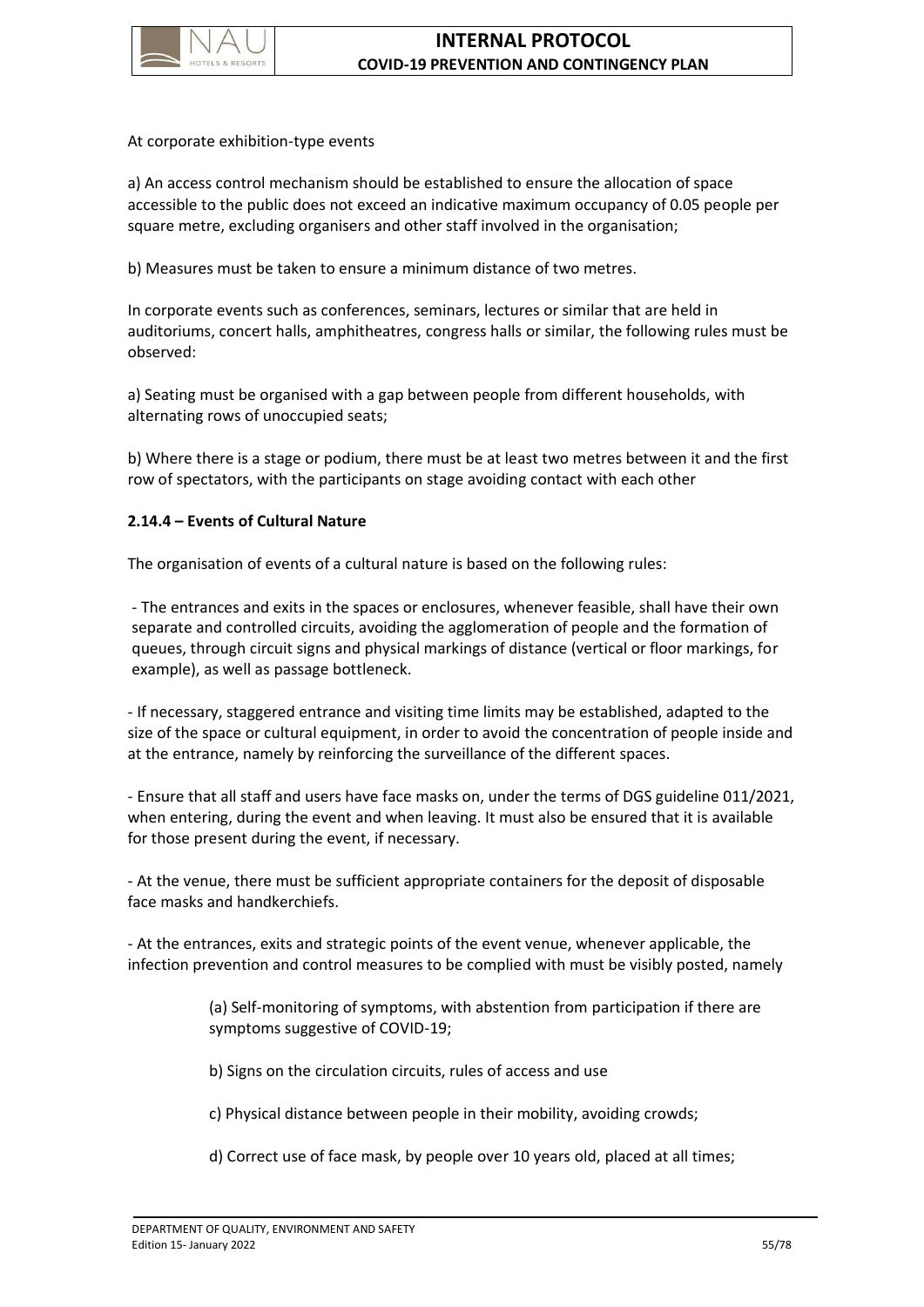

e) Compliance with respiratory etiquette measures and abstention from contact in the presence of symptoms suggestive of COVID-19, in accordance with DGS Norms 004/2020 and 020/2020;

f) Hand washing or disinfection.

- At the end of the event, the exit must be phased and controlled by attendants, respecting the order by sectors and rows of places, in order to avoid agglomerations of people and queues, fractioning the exit of the same.

- Whenever possible and applicable, spectators should be encouraged to book seats in advance.

- Ensure dispensers for hand disinfectant1 located at the entrance of the space or equipment and in other convenient and accessible places.

- Ensure proper cleaning and disinfection of all surfaces in the establishment, using appropriate products1 in accordance with DGS Guideline 014/2020.

- In any enclosure where events are held in an enclosed environment, good ventilation of the spaces must be ensured, preferably with natural ventilation, by opening doors or windows. Mechanical air ventilation (HVAC system - Heating, Ventilation and Air Conditioning) may also be used. In these cases, adequate cleaning and maintenance must be guaranteed, in accordance with the manufacturer's recommendations, and the renewal of air in enclosed spaces by frequent ventilation and/or by the mechanical ventilation systems themselves2 (when this functionality is available).

- Catering and beverage establishments, integrated in cultural spaces, should follow the applicable DGS Guideline 023/2020.

- The fixed capacity of the venue of the cultural event, when it does not have individual seats, must be subject to joint determination between the entity licensing the capacity, the Health Authority territorially competent and the Security Forces - PSP or GNR of the territory.

- In cases of municipal licensing of temporary or improvised indoor or outdoor venues, the capacity is fixed under the terms of Ordinance no. 1532/2008, of 29th December.

- Without prejudice to the provisions of DGS Guideline no. 014/2021 - Large venues, access to events of a cultural nature that are held indoors, outdoors or outside fixed venues depends on the presentation by the participants of

> (a) EU Digital Certificate COVID under the terms of Decree-Law no. 54 -A/2021, of 25 June;

> b) Proof of vaccination attesting the complete vaccination scheme, for at least 14 days, with a vaccine against COVID -19 according to the dispatch foreseen in no. 2 of article 5 of Decree-Law no. 54 -A/2021, of 25 June; or

c) Proof of a laboratory test with a negative result, in accordance with the requirements foreseen in subparagraphs i) or ii), as applicable, of paragraph b) of no. 1 of article 4 of Decree-Law no. 54-A/2021, of 25 June.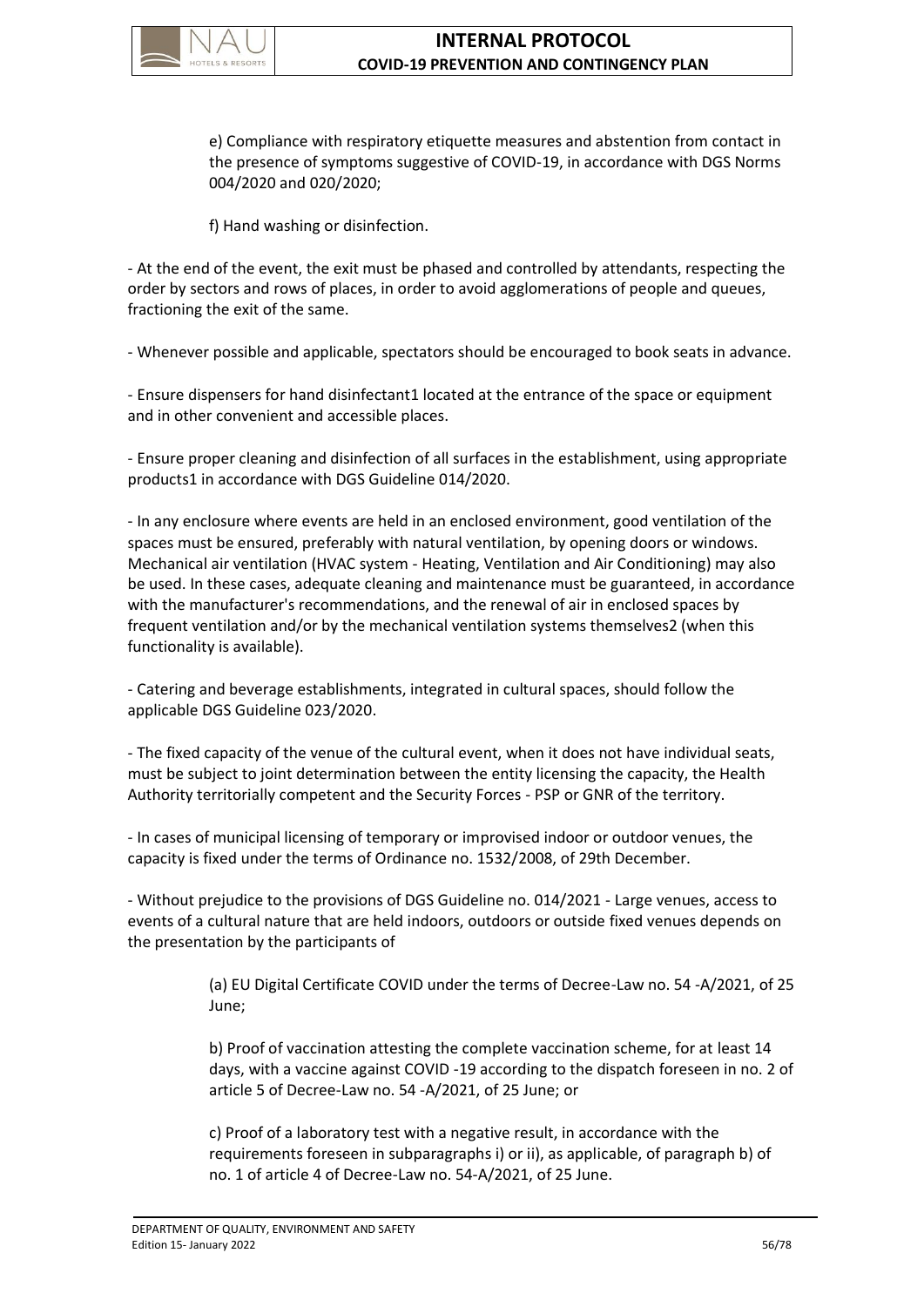

d) Self-test carried out on site under supervision.

17. To have an Operational Plan for the verification of the EU COVID Digital Certificate or the proof of a negative test in relation to the public and employees present, and to guarantee the presence of assistants in the place of the event in sufficient number, for the fulfilment of that plan.

18. Body temperature measurements by non-invasive means may be taken at site access control.

19. Users of these spaces and equipment with symptoms compatible with COVID-19 should be banned from using them; decree-Law no. 54-A/2021, of 25 June;

# **2.15 – Golf**

Golf is currently permitted by law; however, it remains necessary to comply with all legal obligations and with DGS guidelines.

The measures adopted by the NAU Hotels & Resorts Group to ensure compliance with all current regulations are identified below.

# **2.15.1 - Operation of Club Houses/Gold Shops/Restaurants/Bars/Buggy Bars/Office and Storage Areas (Golf Storage)**

All courses have established, communicated and advertised widely and locally a set of protective measures adopted according to the specificities and architectural constraints of each space and use duly marked circulation routes to facilitate the access and presence of different types of users.

Measures to ensure a minimum distance of two metres between people (players and employees) are adopted in all areas, making it feasible for users to remain for as long as strictly necessary to request and consequently receive the service and/or purchase products;

Although face-to-face customer service is maintained, it is supported by the online pre-booking of reservations or purchase of services and products;

No cash payments are to be made. Preference is given to online prepayment or payments to be made are restricted to debit and/or credit card only;

These recommendations are made known to all members and visitors when reserving tee times and are posted in a clearly visible location in the clubhouse;

Use of the golf club storage service has been temporarily suspended. A period of time has been set for the individual collection of golf bags by members/subscribers or passing golfers; they are now obliged to transport their golf bag, trolley, etc. individually from and to their home after playing;

Toilet facilities remain open and are inspected and disinfected several times each day. Players are advised to pay particular care and attention to their own hygiene and in particular to disinfecting their hands at these facilities;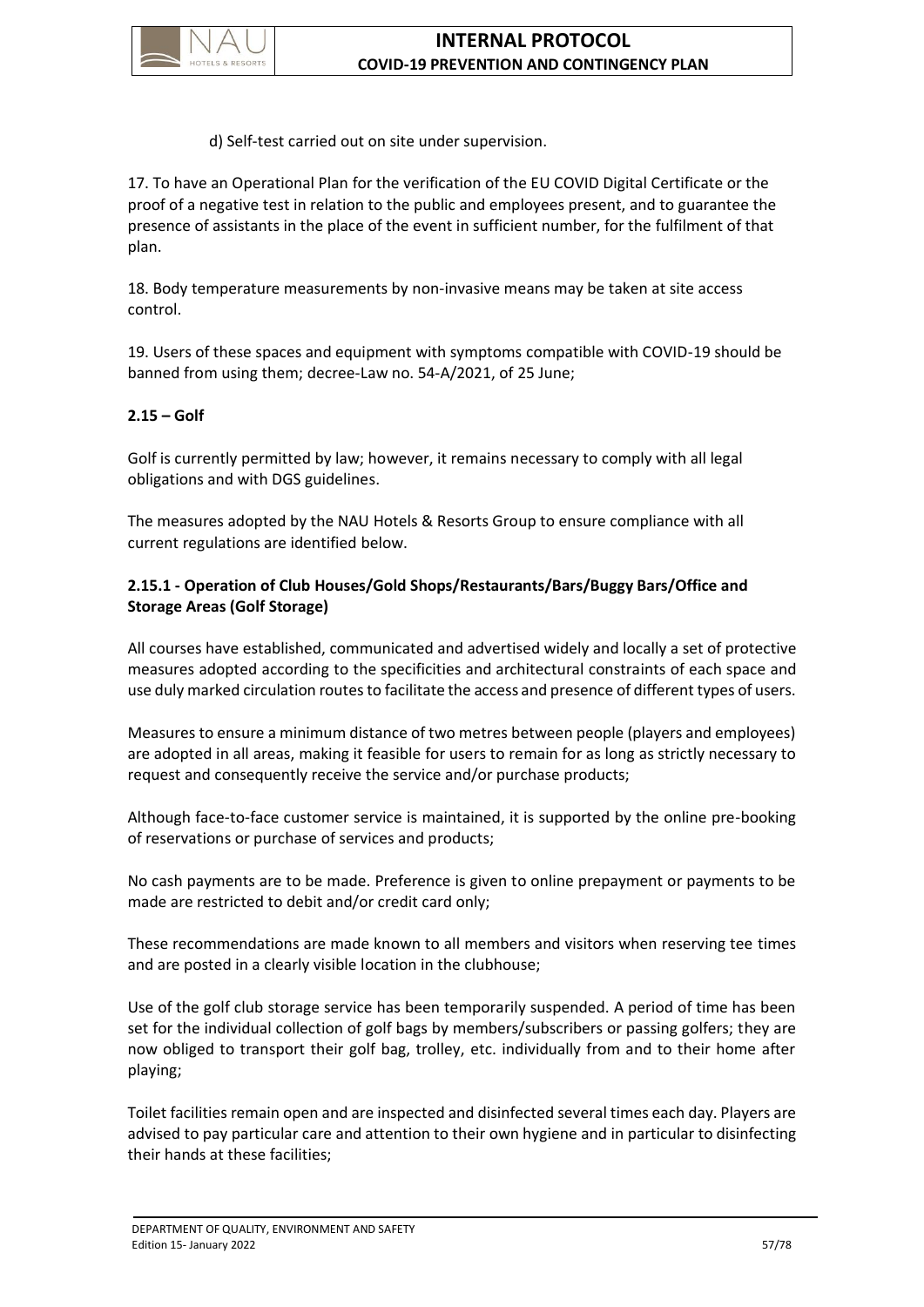

Changing rooms/locker rooms remain closed temporarily.

Golf course facilities are opened only to players; any non-golfing companions or visitors are not permitted to access or use them.

# **2.15.2 - Rules of Behaviour to be Adopted by Golfers**

Players must not travel to a golf course if they are complying with any type of quarantine, belong to a "Group Identified as being at Risk", suspect that they have or actually have symptoms of Coronavirus infection, have been diagnosed with COVID-19 or even if they have symptoms of or have been diagnosed with flu, a cold, tuberculosis, asthma or other respiratory diseases that may "mask" symptoms of COVID-19.

Only players who have booked their tee time at least 24 hours beforehand and have received confirmation of booking (online, email or telephone booking systems) are permitted to access the course and play. No bookings should be accepted at the counter;

Players must access the golf course no more than 30 minutes before their teeing-off time and go to the starting tee at least 5 minutes before to avoid crowding in one place;

Children under 14 years of age will only be authorised to play when accompanied by their parents or responsible family members;

On accessing the clubhouse facilities, each player should already be wearing golf clothing and shoes insofar as possible, in order to avoid the use of changing rooms/locker rooms;

It is compulsory for players to wear a mask whilst inside the clubhouse and they must disinfect their hands as often as possible using their own products or those supplied for this purpose by the course;

Each tee time/teeing-off shall involve a maximum of 4 players. The minimum interval between tee times should be 9-10 minutes. At tees where, due to their characteristics, there may be a greater tendency for groups to gather, there will be reinforced signage in order to guarantee full respect for the social distancing rules;

Each player should transport and use his/her own golf bag during the game, always use his/her own tees and balls, not using or touching equipment belonging to their playing partner. It is recommended that golf courses do not provide or hire out golf bags and shoes to players wishing to obtain these;

During play, players must respect "social distancing" rules, remaining at least 2m apart at all times;

Each player must use his/her own score card to record his/her number of strokes and those of his/her partner; it is not permitted to exchange cards;

Each player is responsible for repairing his/her divots at tees and on fairways, as well as pitchmarks on greens;

The golf course must remove rakes from bunkers. Each player shall be responsible for smoothing out marks from playing in bunkers using his/her golf club or shoes;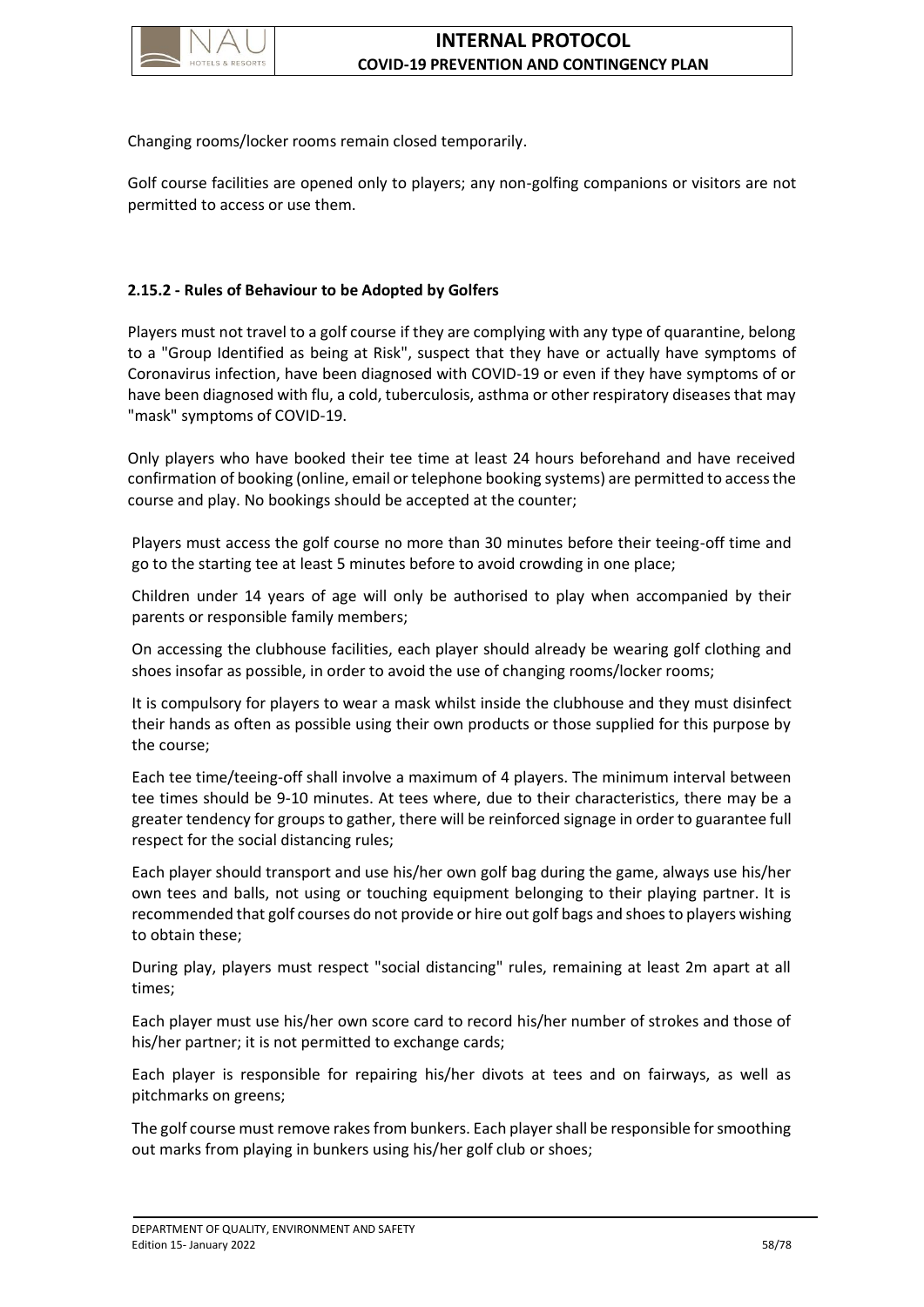

On greens, the flag must always remain in the respective cup and it is not permitted to remove or hold the flag. Each course must provide a solution allowing balls to be easily removed from (or not to enter) the hole;

In the case of water hazards, each player must be responsible for recovering the ball and cleaning it, without the help of his/her partner;

Once the game has ended, the two players must greet one another whilst observing the rules of "social distancing", must immediately leave the green and in no case compare, exchange or hand over score cards;

Once the game has ended, players are not permitted to clean golf clubs, trolleys or shoes using the course's facilities and all equipment must be taken away and cleaned away from said facilities;

# **2.15.3 - Golf course management regulations**

Play on the course must always be organised and managed so as to ensure that players can benefit from the "golfing experience" in absolute safety and complying with "social distancing" restrictions and regulations. Along the way, the necessary conditions and facilities must be provided to allow players to periodically disinfect their hands.

The practice area available to each player on the driving range and in chipping, pitching or putting areas must be delimited and appropriately marked so that players are at all times at least 2m apart. Under no circumstances may more than 10 players at one time be at the driving range or 5 players at one time on the chipping, pitching and putting greens;

Practice balls must be made available to each player in appropriate buckets and ball machines must be disconnected;

Waste bins, benches and ball washers must be temporarily removed or, if this is not possible, sealed or covered to prevent being used. It would be desirable for each player to be given a paper bag to collect all waste and litter generated during play (e.g. damaged tees, boxes of balls, tins, etc.);

Toilets along the way may remain open for use, provided that conditions of hygiene are guaranteed for users and that they are disinfected several times each day;

The course may make available or hire out buggies and trolleys to players, provided that it makes it possible or is in a position to fully disinfect them after use on each occasion. If this occurs, each player must rent his/her own buggy and two players will not be allowed to share a buggy under any condition.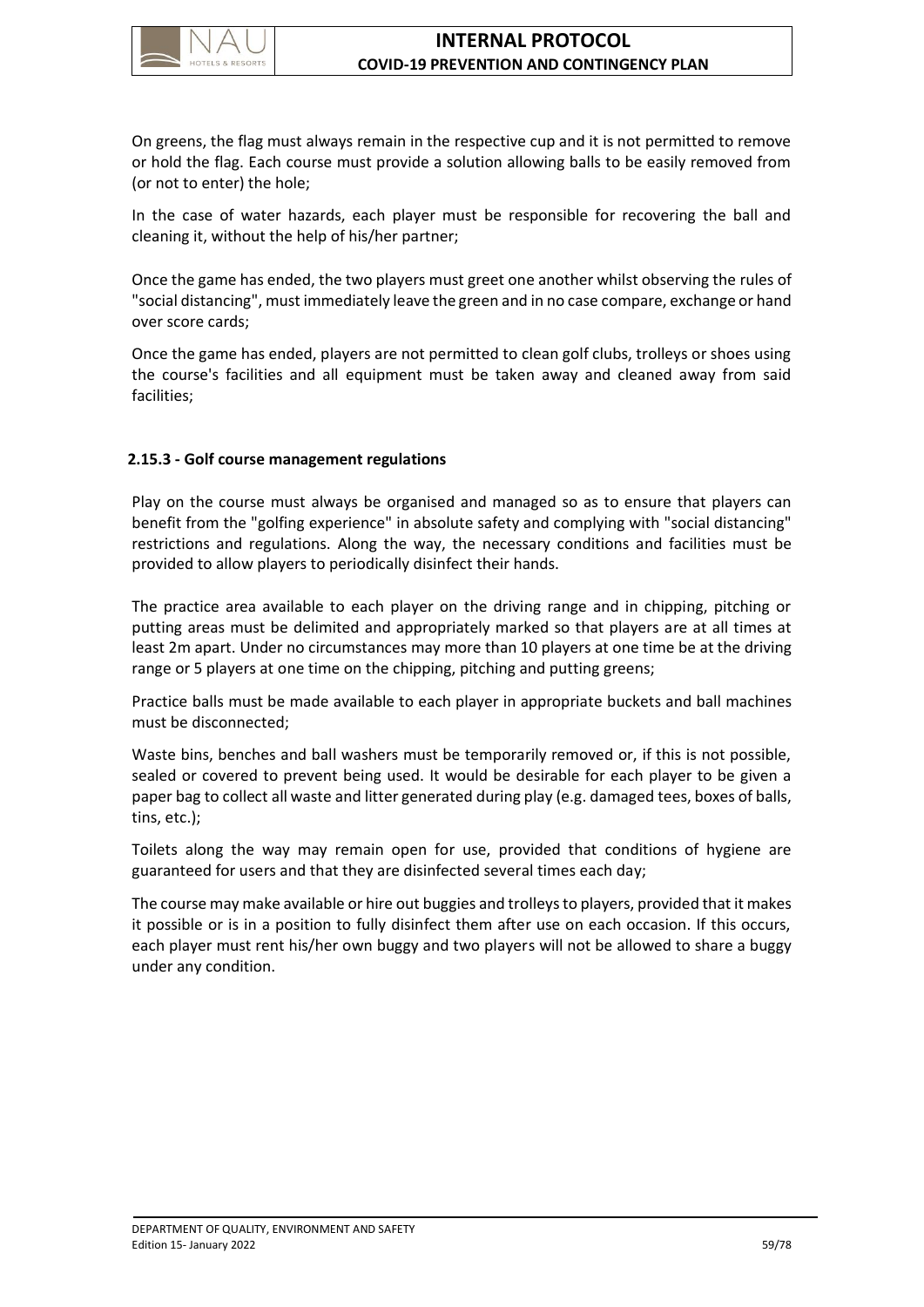

## **2.16 - Administrative Activities**

The rules of social distancing must be met, namely:

- To maintain the maximum possible number of employees engaged in administrative activities by working remotely, provided that this working method does not affect business.

- To ensure a minimum distance between individuals of two metres;

- Whenever possible, to reconfigure the layout of movable equipment so as to facilitate compliance with minimum safe distancing;

- To remove unnecessary physical items from potential contact;

- Tables must be arranged so that the back of a chair is more than one metre from the back of other chairs;

- Whenever possible and whenever it is not possible to respect safe distancing, acrylic partitions must be installed between desks.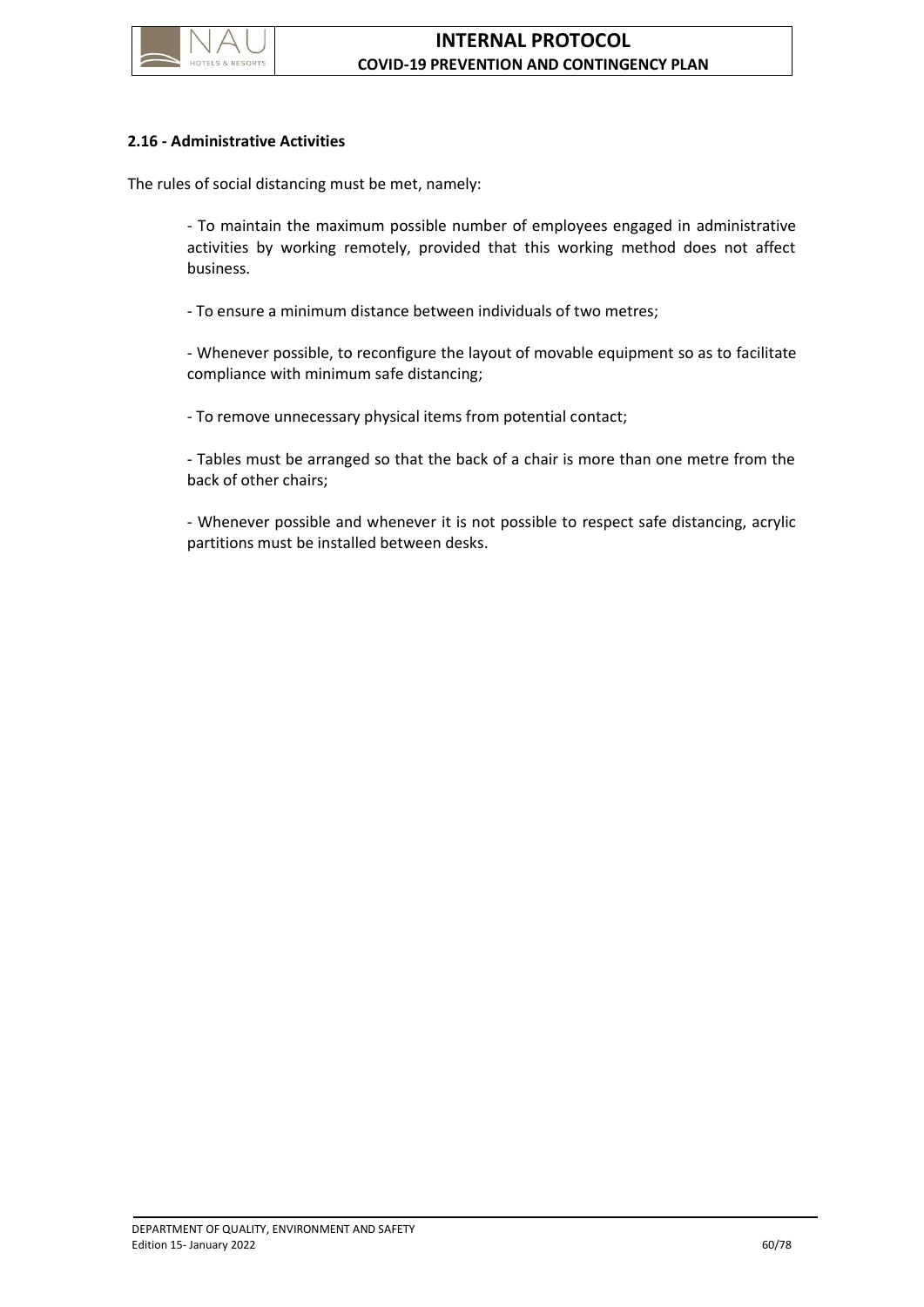

### **3- WHAT TO DO IN CASE OF AN EMERGENCY**

If infection by COVD-19 is suspected within the establishment, follow these recommendations to prevent the spread of the disease:

#### **3.1 – General Procedures in the event of Suspected Infection**

- 1. Provide the patient (if COVID-19 is suspected) with a surgical mask, if their clinical condition allows. The patient must put on the mask himself/herself.
- 2. Isolate the person in the rooms designated for this purpose and maintain contact from a distance.
- 3. The patient should call the **Saúde 24** line immediately **(808 24 24 24).**
- 4. Provide those involved with the appropriate personal protective equipment (PPE) (gloves, masks, disposable gowns, disposable overshoes).
- 5. Make arrangements for the premises to be disinfected.
	- If the affected person is an employee, isolate and disinfect the workplace.
	- If he or she is a customer, isolate and disinfect communal areas where they have been.
- 6. Tell everyone who may have been in contact with the infected person to be vigilant and report any suspicious signs or symptoms.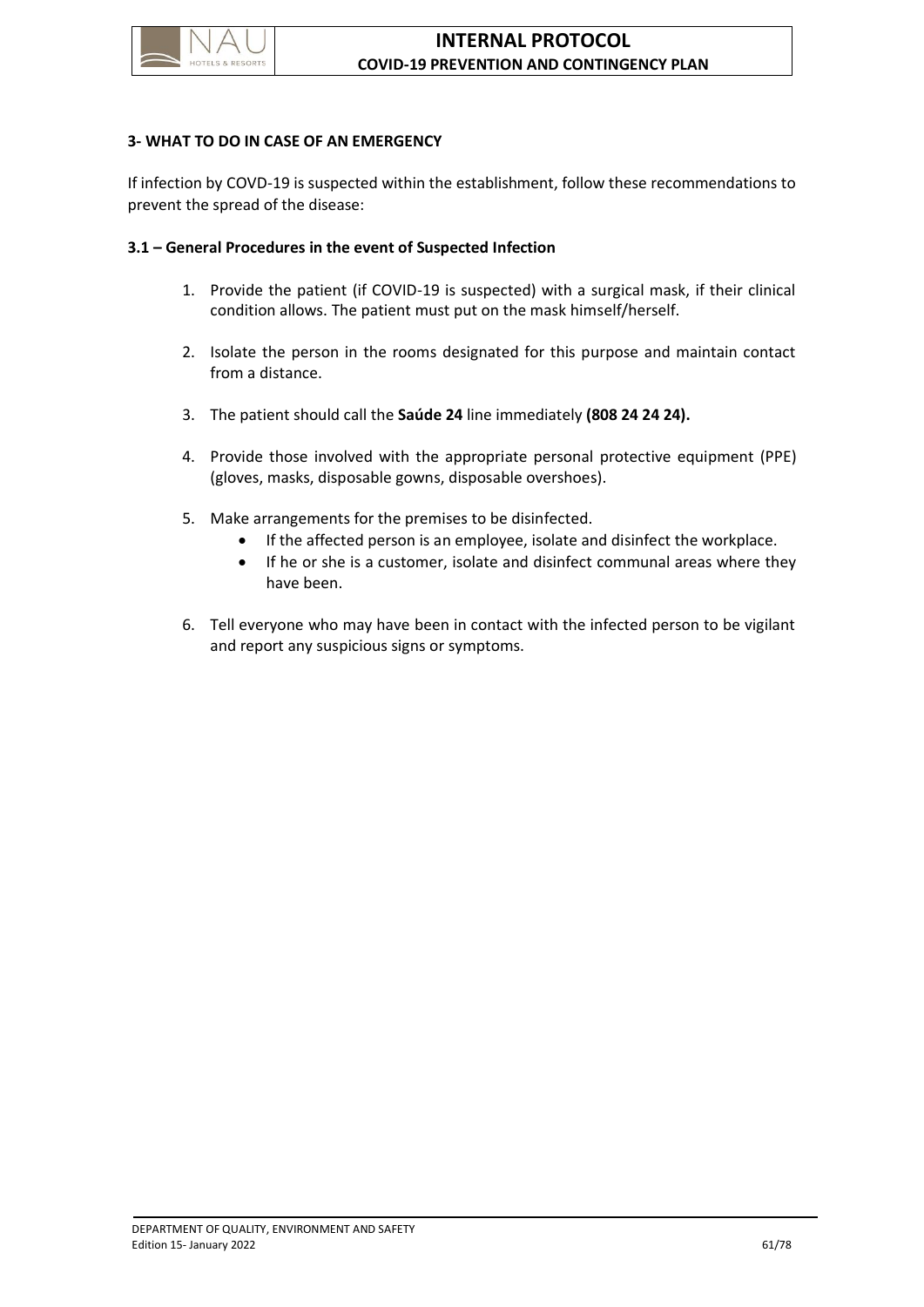

## **3.2 – Procedure in the event of Suspected Infection of Employees**

1 - Employees who develop signs or symptoms suggestive of COVID-19 should not go to their place of work and should call SNS 24 (808 24 24 24) or other telephone lines created specifically for this purpose, and follow the instructions given.

2- Any employee with signs and symptoms of COVID-19 and an epidemiological link, or who identifies an employee in the company meeting criteria corresponding to the definition of a suspected case, should inform their immediate superior (preferably by phone) and go to the 'isolation' area indicated in the Contingency Plan.

3- His/her immediate superior should then immediately contact the Safety Coordinator;

4- Once in the isolation area, the sick employee (where COVID-19 is suspected) should call SNS 24 (808 24 24 24);

5- The SNS-24 health professional will ask the sick employee about the signs and symptoms and epidemiological link that are compatible with a suspected case of COVID-19. Following assessment, SNS 24 informs the employee.

6- Following assessment, if SNS 24 lets the employee know that his or her case is **not confirmed,** the employee lets the safety coordinator know and the latter must then inform the occupational health doctor in charge.

7- Following assessment, if SNS 24 informs the employee that his or hers is a **confirmed case:**

- the Directorate-General of Health [DGS] informs the National Institute of Medical Emergency [Instituto Nacional de Emergência Médica - INEM], Dr Ricardo Jorge National, the Institute of Health [Instituto Nacional de Saúde] and the Regional Health Authority, initiating epidemiological investigation and contact tracing and management;

- The employee's direct superior will inform the employer that there a suspected case has been confirmed within the company.

- Any worker who takes ill must remain in the isolation area (wearing a surgical mask, if their clinical condition permits), to await instructions from and the clinical decision of the attending healthcare professionals;
- Other employees are forbidden from accessing the "isolation" area (except for those employees designated to provide assistance);
- The "isolation" area must remain out of bounds until confirmation of its decontamination (cleaning and disinfection) by the Local Health Authority. This prohibition can only be lifted by the Health Authority.
- The rules applicable to the Monitoring of Close Contacts set out under point 2.13 must be followed.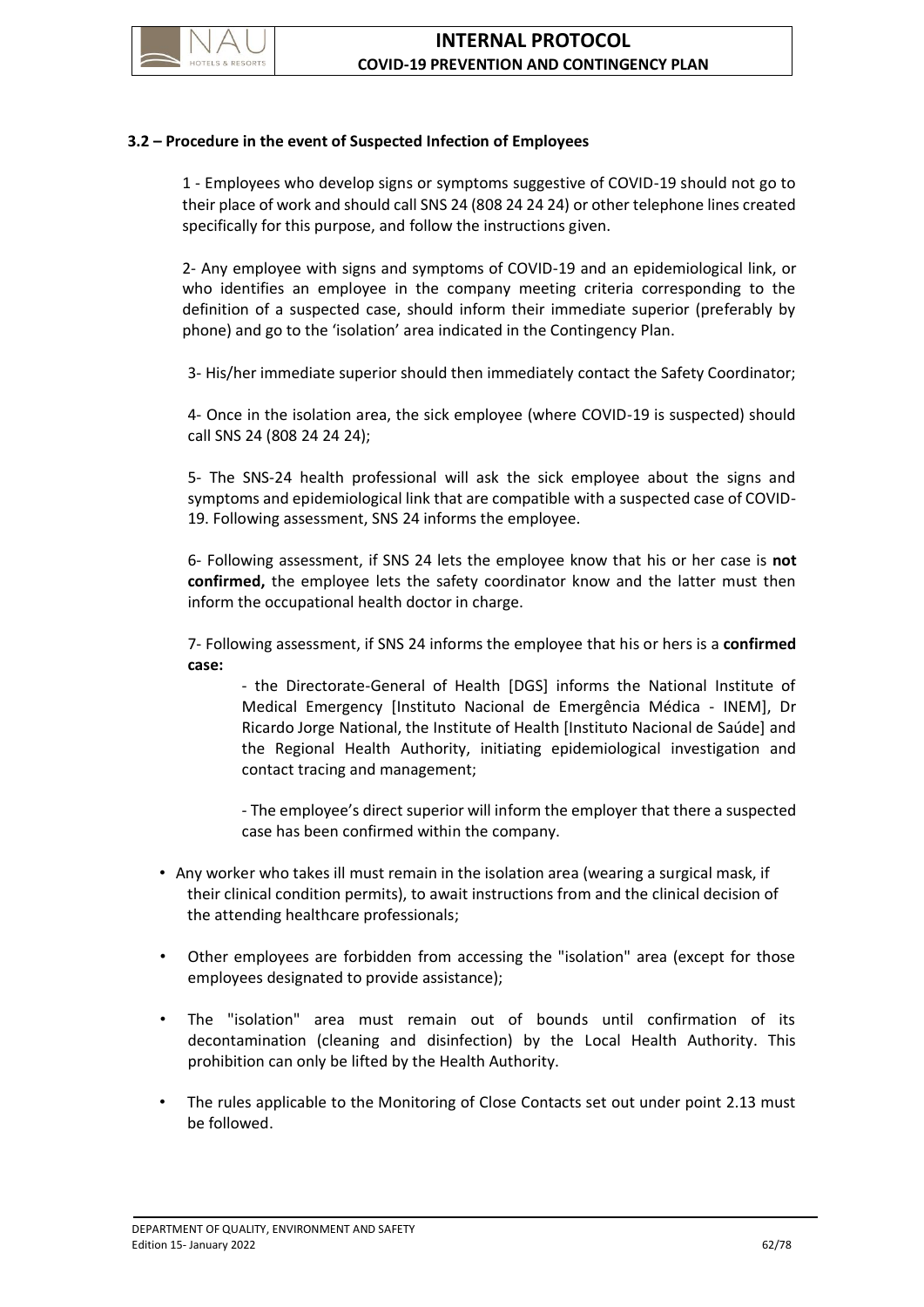

## **3.3 – Procedure in the event of Suspected Infection of Customers**

1- The sick person may not leave the hotel.

2- Any customer with signs and symptoms of COVID-19 and an epidemiological link, or who identifies another customer meeting criteria compatible with the definition of a suspected case, must inform reception by phone.

3- They must not go to a health centre, private doctor's office or the hospital emergency department;

4- If the Client is in his or her accommodation unit when the report is made, he or se must remain in the room, which will serve as an Isolation Room.

5- If, however, the client is not in his or her accommodation unit, he or she must be moved to the Isolation Room mentioned under point 2.4.

6- If the suspected case is a customer, the hotel must call SNS 24 (808 24 24 24);

7- Await instructions from the health professionals who will attend to him or her and await the clinical decision.

8- The SNS 24 health professional will ask questions concerning the signs and symptoms and epidemiological links that are compatible with a suspected case of COVID-19. Following assessment, SNS 24 will report back regarding confirmation or nonconfirmation.

9- Following assessment, if SNS 24 reports **non-confirmation,** the company must inform the customer that the case has not been confirmed.

10- Following assessment, if SNS 24 reports **confirmation,** the DGS contacts the INEM, Dr Ricardo Jorge, the National Institute of Health and the Regional Health Authority, initiating epidemiological investigation and contact tracing and management.

11- Any customer who takes ill must remain in the isolation area (wearing a surgical mask, if their clinical condition permits), to await instructions from and the clinical decision of the attending healthcare professionals;

12- The isolation area is out of bounds to other customers or employees (except for those employees who have been designated to provide assistance);

13- The isolation area must remain out of bounds until confirmation has been received of its decontamination (cleaning and disinfecting) by the Local Health Authority. This prohibition can only be lifted by the Health Authority.

14- The rules applicable to the Monitoring of Close Contacts set out under point 2.13 must be followed.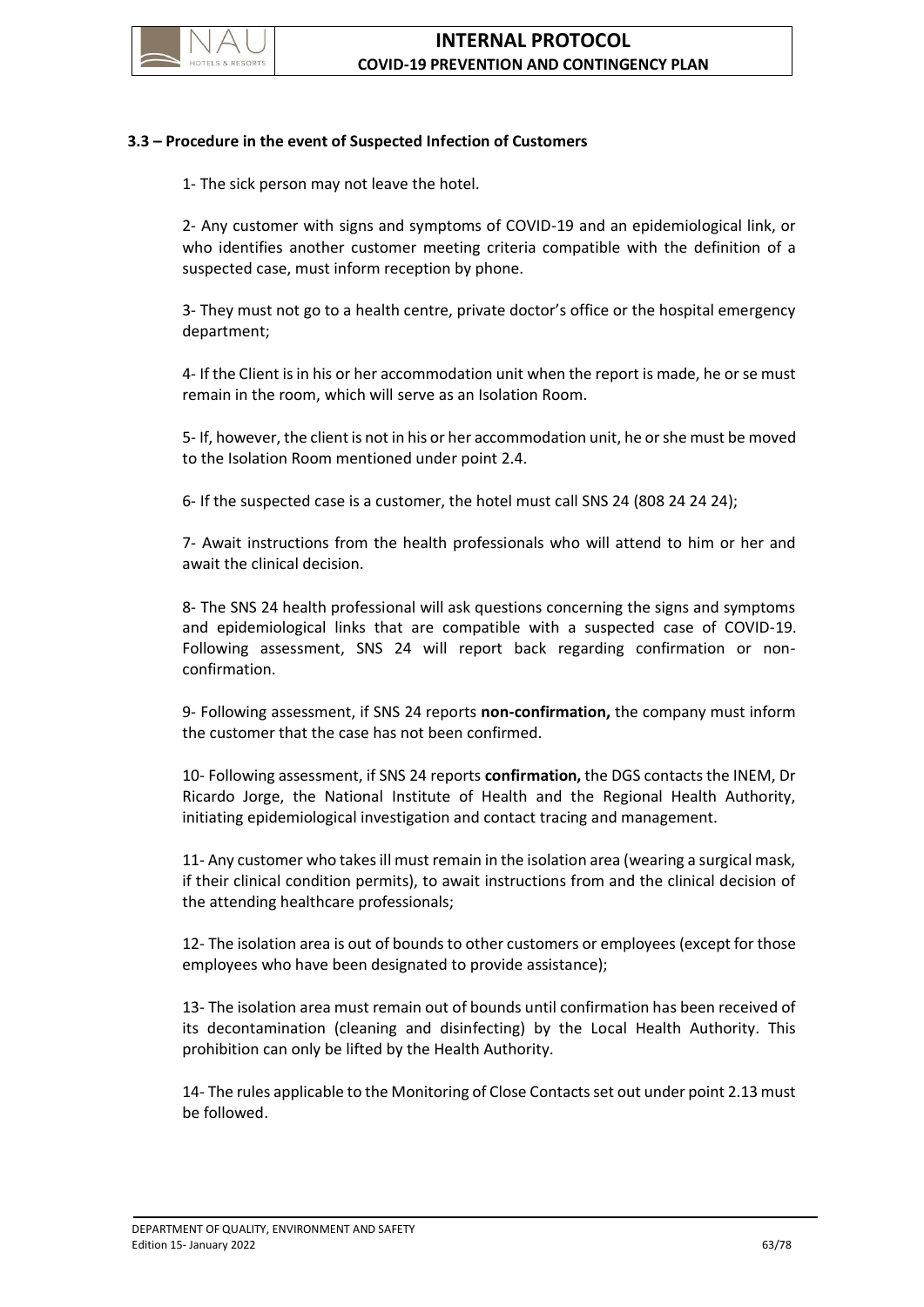

### **3.4 – Isolation Room**

All Units of the NAU Group have set aside areas for use as Isolation Rooms, where necessary, while awaiting confirmation of the case by the DGS and subsequent transportation by the INEM.

The Isolation Rooms provided for by the NAU Group are as follows:

| <b>UNIT</b>                 | <b>ISOLATION ROOM</b>                                        |
|-----------------------------|--------------------------------------------------------------|
| Salgados Palace             | Room 225                                                     |
| Salgados Palm Village       | Suite 1123 A                                                 |
| Salgados Dunas Suites       | Salgados Dunas Suites Apartment 2100                         |
| Salgados Vila das Lagoas    |                                                              |
| Salgados Golf Course        | Conference Room                                              |
| São Rafael Atlântico        | Room 326                                                     |
| São Rafael Suites           | Room 011                                                     |
| Morgado Golf & Country Club | MGC Room 7110                                                |
| Morgado e Álamos Golf       |                                                              |
| Salema Beach Village        | Client shower rooms, next to the Snack-Bar                   |
| Governor's Palace           | SPA beauty treatment room                                    |
| Lago Montargil & Villas     | Azinheira Room                                               |
| <b>HEAD OFFICE</b>          | Meeting room located next to the entrance hall of the office |

These Isolation Rooms have the following features:

- Natural and/or mechanical ventilation system;

- Smooth, washable surfaces;

- Toilet for the sole use of the Isolation Room, located either inside it or in its immediate vicinity;

Isolation Rooms are equipped with:

- Phone;
- Chair or couch;
- Kit including water and some non-perishable foods;
- Waste container (with non-manual opening and plastic bag);
- Alcohol-based antiseptic solution (available inside and at the entrance to this

area);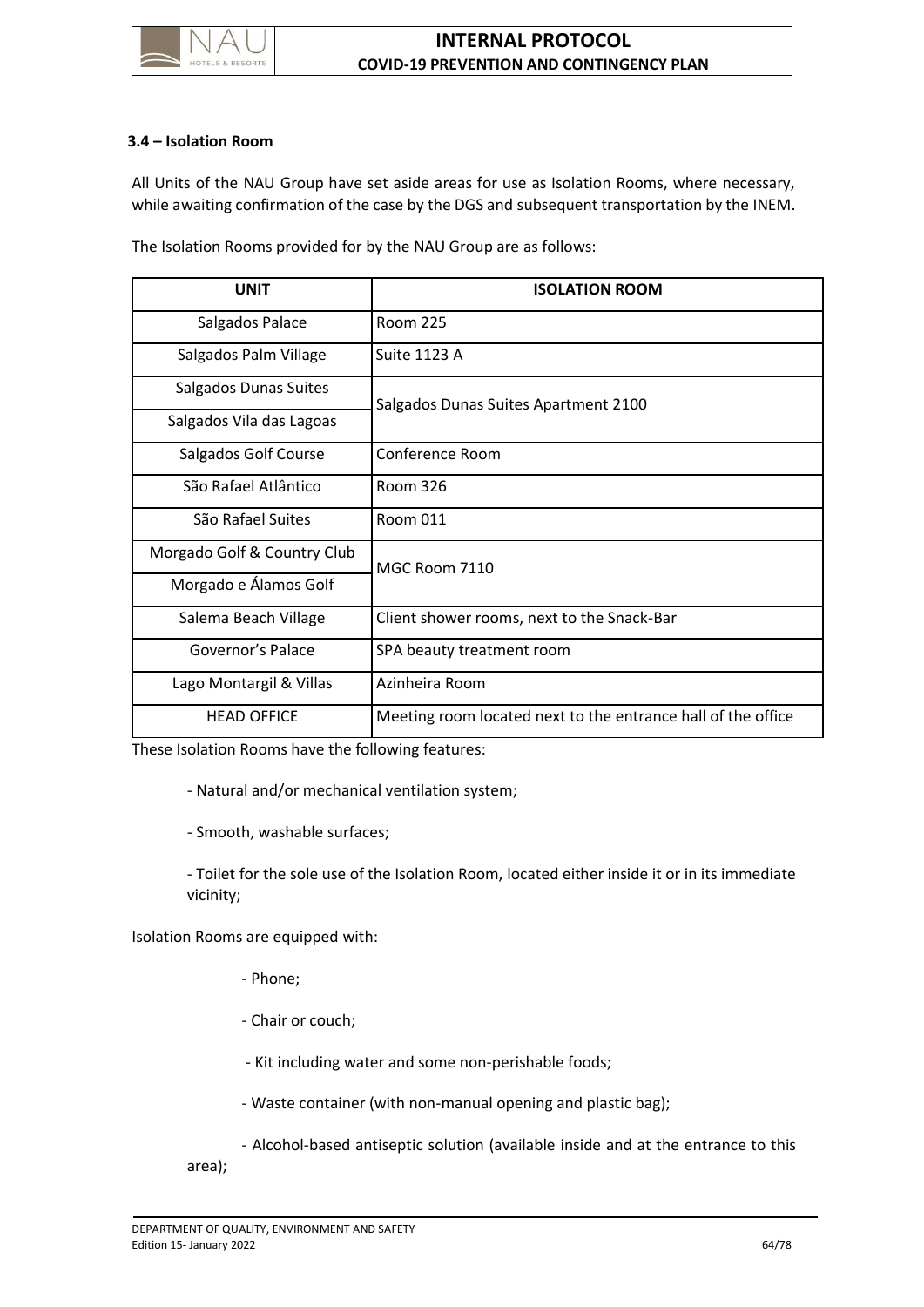

- Paper towels and disposable disinfectant wipes;
- Surgical mask(s);
- Disposable gloves;
- Thermometer;
- Bags for collecting dirty clothes.

These products are stored in the respective supply store and reserved for emergency use.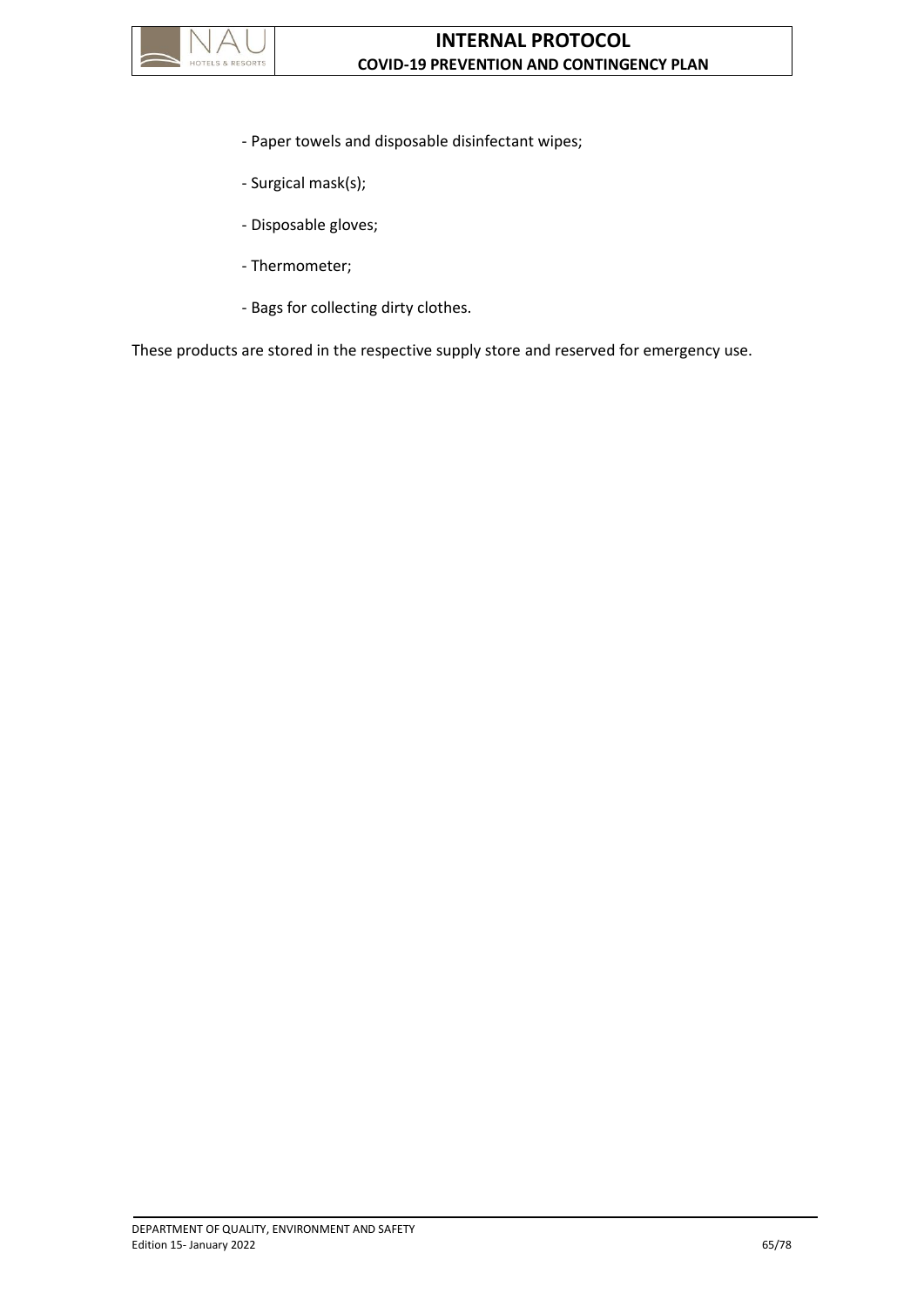

## **3.5 - Levels of responsibility of everyone involved in the Plan**

The following table summarises the levels of responsibility of everyone involved in the Plan

| <b>INVOLVED PARTY</b>                               | <b>RESPONSIBILITY</b>                                                  |
|-----------------------------------------------------|------------------------------------------------------------------------|
| Management                                          | Validate this Contingency Plan, which is applicable to the entire NAU  |
|                                                     | Group                                                                  |
| Department of<br>Quality, Environment<br>and Safety | Follow guidelines and recommendations issued by the authorities        |
|                                                     | Follow the internal Contingency Plan, adhering to these guidelines     |
|                                                     | and recommendations and adapting them to the specific features of      |
|                                                     | each unit                                                              |
|                                                     | Coordinate with all teams regarding the implementation of this plan    |
|                                                     | Give the necessary information, training and practice sessions on      |
|                                                     | COVID-19 to all groups of employees in the various areas of the hotel  |
|                                                     | or accommodation, and information on how to comply with basic          |
|                                                     | precautions for preventing and controlling the spread of the disease;  |
|                                                     | Give information, training and practice sessions to Housekeepers and   |
|                                                     | Teams designated to remove bedding and make up beds with fresh         |
|                                                     | linen; and to carry out cleaning                                       |
|                                                     | Guarantee stocks of all necessary products and materials, as defined   |
|                                                     | in this Contingency Plan:                                              |
|                                                     | - Kit including water and some non-perishable foods;                   |
|                                                     | - Waste container (with non-manual opening and plastic bag);           |
| Management of<br><b>Purchases and Supply</b>        | - Bags for collecting dirty clothes.                                   |
|                                                     | - Alcohol-based antiseptic solution;                                   |
|                                                     | - Stocks of single-use cleaning materials (cleaning cloths, disposable |
|                                                     | disinfectant wipes);                                                   |
|                                                     | - Bleach, 70º alcohol, alcohol-based antiseptic solution and all       |
|                                                     | chemical products indicated under points 1.3 and 2.6.                  |
| <b>Stores</b>                                       |                                                                        |
|                                                     | - Visitor kits;                                                        |
|                                                     | - Surgical mask(s);                                                    |
|                                                     | - Disposable gloves;                                                   |
|                                                     | - Thermometer;                                                         |
|                                                     | - Personal Protective Equipment for changing bed linen and cleaning    |
|                                                     | and disinfection of facilities:                                        |
|                                                     | - Gowns,                                                               |
|                                                     | - Nonsterile disposable nitrile gloves,                                |
|                                                     | - Protective goggles,<br>- FFP2 face masks.                            |
| Reception and other                                 |                                                                        |
| departments                                         | If any client informs you that they are showing signs of the disease,  |
| involving contact with                              | contact the Duty Manager immediately.                                  |
| the Client                                          |                                                                        |
|                                                     | In the event of suspected cases, inform the Unit Manager and           |
| <b>Duty Manager</b>                                 | Management immediately                                                 |
|                                                     | Contact Security to arrange for the Isolation Room to be opened,       |
|                                                     | where applicable                                                       |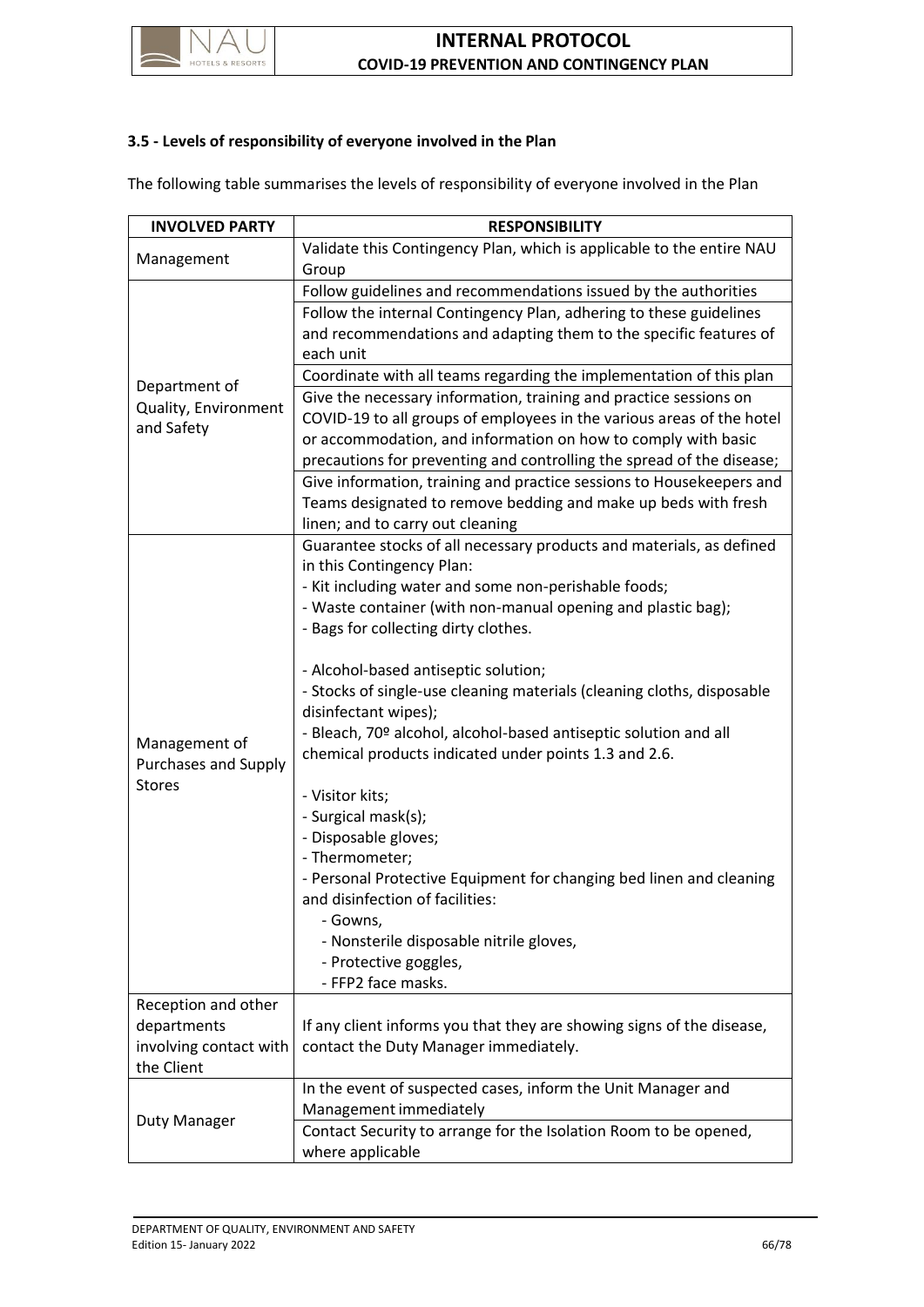

|                                                           | Contact General Housekeeping to ensure the removal of any non-          |
|-----------------------------------------------------------|-------------------------------------------------------------------------|
|                                                           | washable items from the Isolation Room, if this room is not out-of-     |
|                                                           | order, and place the products and equipment listed as forming part of   |
|                                                           | the Isolation Rooms therein                                             |
|                                                           | Accompany the customer or employee suspected of having the              |
|                                                           | disease to the Isolation Room                                           |
|                                                           | Call the Saúde 24 line if a customer is suspected of having the disease |
| Any employee who is<br>suspected of having<br>the disease | Informs his or her immediate superior (preferably by phone).            |
|                                                           | Goes to the isolation room, as indicated in the Contingency Plan.       |
|                                                           | Once inside the isolation room, calls SNS 24 (808 24 24 24);            |
|                                                           | Following assessment of the case by SNS 24, the employee must           |
|                                                           | inform his or her superior whether or not the suspected case has been   |
|                                                           | confirmed.                                                              |
|                                                           | Immediately contacts the Unit Manager, Security Coordinator and         |
| The superior of any                                       | Human Resources Manager as soon as he or she learns of the              |
| employee who is                                           | suspected case                                                          |
| suspected of having                                       | Immediately contacts the Unit Manager, Security Coordinator and         |
| the disease                                               | Human Resources Manager as soon as he or she learns of                  |
|                                                           | confirmation or otherwise of the suspected case.                        |
| The Human                                                 | Informs the Occupational Health Doctor whenever there is a              |
| <b>Resources Manager</b>                                  | suspected case and as soon as he or she learns of confirmation or       |
|                                                           | otherwise of the suspected case                                         |
| The Occupational                                          | Takes the steps set out in the law on Occupational Medicine             |
| <b>Health Doctor</b>                                      | Maintains contact with the DGS regarding case in question               |
|                                                           | Coordinates the removal of any non-washable materials from the          |
|                                                           | Isolation Room, if this room is not out-of-order                        |
| General                                                   | Coordinates the placement of products and equipment listed as           |
| Housekeeping                                              | forming part of the Isolation Room                                      |
|                                                           | Coordinates the work of the designated team to remove bed clothes       |
|                                                           | and make up beds with fresh linen; and for carrying out cleaning        |
| Teams designated to                                       |                                                                         |
| remove bed linen and                                      | Complies with points 2.8 to 2.12, under the coordination of the         |
| make up beds with                                         | General Housekeeper                                                     |
| fresh linen                                               |                                                                         |
| Designates teams to                                       | Complies with points 2.8 to 2.12, under the coordination of the         |
| carry out cleaning                                        | General Housekeeper                                                     |
| The Technical                                             |                                                                         |
| Services and                                              | Coordinates the treatment of swimming pools and spas, in                |
| Maintenance                                               | accordance with point 2.7                                               |
| Manager                                                   |                                                                         |
| The Swimming Pool                                         | Carries out the treatment of swimming pools and spas, in accordance     |
| Maintenance                                               | with point 2.7 and under the coordination of the Technical Services     |
| Technician                                                | and Maintenance Manager                                                 |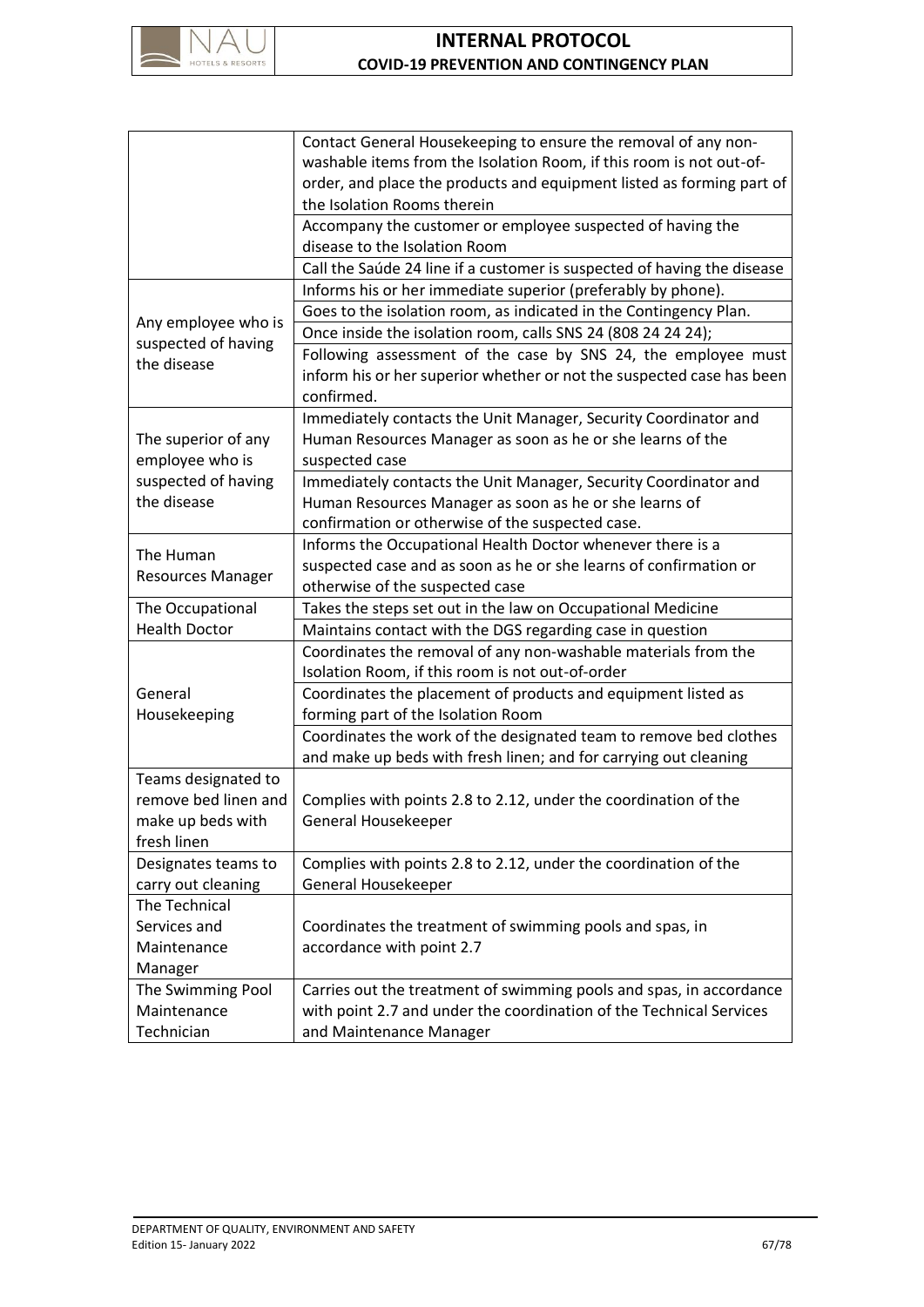

## **3.6 - Sanitisation Protocol for Emergency Situations**

In the event of an emergency, the following sanitisation protocol must be implemented and all action taken must be recorded in the Emergency Cleaning Log.

\* Wait at least 20 minutes after the sick person, or person suspected of being sick, leaves the isolation/quarantine area before starting cleaning procedures under safe conditions;

\* Prepare the bleach solution (sodium hypochlorite) at the original concentration of 5% or above of free chlorine. The bleach must be diluted at the point when it is used. The diluted solution must be at the strength of 0.1%, in the ratio of 1 part bleach to 49 equal parts of water;

\* First wash surfaces with water and detergent;

\* Next, spread the bleach solution uniformly over surfaces;

\* Leave the bleach to act for at least 10 minutes on surfaces - read the manufacturer/supplier's instructions. .This stage is vital;

\* Next, rinse surfaces using just hot water;

\* Leave to dry.

| <b>HOTELS &amp; RESORTS</b>   |                                                |               | Casas de Banho quartos diário | cada 2 horas<br>Casas de Banho àreas Publicas | Pavimentos Duros 1 X Dia | Cozinha diáriamente | Mesas Lavaveis cada 2 horas | Elevadores botões cada 2 horas | Maçanetas Portas cada 2 horas | Balcões recepção e vários cada 2 horas | Cómodas, interruptores, comando TV diário | Mãos Lavadas cada 2 horas | Mãos Lavadas após cada tarefa | 30 min.)<br>Louça utilizada pelo doente<br>após - mergulhar em recipiente | Zonas comidas e Bebidas |
|-------------------------------|------------------------------------------------|---------------|-------------------------------|-----------------------------------------------|--------------------------|---------------------|-----------------------------|--------------------------------|-------------------------------|----------------------------------------|-------------------------------------------|---------------------------|-------------------------------|---------------------------------------------------------------------------|-------------------------|
| HOUSEKEEPING e COPA           | <b>DIESIN CL</b>                               | $\frac{1}{2}$ | Diluição 15%                  | Diluição 15%                                  | Diluição 10%             | Diluição 20%        | Diluição 15%                |                                |                               |                                        |                                           |                           |                               | Diluição 5%                                                               |                         |
| HOUSEKEEPING                  | SIRAFAN SPEED (PURO)                           | $2 - 1 - 2$   |                               |                                               |                          |                     |                             | X                              | X                             | X                                      | X                                         |                           |                               |                                                                           | X                       |
| <b>TODOS OS TRABALHADORES</b> | <b>EPICARE DES</b><br>(Desinfeção mãos)        | <b>For</b>    |                               |                                               |                          |                     |                             |                                |                               |                                        |                                           | X                         | X                             |                                                                           |                         |
| <b>TODOS OS TRABALHADORES</b> | EPICARE 5C<br>(Lavagem mãos)                   | 4.            |                               |                                               |                          |                     |                             |                                |                               |                                        |                                           | X                         | X                             |                                                                           |                         |
| <b>CLIENTES</b>               | SPIRIGEL COMPLETE<br>(Lavagem mãos)            | Ė             |                               |                                               |                          |                     |                             |                                |                               |                                        |                                           | X                         |                               |                                                                           |                         |
|                               | This Emergency Sanitisation Protocol involves: |               |                               |                                               |                          |                     |                             |                                |                               |                                        |                                           |                           |                               |                                                                           |                         |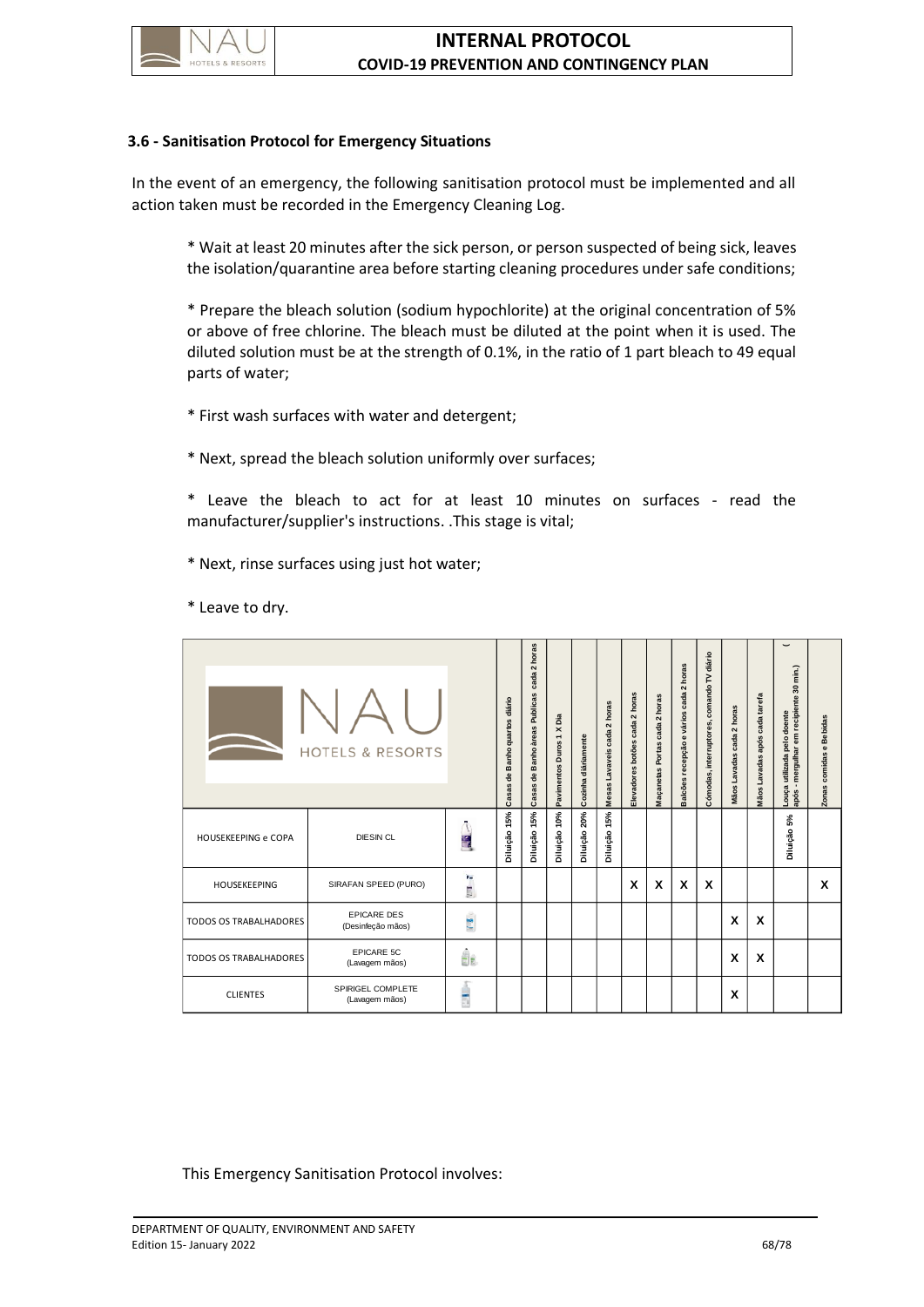

- Additional cleaning with bleach (Diesin) at higher concentrations and with greater frequency;
- More frequent disinfecting of surfaces in common public areas (restaurants, bars, reception, kids club, lobbies, lifts, etc.) with Sirafan (alcohol solution);

This includes the disinfection of lift buttons, door handles, hand rails, self-service buffets and everywhere that a sick person may have put his or her hands;

- Increased frequency of cleaning and disinfection of hands using Epicare 5C and Epicare Des;
- Crockery used by the patient in the room will have to be disinfected using 5% Diesin (as indicated in the cleaning protocol) before being washed with other crockery.

In order to avoid spreading the virus, this washing must be carried out by Housekeeping staff, and more specifically by anybody who went to the room in the nearest Housekeeping pantry.

Masks and gloves must be worn if it is necessary for someone to go to the room where the contaminated customer is, or to have any kind of contact with him or her; these must immediately be placed in sealed bags in the rubbish bin after use.

After changing the bed linen and towels in the room of the person with or suspected of having COVID-19, it is desirable to wait for the time interval (latency period) stipulated by the authorities before starting to clean the rooms.

Linen must be placed in its own bag and be tightly sealed. Mark the bag as containing "Biologically contaminated bed linen" and take it to the laundry.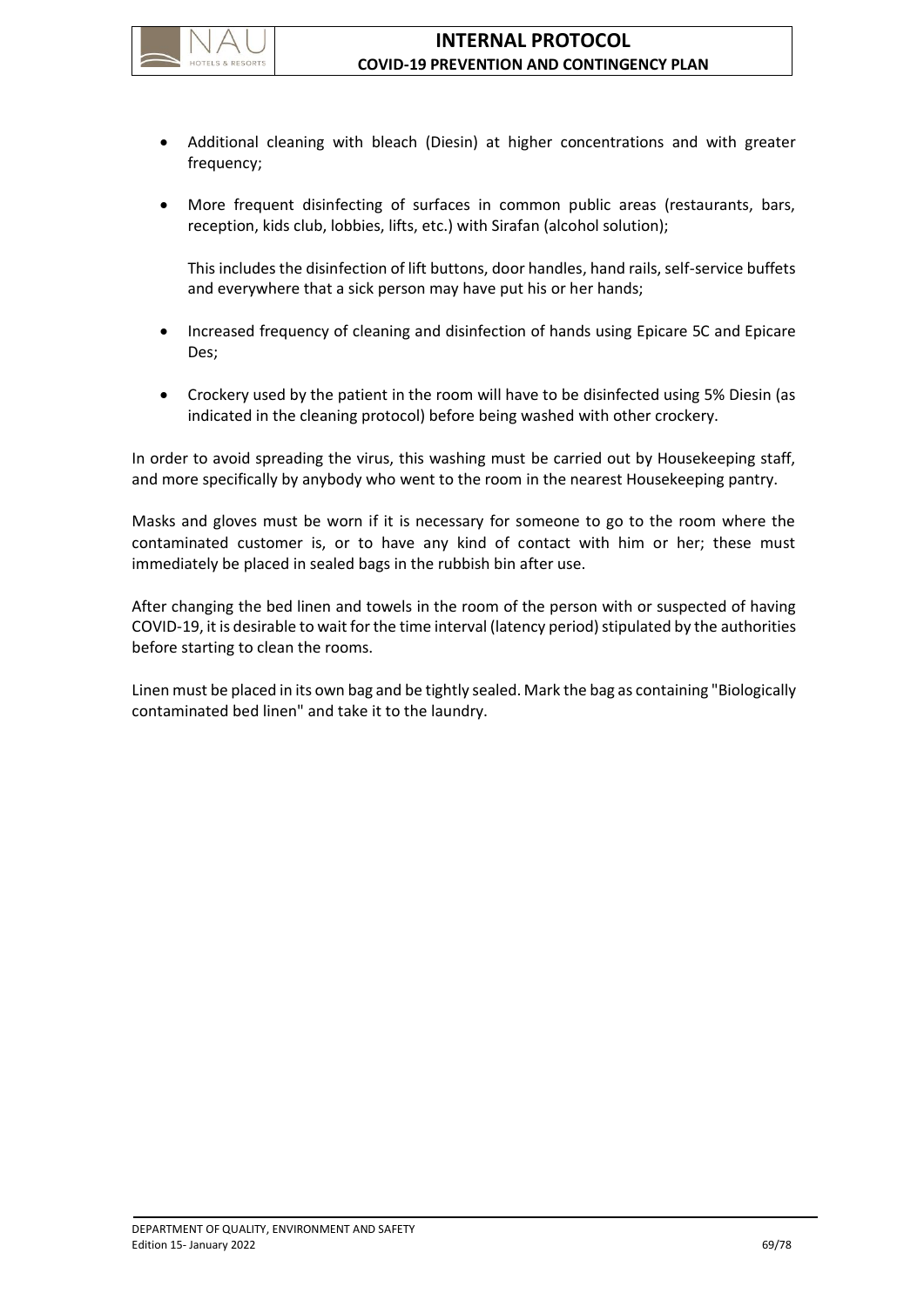

## **3.7-Disinfection of Swimming Pools and Spas**

If the patient has used a swimming pool recently, the surfaces of the pool area where people walk must be washed and disinfected.

Cleaning and disinfection of the swimming pool must be carried out as usual; the water must be replaced and chlorination must be carried out as indicated in the internal protocol.

Jacuzzi - it is recommended that all water be removed, followed by cleaning and disinfection; refill with clean water disinfected with the appropriate quantity of chlorine, in accordance with the internal protocol.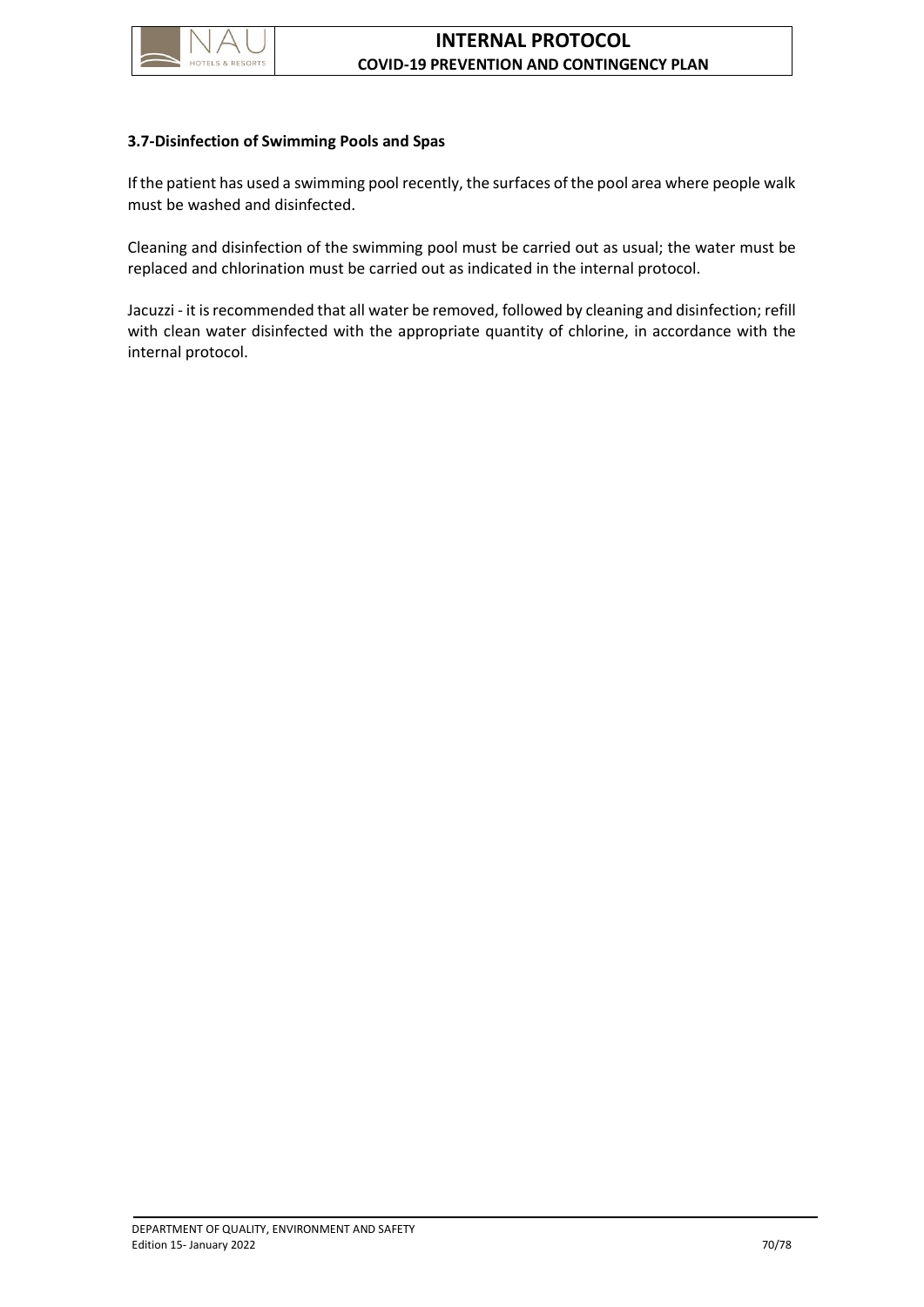

# **3.8 - Personal Protective Equipment (PPE) for use in the case of contact with somebody suspected of having the disease – How to use it.**

- Put on the mask and adjust to fit
- Put on the protective gown
- Put the disposable overshoes on top of your shoes
- Put on two pairs of gloves, covering the gown with the second pair.

When you have taken these steps, await the arrival and intervention of the first aiders and emergency team.

Once the patient has been sent to the health unit, remove PPE as follows:

- Loosen the gown and remove it starting at the top, touching only the outside of the gown and removing the outer gloves at the same time as the sleeves, then remove the overshoes;
- Take off the mask, taking care to touch only the elastic at the back;
- Place everything in a sealed bag, which must then be identified with the following signage:



Wash your hands with soap and water and apply disinfectant.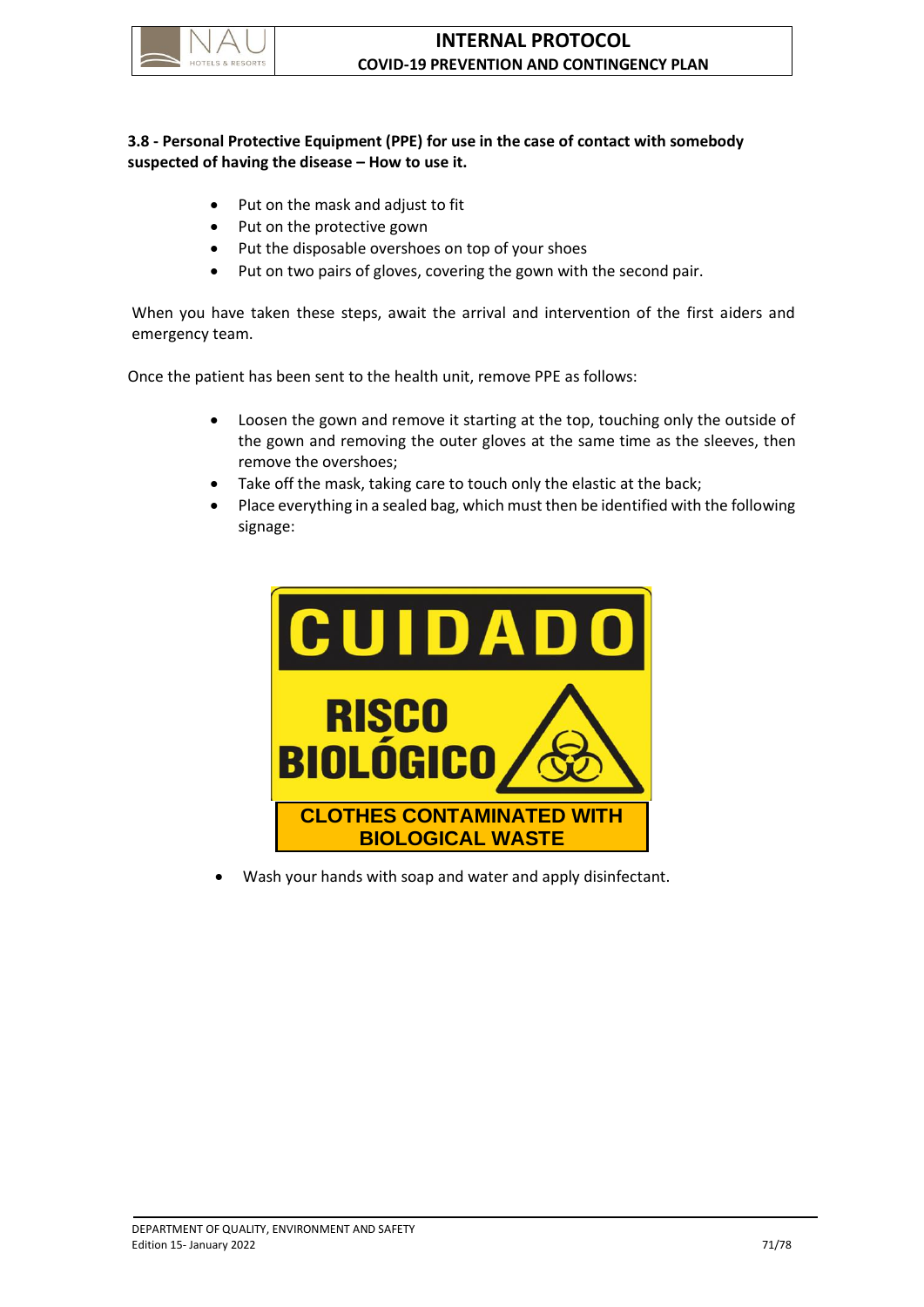

## **3.9 - Monitoring of Close Contacts**

A 'close contact' is an employee who does not currently display any symptoms, but who has or may have come into contact with a confirmed case of COVID-19. The type of exposure of the close contact will determine the type of monitoring

|            | <b>HIGH RISK OF EXPOSURE</b>                                                                                                                                                                                              | <b>LOW RISK OF EXPOSURE</b>                                                                                                                                                            |  |  |  |  |  |
|------------|---------------------------------------------------------------------------------------------------------------------------------------------------------------------------------------------------------------------------|----------------------------------------------------------------------------------------------------------------------------------------------------------------------------------------|--|--|--|--|--|
|            | A person working at the same area as<br>(office, room, section, area up to 2<br>metres from) the case;                                                                                                                    | An employee or customer who had sporadic<br>(momentary) contact with the confirmed case<br>(e.g. movement/circulation during which<br>exposure to respiratory secretions/droplets      |  |  |  |  |  |
| DEFINITION | Customers who were staying in the<br>same room as the case;<br>Employee or customer who was face-                                                                                                                         | occurred through face-to-face conversation<br>for longer then 15 minutes, coughing or<br>sneezing).                                                                                    |  |  |  |  |  |
|            | to-face with the confirmed case or<br>who was with them in an enclosed<br>space;                                                                                                                                          | Employee(s) or a customer who assisted the<br>confirmed case, as long as they took the<br>preventive measures (e.g. appropriate use of<br>mask and gloves, respiratory etiquette, hand |  |  |  |  |  |
|            | Employee or customer who shared<br>crockery with the confirmed case<br>(plates, cups, cutlery), towels or other<br>items or equipment that could be<br>contaminated with expectoration,<br>blood or respiratory droplets. | hygiene, etc.).                                                                                                                                                                        |  |  |  |  |  |

|                              | <b>HIGH RISK OF EXPOSURE</b>                                                                                                                                                                                                                                               | <b>LOW RISK OF EXPOSURE</b>                                                                                                                                                                    |
|------------------------------|----------------------------------------------------------------------------------------------------------------------------------------------------------------------------------------------------------------------------------------------------------------------------|------------------------------------------------------------------------------------------------------------------------------------------------------------------------------------------------|
| MONITORING OF CLOSE CONTACTS | Active monitoring by the Local Health<br>Authority for 14 days after last<br>exposure;<br>Daily self-monitoring for COVID-19<br>symptoms, including fever, cough or<br>difficulty breathing;<br>Restrict social contact to essential<br>contact only;<br>Avoid travelling; | Daily self-monitoring for COVID-19 symptoms,<br>including fever, cough or difficulty breathing;<br>Monitoring of medical status<br>by<br>the<br>occupational doctor, in the case of employees. |
|                              | contactable for<br>Remain<br>active<br>monitoring for the 14 days following<br>latest exposure.                                                                                                                                                                            |                                                                                                                                                                                                |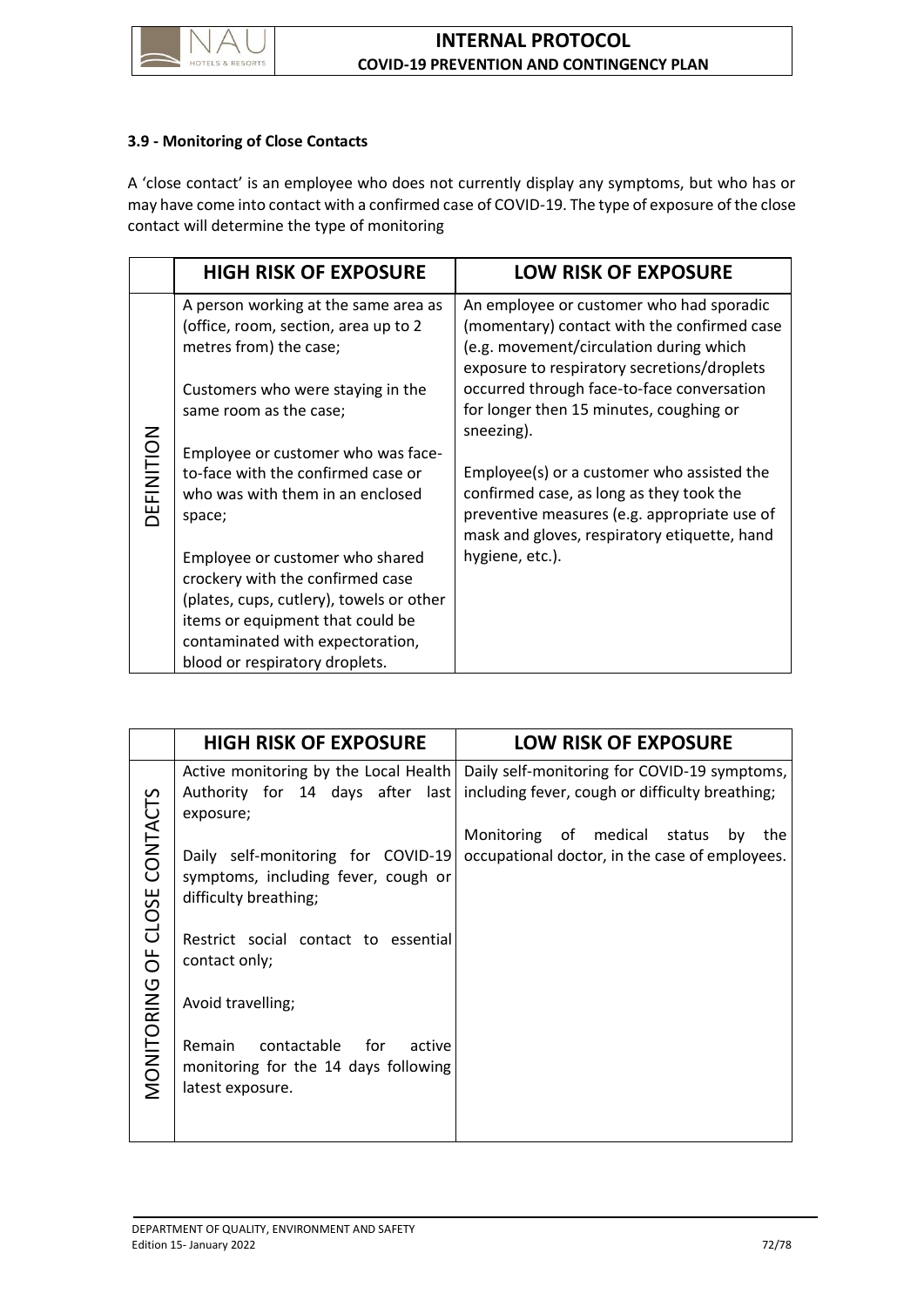

#### **4 - HOSPITAL WASTE MANAGEMENT**

#### **4.1 - Uncontaminated Hospital Waste**

Gloves, masks and other protective equipment, even if not contaminated, must under no circumstances be placed in the selective waste container or placed in the green recycling bin. They must be forwarded with general waste in a tightly sealed bag.

In short, in the absence of suspected cases, all used PPE must be disposed of with the general waste.

#### **4.2 - Contaminated Hospital Waste**

If, however, contamination is suspected, then PPE used by sick individuals and anybody assisting them is classified as hospital waste constituting a biological hazard (group III), i.e. contaminated waste or waste suspected to be contaminated.

Waste must be packaged in a strong plastic bag placed inside a non-manually opened, lidded container. When the bag is full (up to two third of its capacity at most), it must be tightly sealed and placed inside a 2nd bag. (50 to 70 microns thick), which must be sealed (e.g. clamped).

Bags must be identified by EWC code 18 01 03 (\*) - Waste whose collection and disposal is subject to special requirements in order to prevent infection;

And marked as follows:



In this case, waste may not be taken away with general waste, as it is mandatory that it be handled by an operator licensed to handle hospital waste.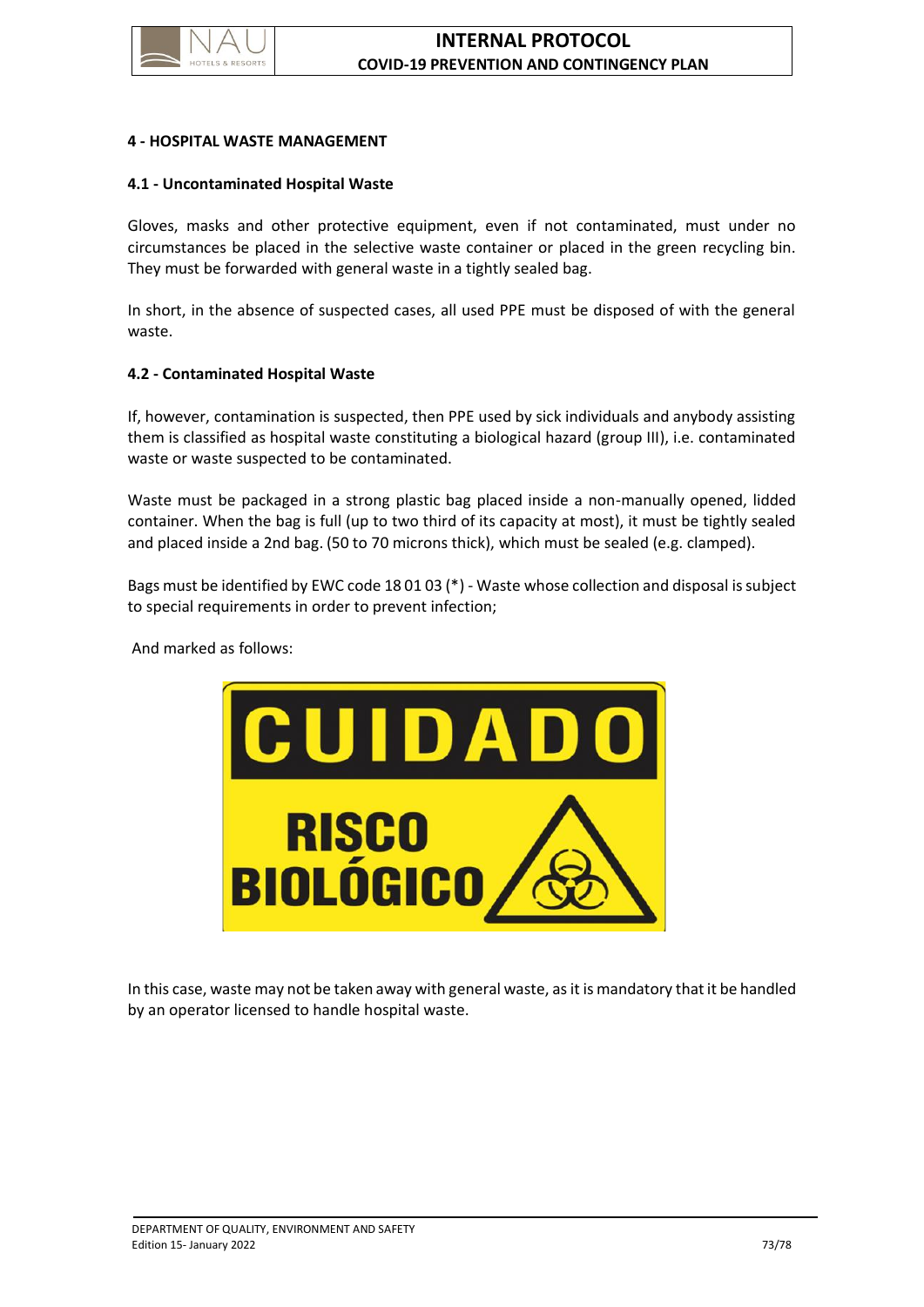

## **5 – WASTE MANAGEMENT OF THE USE OF RAPID TESTS**

## **5.1 – Rapid tests with negative result**

All components resulting from the use of the rapid tests with negative results must be placed in the plastic bag included in the kit (or in any plastic bag if this is not the case) and disposed of in the undifferentiated waste container together with the rest of the waste.

## **5.2 - Rapid tests with positive result**

In case of a rapid test with a positive result, by the principle of precaution, it must be placed in a double bag - in case the kit contains a plastic bag, the waste must be placed in this bag and then placed inside a resistant plastic rubbish bag - and deposited in the undifferentiated waste container ("common rubbish").

In neither situation should the waste in question be deposited in the ecoponto or selective collection container.

## **6 – BIBLIOGRAPHY**

AHP (Hotel Association of Portugal) - **Good Practice Guide - Health, Safety and Food Control.** LusoCristal Consulting, Lda. 2nd Edition August/2012

AHP (Associação de Hotelaria de Portugal) - Regulation of the State of Calamity | Stages for Lifting Restrictions - Circular nº 57/2021 - 30.07.2021

AHRESP - Association of Hotel, Catering and Similar Operators of Portugal - FOOD AND BEVERAGES GOOD PRACTICE GUIDE. Validation by the Directorate General for Health - DGS. Published on 13th May 2020

APA - Portuguese Environment Agency - Guidelines for waste management of the use of diagnostic "rapid tests" to COVID-19 - Version 2.0 - 16.07.2021

APHORT - Portuguese Hotel, Catering and Tourism Association - **GOOD PRACTICE FOR FOOD AND BEVERAGE ESTABLISHMENTS - THE NEW NORMALITY.** May 2020

ARSLVT Regional Health Administration of Lisbon and Vale do Rejo, I.P. Department of Public Health. **PREVENTION AND CONTROL OF LEGIONELLA IN ESTABLISHMENTS FOLLOWING PARTIAL OR TOTAL SUSPENSION OF OPERATIONS.** LISBON, APRIL 2020

BOYDEN - **Manual of Good Practice on Returning to the Office.**

CNIG - National Council for the Golf Industry - **OPERATING GUIDELINES FOR REOPENING GOLF COURSES.** 16.04.2020

CCP - Portuguese Confederation on Trade and Services - **GOOD PRACTICE GUIDE FOR THE TRADE AND SERVICES SECTORS.**

DER Touristik Hotels & Resorts GmbH - **Internal Guidance and Recommendations for Pre-Opening to Full Operations under Pandemic Disease COVID-19.** April 2020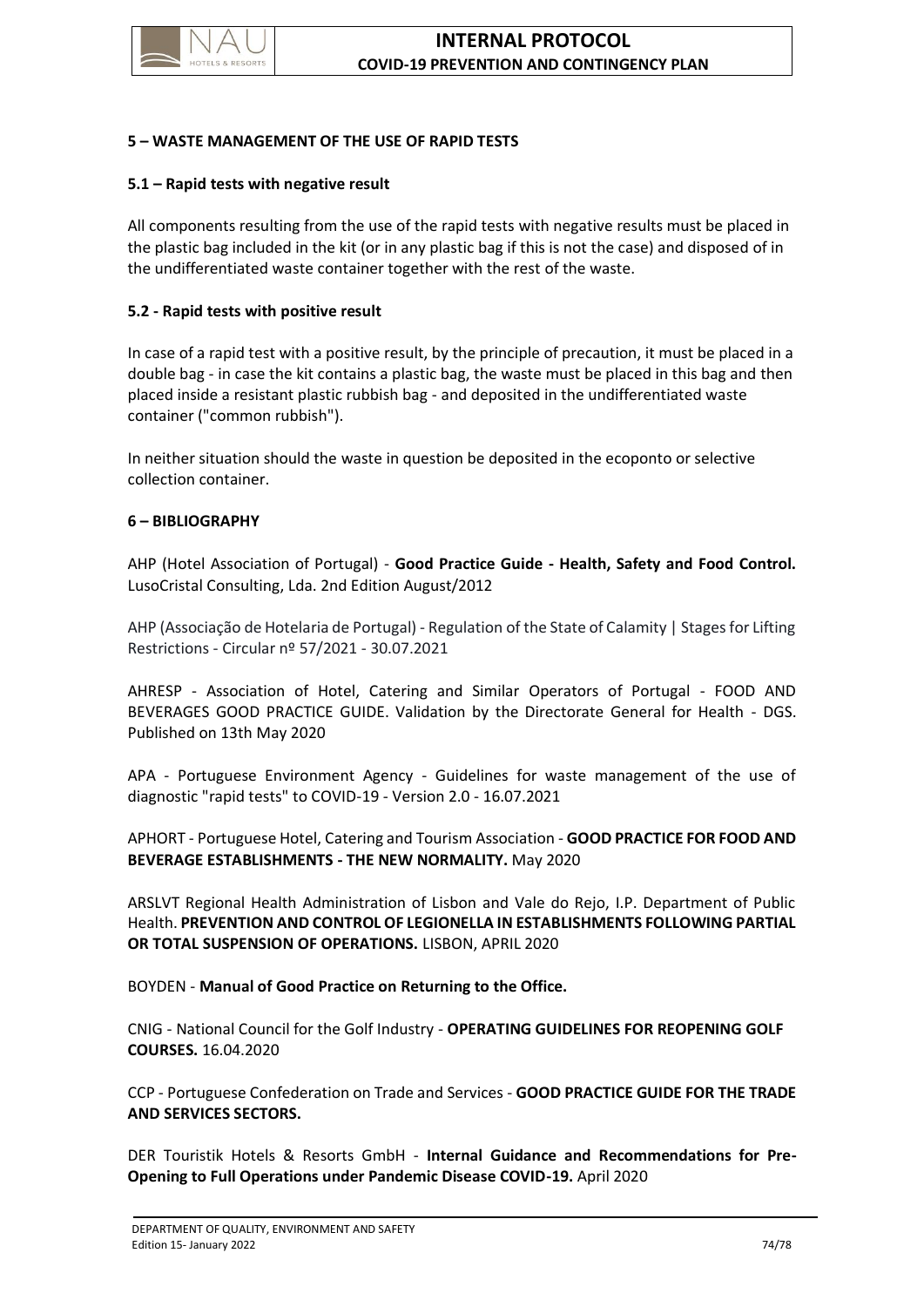

ECOLAB - **COVID-19 GUIDE TO REOPENING ACCOMMODATION FACILITIES.** Report. Version 1.0. © 2020 Ecolab USA Inc. All rights reserved.

ECOLAB - **COVID-19 GUIDE TO REOPENING ACCOMMODATION FACILITIES.** Presentation. Version 1.0. © 2020 Ecolab USA Inc. All rights reserved.

EUROPEAN COMMISSION **- COMMUNICATION FROM THE COMMISSION COVID-19: EU Guidance for the progressive resumption of tourism services and for health protocols in hospitality establishments.** Brussels, 13.5.2020 C(2020) 3251 final

OFFICE OF THE MINISTER OF STATE, ECONOMY AND DIGITAL TRANSITION - **Guideline No. 6325- B/2021 - Provision of food and beverage service in hotel establishments.**

PORTUGAL. Ministry of Health. General Direction of Health (DGS). **Norm nº 019/2020 of 26/10/2020, updated on 22.06.2021 - COVID-19 - National Testing Strategy for SARSCoV-. 2. Lisboa: DGS; 2021.**

PORTUGAL. Health Ministry. Directorate General for Health (DGS). **Guideline No. 006/2020 of 26/02/2020, updated on 29/11/2021 - Infection with SARS-CoV-2 (COVID-19) - Prevention, control and vigilance procedures in businesses.** Lisbon: DGS; 2021.

PORTUGAL. Health Ministry. Directorate General for Health (DGS). **Guideline No. 007/2020 of 10/03/2020, updated on 16/03/2020 - Infection by the new Coronavirus (SARS-CoV-2) - COVID-19 - Mass Events.** Lisbon: DGS; 2020.

PORTUGAL. Health Ministry. Directorate General for Health (DGS). **Guideline No. 008/2020 of 10/03/2020 - Infection with SARS-CoV-2 (COVID-19) – Prevention, control and vigilance procedures in hotels.** Lisbon: DGS; 2020.

PORTUGAL. Health Ministry. Directorate General for Health (DGS). **Guideline no. 011/2020 of 17/03/2020, updated on 28/10/2021 - SARS-CoV-2 infection (COVID-19) - Measures to prevent transmission in public service establishments.** Lisbon: DGS; 2021.

PORTUGAL. Health Ministry. Directorate General for Health (DGS). **Guideline No. 012/2020 of 19/03/2020 - Infection with SARS-CoV-2 (COVID-19) - Collection, Transportation and Treatment of Hospital Waste.** Lisbon: DGS; 2020.

PORTUGAL. Health Ministry. Directorate General for Health (DGS). **Guideline No. 014/2020 of 21/03/2020, updated on 28/10/2021 - Infection with SARS-CoV-2 (COVID-19) - Cleaning and disinfection of surfaces in establishments catering to the public or similar establishments.** Lisbon: DGS; 2021.

PORTUGAL. Health Ministry. Directorate General for Health (DGS). **Guideline No. 019/2020 of 03/04/2020 - COVID-19: MITIGATION PHASE - Use of Personal Protective Equipment by Non-Professional Health Personnel.** Lisbon: DGS; 2020.

PORTUGAL. Health Ministry. Directorate General for Health (DGS). **Guideline No. 023/2020 of 08/05/2020, updated on 30/11/2021 - COVID-19: Procedures in food and beverage establishments.** Lisbon: DGS; 2021.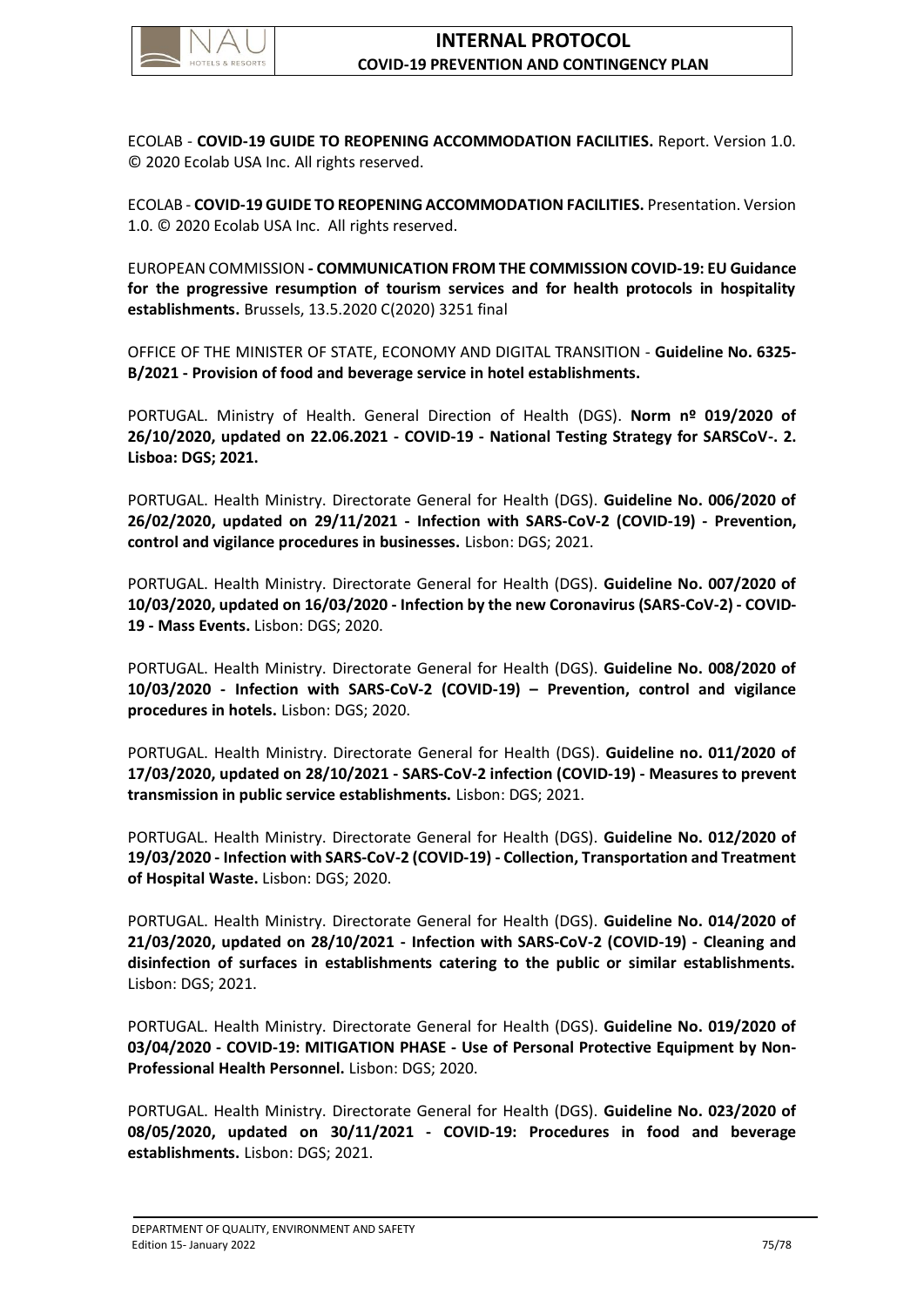

PORTUGAL. Health Ministry. Directorate General for Health (DGS). **Guideline no. 028/2020 of 28/05/2020, updated on 01/12/2021 - COVID-19: Use of cultural equipments.** Lisboa: DGS; 2020.

PORTUGAL. Health Ministry. Directorate General for Health (DGS). **Guideline no. 030/2020 of 29/05/2020, updated on 20/07/2020 - COVID-19: Physical Activity and Sports - Physical Exercise and Sports Practice Spaces, and Sports Competitions of Individual Modalities without Contact.** Lisboa: DGS; 2021.

PORTUGAL. Health Ministry. Directorate General for Health (DGS). **Guideline nº 036/2020 of 25/08/2020, updated on 01/12/2021 -COVID-19: Sport Events and Sport Competitions**. Lisbon: DGS; 2021.

PRESIDENCY OF THE COUNCIL OF MINISTERS - **Decree-Law No. 10-A/2020, of 13th March - Establishing temporary exceptional measures relating to the epidemiological situation caused by the new Coronavirus - COVID-19.**

PRESIDENCY OF THE COUNCIL OF MINISTERS - **Decree-Law No. 20/2020, of 1st May - Altering temporary exceptional measures relating to the COVID-19 disease pandemic.**

PRESIDENCY OF THE COUNCIL OF MINISTERS - **Decree-Law No. 22/2020, of 16th May - Altering temporary exceptional measures relating to the COVID-19 disease pandemic.** Republication of Decree-Law No. 10-A/2020, of 13th March.

PRESIDENCY OF THE COUNCIL OF MINISTERS - **Decree-Law No. 104/2021, 27 November - Amends the exceptional and temporary measures related to the pandemic disease COVID-19.** Amendment to Decree-Law No. 10-A/2020, of 13 March.

PRESIDENCY OF THE COUNCIL OF MINISTERS - **Resolution of the Council of Ministers No. 38/2020 - Extension and declaration of state of calamity in the context of the COVID-19 disease pandemic.**

PRESIDENCY of the COUNCIL of MINISTERS - **Decree No. 3-A/2021, of 22 January - Regulates the state of emergency decreed by the President of the Republic.**

PRESIDENCY of the COUNCIL of MINISTERS - **Decree No. 3-B/2021, of 19 January - Amends the regulation of the state of emergency decreed by the President of the Republic.**

PRESIDENCY of the COUNCIL of MINISTERS - **Decree No. 3-C/2021, of 22 January - Amends the regulation of the state of emergency decreed by the President of the Republic.**

PRESIDENCY of the COUNCIL of MINISTERS **- Decree No. 7-A/2021, of 17 April – Regulates the state of emergency decreed by the President of the Republic.**

PRESIDENCY of the COUNCIL of MINISTERS - **Statement of Rectification No. 12-A/2021, of 21 April - Rectifies Decree no. 7-A / 2021, of 17 April, which regulates the state of emergency decreed by the President of the Republic.**

PRESIDENCY of the COUNCIL of MINISTERS - **Resolution of the Council of Ministers No. 45- C/2021, of 30 April, which declares a state of calamity as a result of the COVID-19 pandemic.**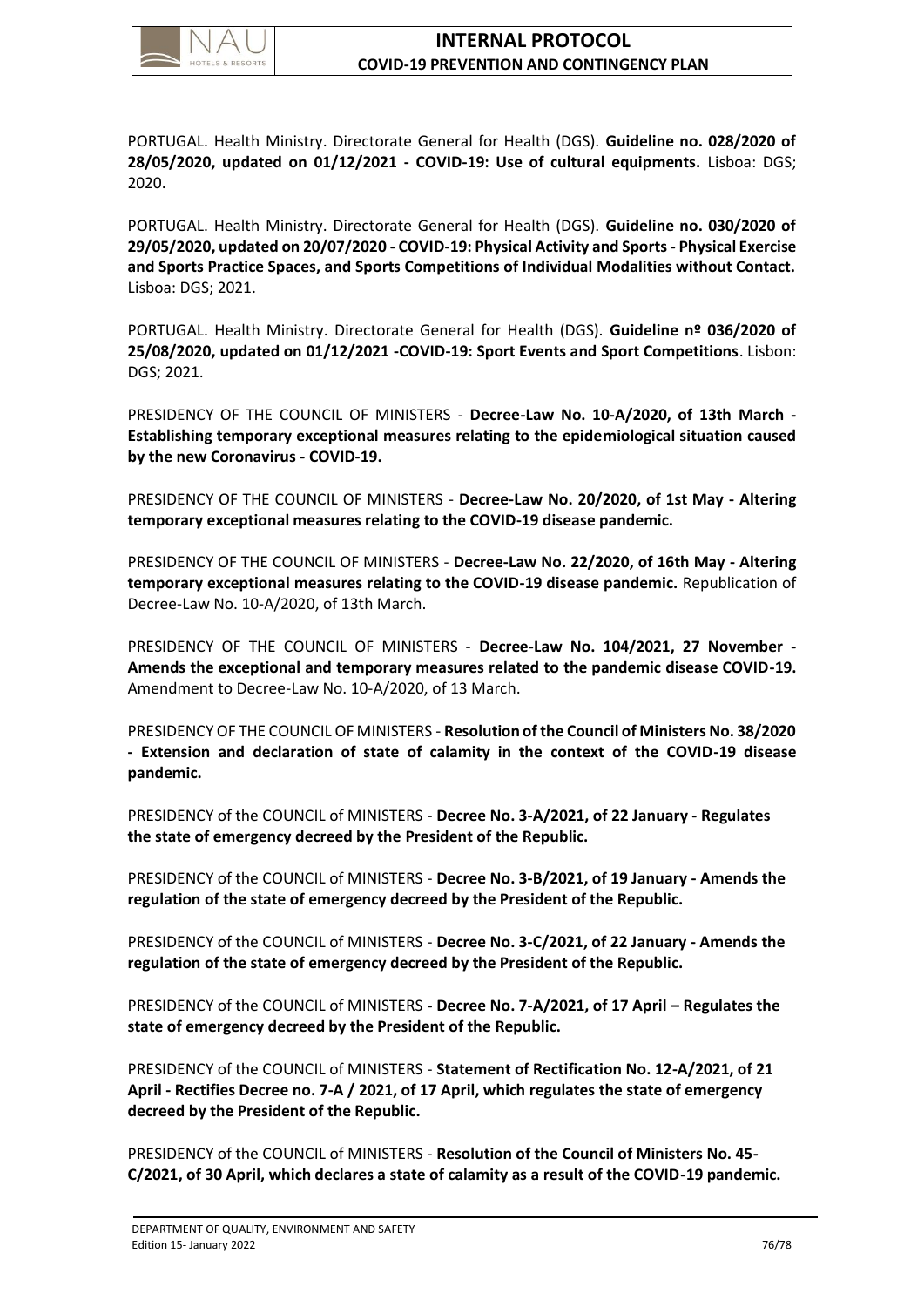

PRESIDENCY of the COUNCIL of MINISTERS - **Resolution of the Council of Ministers No. 46- C/2021, of 6 May, amending the measures applicable to certain municipalities within the scope of the state of calamity.**

PRESIDENCY OF THE COUNCIL OF MINISTERS - **Resolution of the Council of Ministers n.º 74- A/2021, of 09 June, which alters the measures applicable to certain municipalities within the context of the of the disaster situation**.

PRESIDENCY OF THE COUNCIL OF MINISTERS - **Resolution of the Council of Ministers no. 76- A/2021, of 16 June. A/2021, of 16 June, which alters the measures applicable to certain municipalities in the context of the of the disaster situation**.

PRESIDENCY OF THE COUNCIL OF MINISTERS - **Resolution of the Council of Ministers no. 86- A/2021, of 01 July, which alters the measures applicable to certain municipalities in the context of the disaster situation.** 

PRESIDENCY OF THE COUNCIL OF MINISTERS - **Resolution of the Council of Ministers No 96- A/2021 of 22 July, amending the measures applicable to certain municipalities in the context of the disaster situation.**

PRESIDENCY OF THE COUNCIL OF MINISTERS - **Resolution of the Council of Ministers No 101- A/2021, of 30 July, amending the measures applicable to certain municipalities in the context of the disaster situation.**

PRESIDENCY OF THE COUNCIL OF MINISTERS - **Resolution of the Council of Ministers No 157/2021, of 27 November, which declares the contingency status regarding the pandemic disease COVID 19.**

PRESIDENCY OF THE COUNCIL OF MINISTERS - **Resolution of the Council of Ministers No. 2- A/2022 of 7 January amending the measures applicable in the context of the pandemic of COVID-19 disease.**

PRESIDENCY OF THE COUNCIL OF MINISTERS - **Resolution of the Council of Ministers No. 5- A/2022 of 21 January amending the measures applicable in the context of the pandemic of COVID-19 disease.**

PRESIDENCY OF THE COUNCIL OF MINISTERS - **Resolution of the Council of Ministers no. 17/2022 of 6 February amending the measures applicable in the context of the pandemic of COVID-19 disease.**

PRESIDENCY OF THE COUNCIL OF MINISTERS - **Decree-Law no. 22/2022, of 6 February, amending the measures relating to the EU COVID Digital Certificate.**

REHVA, Federation of European Heating, Ventilation and Air-conditioning Associations. **How to operate and use building technical systems to prevent the spread of the SARS-CoV-2 virus, responsible for COVID-19, in workplaces.**

RTA - Algarve Tourist Region - **Manual of Good Practice - Algarve Clean & Safe.** 15.05.2020